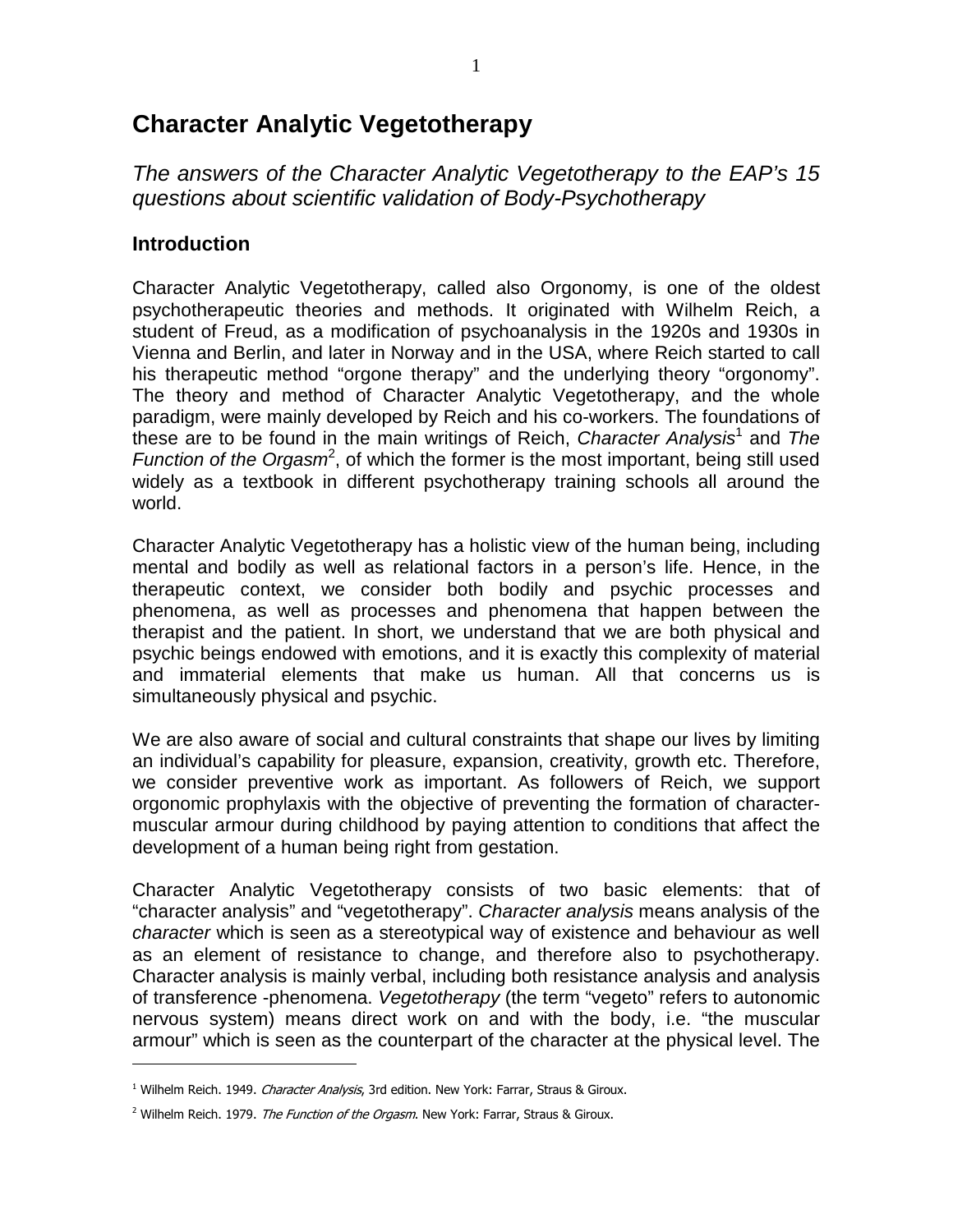aim of bodywork is to free flow of energy and free and creative functioning of the individual at all levels: physical, mental and emotional. When structurally integrated, both of these tools allow analysis of the character-muscular armour which is seen as a stereotypical way of existence and behaviour. - The term "orgonomy" refers to "orgone energy" which Reich discovered and which he supposed to be a kind of primordial cosmic "life energy" existing in all living organisms as well as in non-living material and in space.

Character Analytic Vegetotherapy is practised in several countries, the most prominent institutes being in Norway, Spain, USA, Germany, Austria, Finland, Italy, Greece and Brazil. Eight European institutes of Character Analytic Vegetotherapy together with the Brazilian Institute have founded the International Federation of Orgonomic Colleges (IFOC) which serves as a forum for discussion and mutual cooperation for national institutes. Three of the European institutes (Escuela Espanola de Terapia Reichiana, Finnish Institute of Character Analytic Vegetotherapy and Greek School of Training in Vegetotherapy and Character Analysis) are also members of the European Association of Body-Psychotherapy (EABP).

# **1. Please provide evidence that your approach has clearly defined areas of enquiry, application, research, and practice**

#### **Enquiry**

Our domain is that of psychotherapy and, within that, Character Analytic Vegetotherapy. Within this realm, we focus on bodily phenomena and on studying how knowledge and awareness of physiological phenomena can improve current psychotherapeutic techniques and understanding. By bodily phenomena we understand such phenomena as muscular activity, breathing, bodily posture, muscular tensions, the function of autonomic nervous system, energetic charge, facial expressions, non-verbal interaction etc. Furthermore, we also consider interactive processes, for example, how the musculoskeletal system interfaces and influences the emotional life of a person and vice versa; or how the client and the therapist respond to each other both at physical and psychical levels.

#### Application

Character Analytic Vegetotherapy is suitable for working with psychiatric, borderline, traumatised and addicted clients as well as those with psychosomatic symptoms or those with psychoneurotic and characterological problems. People who are not mentally ill or in a great stress, but wish to enhance their life skills or psychosomatic functioning, can also benefit from this method. Part of the process is also educational, for instance when a client wishes to understand the interrelationship between their bodily feelings, emotions, symptoms etc. This is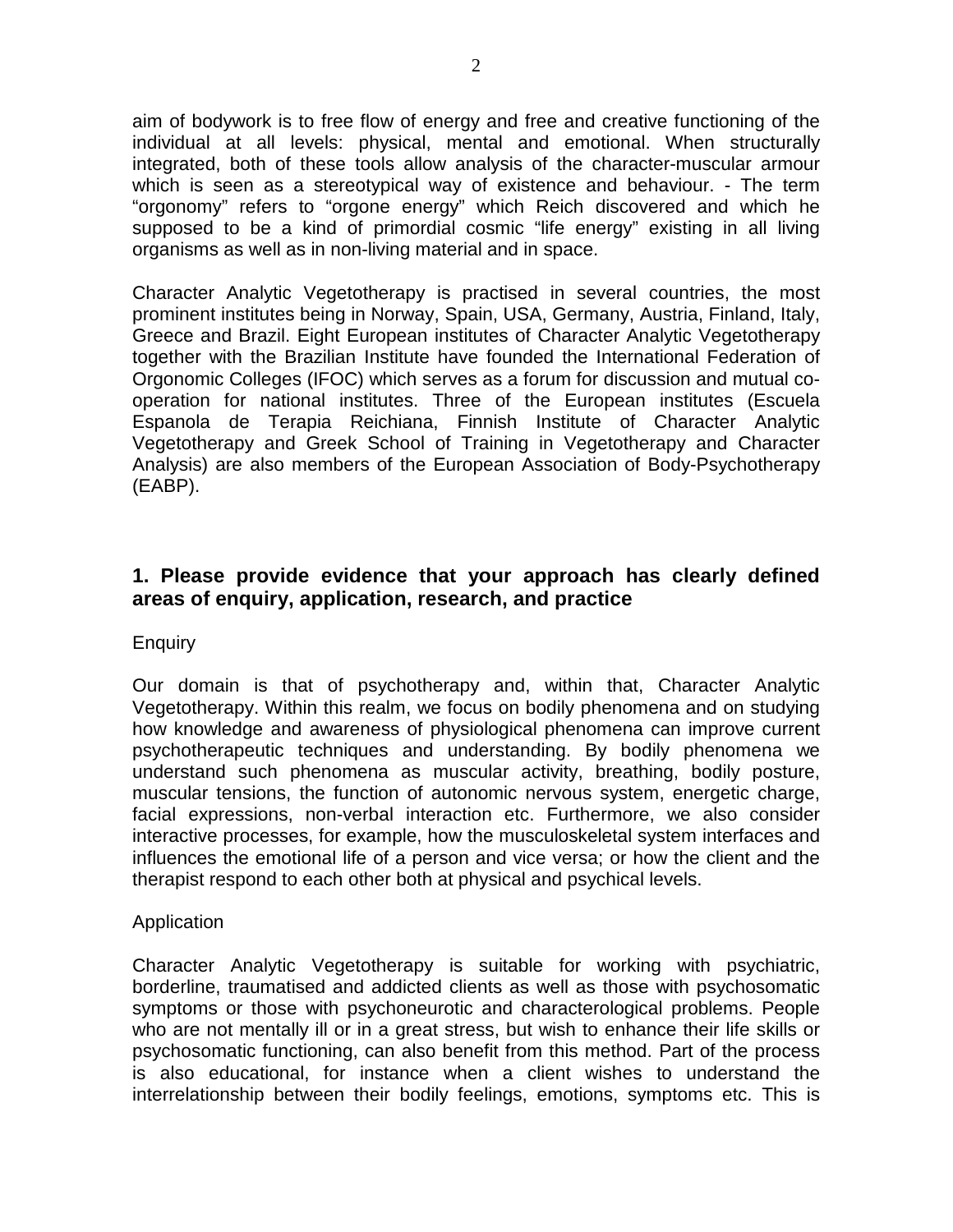often the case in Character Analytic Vegetotherapy training sessions and with specialised client groups, such as performing artists or athletes.

#### Research

To answer this question correctly would include defining the concept "research". As we know, this is a vast academic question which leads to another question: what is knowledge? There are a number of different theories on what research is and what knowledge is: positivistic, empirical, hermeneutic, phenomenological etc. Freud's claim was that he, in the first place, created a new research method and treatment came as secondary. Whether the psychoanalytic method is a research method or not, has been debated for the past hundred years. On the other hand, it was Freud's method that created a new profession which today is called psychotherapy. Good discussion on this subject can be found in "International Journal of Psychotherapy" volume 5, number 2, July 2000. (See the relevant discussion on the subject also on www.eabp.org/scientific validity.htm concerning the EABP's answers to the 15 Questions.)

Participation in the scientific discourse in the field of psychotherapy is of central importance for us. We take part in professional congresses, publish papers on our approach and ideas and co-operate with other training institutes with the aim, not only to question and debate our theoretical basis, but also our practical work.

The EABP has a large bibliography of research articles on body psychotherapy. In Norway, the Bergen project has generated several articles in the Norwegian Psychologist Journal. One of these is an article by Mølstad, Havik & Barth<sup>3</sup>; another is by a Norwegian psychologist and physiotherapist Berit Bunkan<sup>4</sup>. In Norway, there are also many studies about the application of Character Analytic Vegetotherapy. For example, Asbjörn O. Faleide has carried out many studies on the application of Character Analytic Vegetotherapy to psychosomatics<sup>5 6</sup>. Rolf Grönseth<sup>7</sup> is another one, who has carried out and published several studies on the application of Character Analytic Vegetotherapy.

#### **Practice**

 $\overline{a}$ 

A major part of Character Analytic Vegetotherapy practice takes place in an individual setting by private practitioners. There are some Character Analytic Vegetotherapy training centres which have attached clinics offering therapy.

<sup>&</sup>lt;sup>3</sup> Mølstad, Havik, Barth. 1995. "A sound soul in a sound body—changes in muscular/respiratory characteristics after shortterm dynamic psychotherapy".

<sup>4</sup> Bunkan, B, Undersökelsers metodik og behandlingsmetoder ved muskuler spänninger, Oslo, Universitetförlaget, 1979

<sup>5</sup> Faleide, A, Psykosomatikk hos barn og ungdom, Teoriar, modellar, tilfelle, Spartacus, Oslo, 1990

<sup>&</sup>lt;sup>6</sup> Faleide, A, Karakteranalytisk vegetoterapi brukt som korttidsbehandling ved barne-astma, in *Karakteranalytisk* vegetoterapi, Spartacus, Oslo, 1991

<sup>&</sup>lt;sup>7</sup> Grönseth, R, Eksistentiell karakteranalytisk vegetoterapi go kvinner med incestproblem, in *Karakteranalytisk vegetoterapi*, Spartacus, Oslo, 1991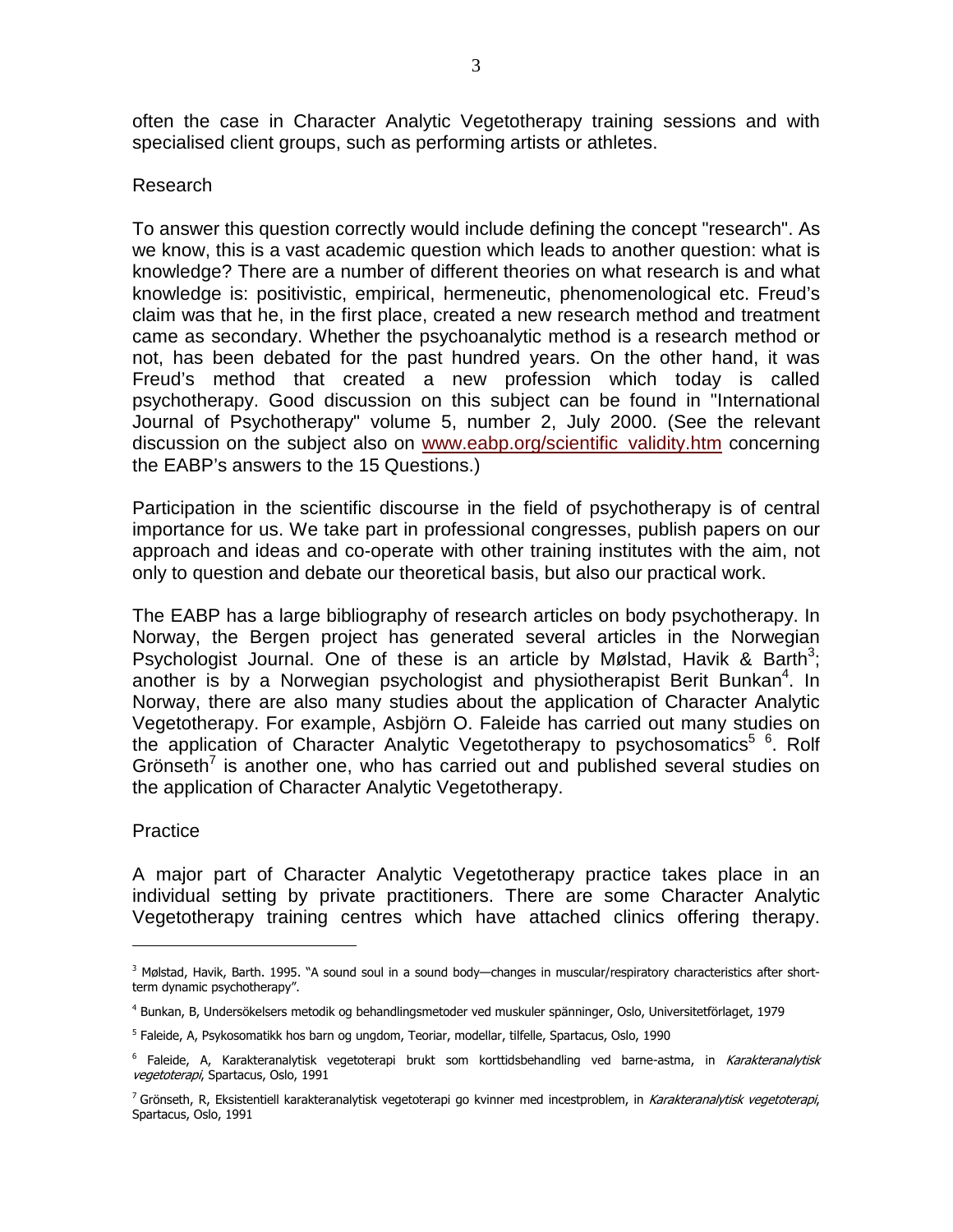Character Analytic Vegetotherapy is also practiced in a group setting and in different training situations. Some of the institutions that practice Character Analytic Vegetotherapy in group therapy settings combine the work with group analytic theory developed by Bion<sup>8</sup> and Foulkes<sup>9</sup> in England.

# **2. Please provide evidence that your approach has demonstrated its claim to knowledge and competence within its field tradition of diagnosis/assessment and of treatment/intervention.**

The three Character Analytic Vegetotherapy institutes that are members of the EABP Forum (+ other schools, e.g. two Norwegian schools) are responsible for determining the competence of their trainees in diagnosis and treatment. The methods of assessing competence vary somewhat, but the common ground is that the trainees practice assessment and diagnosis first on each other and with case studies presented by the teachers and receive intensive supervision with their first clients. Our training standards come into line with the EABP Training Standards, or are higher than them. Thus, our trainees, after completing the four year training program, should be eligible for applying the EABP membership. In order to be admitted the EABP membership, applicants must have met the following requirements:

1. At least 600 hours of professional training as a psychotherapist over at least a three-year period, 400 of which must have taken place with a recognised school of body-psychotherapy "or the equivalent".

2. At least 150 hours of ongoing individual (or group) body-psychotherapy, one three-hour session of group work being equal to one hour of individual psychotherapy. These hours of personal psychotherapy should be outside the setting of training with a professionally paid body-psychotherapist. At least 100 hours should be individual one-to-one sessions.

3. A minimum of at least 100 hours of professional supervision by a bodypsychotherapist in either group or individual context outside of the setting of the training "or the equivalent". The number of hours of group supervision should be multiplied by two and divided by the number of people in the group.

4. At least 600 hours, preferably more, of paid professional practice as a bodypsychotherapist over a 3-year period, either in group or individual context, "or the equivalent".

<sup>&</sup>lt;sup>8</sup> Bion, W.R. Experineces in Groups, New York, Basic Books, 1961

<sup>&</sup>lt;sup>9</sup> Foulkes, S.H. and E.J. Anthony, *Group Psychotherapy, the Psycho-Analytic Approach*, London, Penguin, 1957.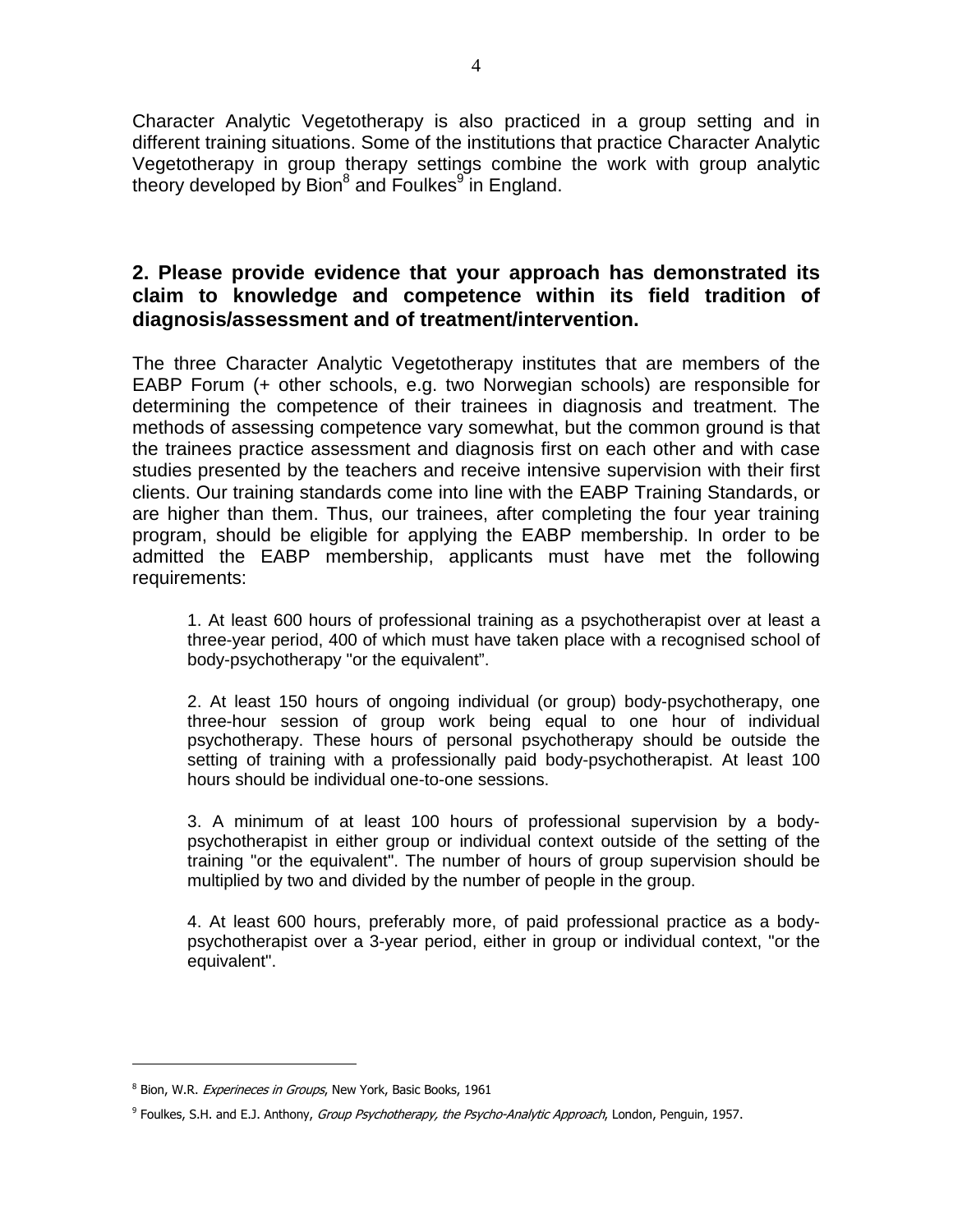#### Assessment/diagnosis

#### About the theoretical basis

The basic methodology of Character Analytic Vegetotherapy, including diagnosis and interventions, is described in Reich's Character Analysis<sup>10</sup>. As modern Character Analytic Vegetotherapy has undergone some developments since Reich's time, several other theories are also incorporated in the training program, mainly in psychodynamic tradition, i.e. object-relations theory, self-psychology, attachment theory and ego-psychology. In Spain, Xavier Serrano has developed a diagnostic model 'Initial Structural Differential Diagnosis'.<sup>11</sup>

As for the assessment and diagnosis, in addition to our own method and criteria of diagnostics, we use the general psychiatric method of diagnosis, mainly based on the DSM-IV. With respect to their differences, the DSM-IV describes behaviour; our system, which is mainly based on psychodynamic models, starts with aetiology or at least is trying to give some picture of aetiology. When a Character Analytic diagnosis is made, it is usually more precise than the DSM-IV. Of course, in clinical work, it is critical for the therapist to understand the similarities between the Character Analytic system and the DSM-IV to recognize their differences. We think that it is important for the therapist to be able to communicate with other professionals in the field of psychotherapy and psychiatry, who may not necessarily have knowledge of our approach.

Character Analytic approach posits that the same underlying basic characterological issue (e.g. schizoid or oral) may be expressed all along with high, medium or low ego- functioning. For example, according to our diagnostic system, a schizophrenic case would be characterized by a very low level of structural development (i.e. ego-functioning). At the medium ego -functioning with the schizoid character, one is more likely to find behaviour characteristic of the avoidant personality disorder in the DSM-IV.

When the characterological adjustment is neurotic (medium to high egofunctioning), one sees the predominance of defences based on the repression of whatever creates conflict. Interventions with a neurotic character revolve around the uncovering and resolution of such unconscious conflicts, which will lead to relinquishing of compromise solutions.

Neurotic character can use rather "mature" defences to hold conflicting emotions for a quite long time. Neurotic person is often over contained and out of touch with the forces that determine her behaviour. Held emotions can poison the individual,

<sup>&</sup>lt;sup>10</sup> Wilhelm Reich. 1949. *Character Analysis*, 3rd edition. New York: Farrar, Straus & Giroux.

<sup>11</sup> Serrano, Xavier. 1990. "El diagnóstico inicial-diffrential en la Orgonterapia desde una perspectiva postreichiana". ECS VOL. 8, no 2. Publications Orgón. Valencia.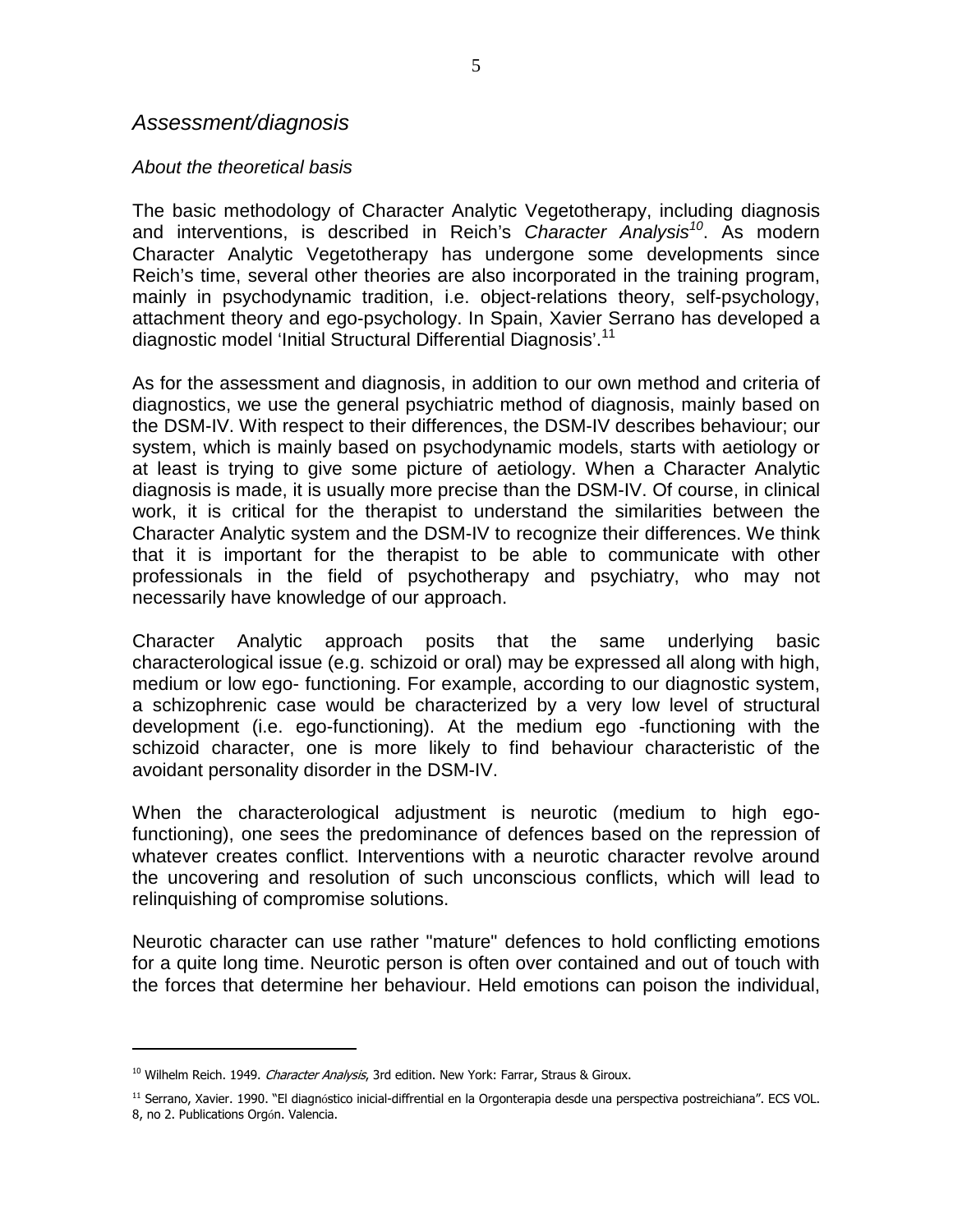leading to classical symptoms of neurosis, e.g. psychosomatic illnesses, compulsions, depression etc.

On the other hand, individuals with a personality disorder (DSM-IV) have difficulties mainly in tolerating or containing affects, and therefore they resort to splitting and acting out more readily. Thus, the interventions with them should be different, i.e. such that concentrate on containing functions, integration and maturation.

In order to find the correct path of interventions, the therapist must comprehend both the specific character of the patient and the level of ego- functioning of that character.

One cornerstone in the practice of Character Analytic Vegetotherapy is that we pay more attention to the character, that is, the form of expression, rather than to the content of expression, as will be discussed later in the answer number four.

#### The five modes of gathering information for the diagnosis

Character Analytic Vegetotherapy starts with an anamnesis interview: the therapist gathers information about the symptoms, somatic illnesses, history, family background of the patient etc by letting the patient talk and by asking him questions. The anamnesis interview may take one to three meetings, each meeting lasting 50 minutes. In the diagnostic process the therapist draws upon his knowledge of developmental theory (mainly psychodynamic), body reading, characterological structures, the function of the autonomic nervous system, and transference/counter transference issues.

Hence, the process of assessment and diagnosis starts by gathering information. We never make a diagnosis based on one source of information. As we know, sometimes two or more sources give contradictory information, and thereafter the contradiction becomes into the foreground. One can compare the process of diagnosis with driving a car. The driver is gathering information about the driving and the ongoing situation at least with four different modes: he is using his eyes to look at the road and traffic, his ears to hear sounds from the car or outside, the senses in the body (proprioceptive, kinetic, and vestibular) are feeling the car, i.e. the position of the car. The driver is making the "diagnosis" of the situation by using all the modes of gathering information.

There are basically five modes of gathering information used in the initial processes of assessment and diagnosis, as well as all along the following therapeutic process until its termination. 1. First, the therapist listens to the words of the client, that is, the story, the content of it. 2. Secondly, he listens how the words are said, what is the information concealed in a person's specific way of expressing those words. What is the emotional attitude concealed in the way the words are spoken, the sound of the voice, the facial expression, the posture, the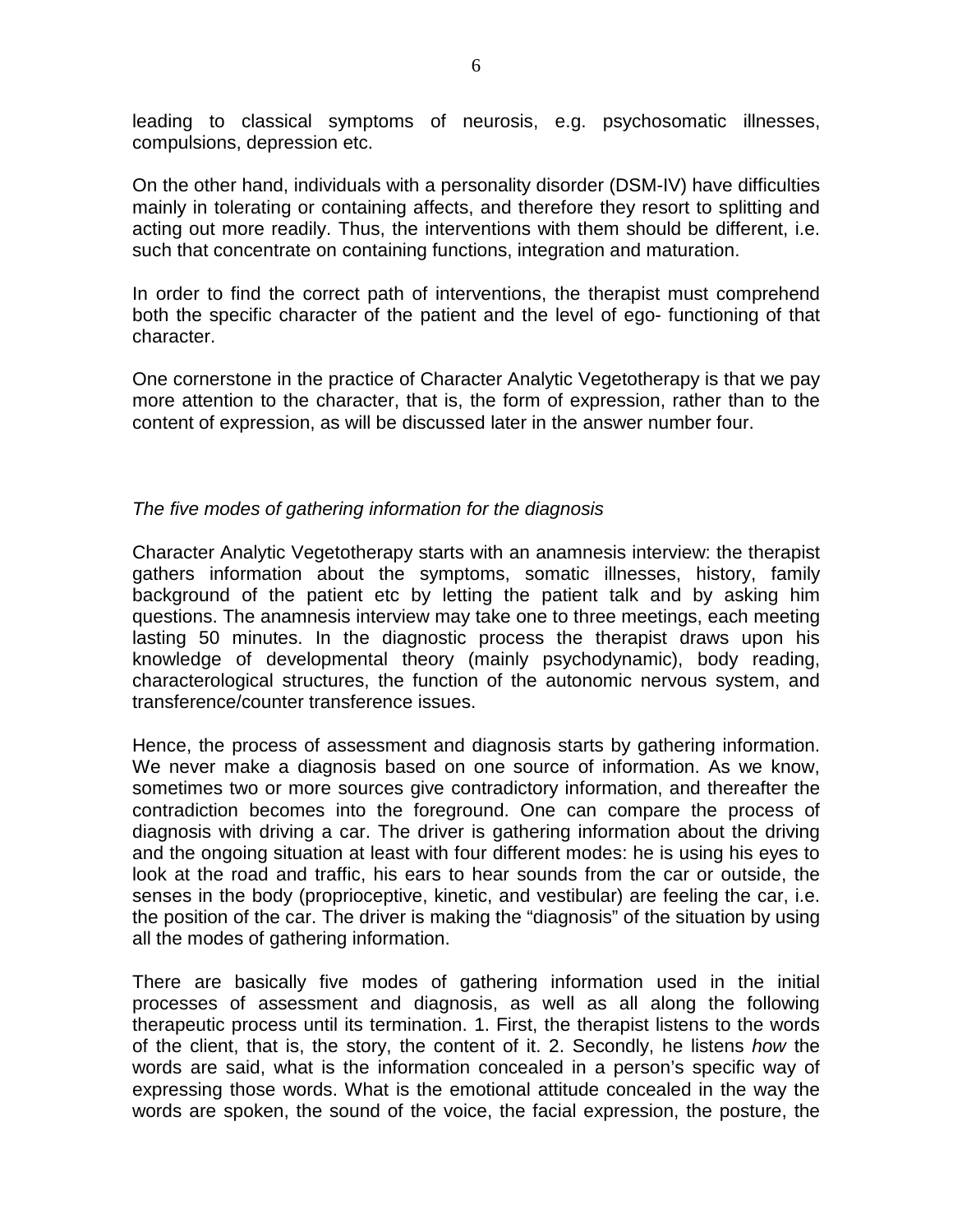gestures, the movements, the colour of the skin, the breathing and other functions of the autonomous nervous system. 3. Thirdly, the therapist recognises the elements of transference in the patient's behaviour and utilises the information offered in them. 4 & 5. The forth and the fifth mode of gathering information, i.e. vegetative identification and imitation, are specific for the Character Analytic Vegetotherapy.

**Vegetative identification** means that we can feel in our bodies what the other person is feeling. This is something that all mammals do, mostly unconsciously. This might be the mechanism behind the phenomenon when a flock of birds or deer take off simultaneously. Biologists have done a lot of research on these themes. They have found, for example, that the take off reaction in a flock of birds happens so fast that the sense of sight is too slow as a means of getting the signal. The reaction happens in 20 milliseconds and the eye of a bird can process a piece of information in 80 milliseconds.

William James<sup>12</sup> proposed in his theory of emotions that bodily changes follow directly the perception of an exciting fact; he also claimed that our emotions are feelings of the bodily changes as they occur: "Our natural way of thinking about ... emotions is that the mental perception of some fact excites the mental affection called the emotion, and that this latter state of mind gives rise to the bodily expression. My theory on the contrary, is that the bodily changes follow directly the perception of the exiting fact and that our feeling of the same changes as they occur is the emotion". This old theory is supported by prominent researchers of our day, like Joseph le Doux (1996)<sup>13</sup> and Antonio Damasio (1999)<sup>14</sup>.

Thus, according to James, our feelings are bodily changes produced directly by the outside world or memory or both. This implies that other human beings are represented through the changes they cause in our body.

Wilhelm Reich gave a precise description of how this process takes place in the therapeutic setting:

The patient's expressive movements involuntarily bring about *an imitation* in our own organism. By imitating these movements, we "sense" and understand the expression in ourselves and, consequently, in the patient. Since every movement is expressive of a biological condition, i.e., reveals an emotional condition of the protoplasm, the language of facial and body expression becomes an essential means of communicating with the patient's emotions. As I have already pointed out, human language interferes with the language of the face and the body. When we use the term "character attitude", what we have in mind is the total expression of an organism. This is *literally* the same as the total *impression* which the organism makes on us. (Character Analysis, p.362.)

<sup>&</sup>lt;sup>12</sup> James, William. 1950. The Principles of Psychology, p. 449. Cambridge M.: Dover Publications.

<sup>&</sup>lt;sup>13</sup> Le Doux, J.1996. The Emotional Brain. New York: Touchtone Books, Simon& Schuster,

 $14$  Damasio, A.R. 1999. The Feeling of What Happens. London: William Heinemann.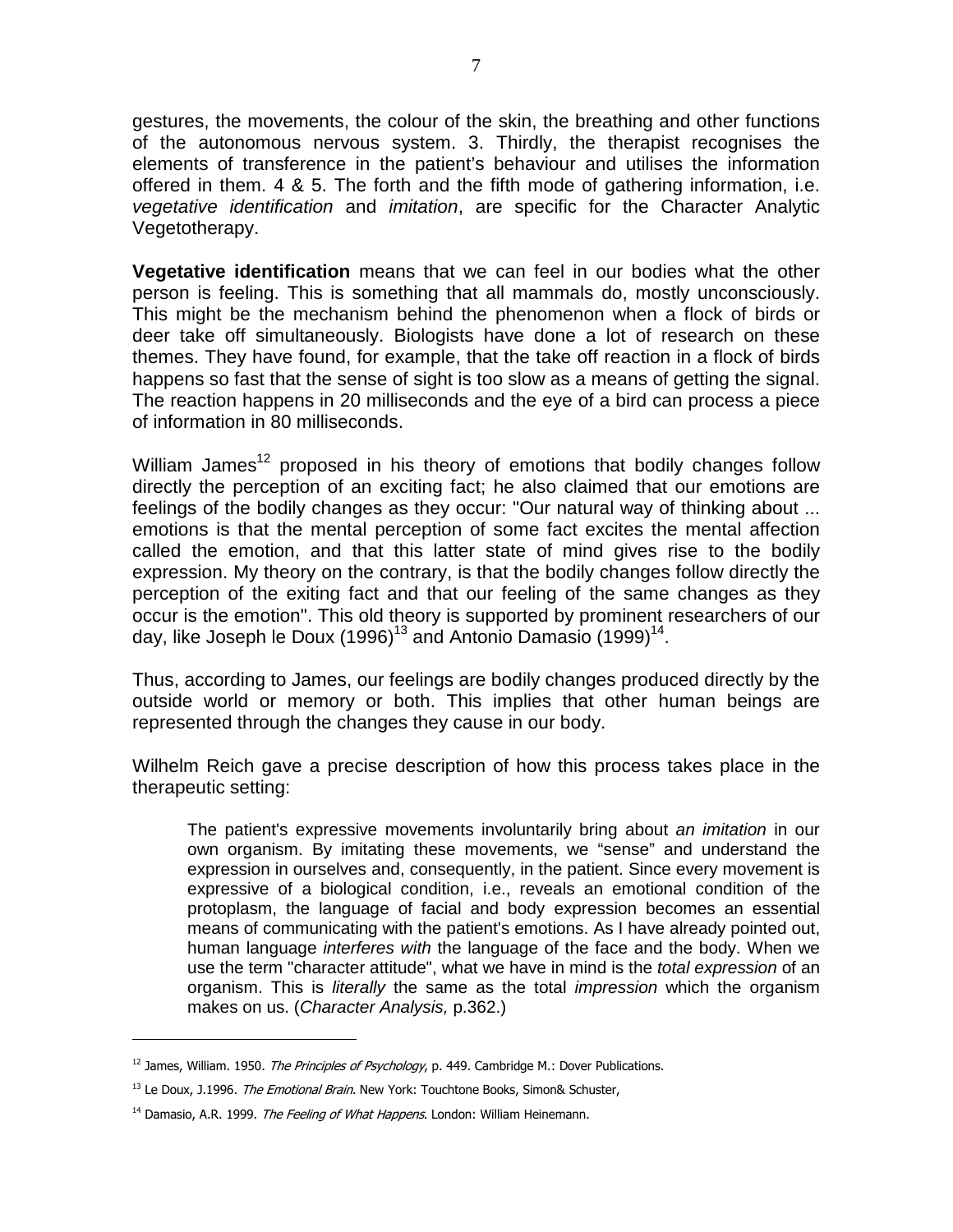We train our trainees in Character Analytic Vegetotherapy to recognise and to be aware of the possible vegetative identification reactions in their bodies. With proper training and sufficient amount of experience the therapist will be able to feel sometimes, for example, the similar muscular contractions in her body as the patient. It is, of course, difficult to learn to make a difference between one's own bodily reactions and those of the patient. However, this can be gradually learnt through careful practise and supervision. On the other hand, this can be a dangerous tool in the hands of an untrained or inexperienced therapist. Therefore, we stress that learning this skill takes many years and demands, first of all, besides supervision, one's own successfully completed body-psychotherapy.

**Imitation** is the fifth mode of gathering information for the diagnosis, which is mostly used in training situations and in supervision. That means that, at the beginning, the presenter of the case gives no verbal information at all about the patient. In stead, she presents the patient through her own body. She can be asked to stand, to walk into the room, or sit down in the way she experiences the patient would do. During the bodily presentation the other participants observe and "imitate" the presenter. On this basis they form their impressions of the patient; her feelings, character, emotional attitude, transference as well as their ideas about therapeutic interventions. These impressions are then expressed with words and shared in the group. It is only after this that the presenter is allowed to speak. Often she is impressed by the accuracy of the impressions of her imitation of the patient. The trainees are encouraged not to form a consensus. Contrasting opinions among participants often turn out to represent precise but different aspects of the patient. Imitation has proven to be an effective method of cognitive understanding of the unconscious expressions, emotional attitudes and transference issues of the patient.

To learn to use these methods takes years of practice and structured training.

During the two-year advanced training period trainees are working with clients of their own. We alternate with different didactic methods. Sometimes following the tradition of analytical therapy training seminars, the patients are first presented in written reports and discussed verbally. Thereafter the problems are worked on through discussions and role-playing.

In general, imitation is perhaps the most important mode of learning in humans. A child imitates and keeps on repeating. There is interesting research work done on newborn babies which support our understanding of the multiplicity of the communication canals, especially those situated in the body, in human interaction.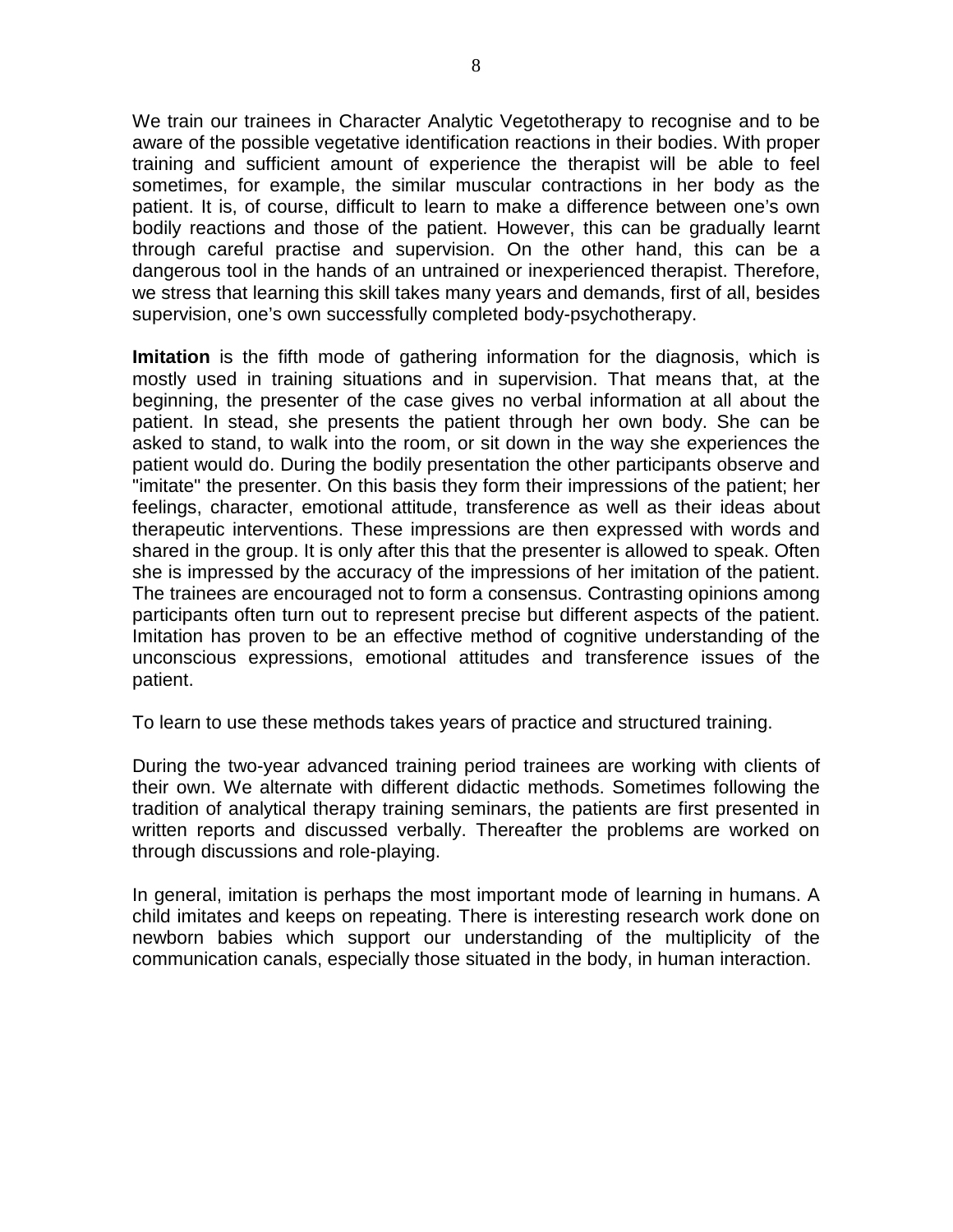Experimental research (Meltzoff and Moore<sup>15</sup>; Butterworth<sup>16</sup>) has shown that body imitation is an innate capacity in humans. According to Meltzoff and Moore<sup>17</sup> "[this capacity] is not automatic but is under intentional control, it is not purely rote but reveals infants' interpretations of social encounters, and it is mediated by an internal representational system." In particular, imitation is not dependent upon specific senses but uses a proprioceptive whole body code or " 'supramodal' code that links acts that are seen and those that are done." That is, the infants know how to use their facial muscles, even though they cannot see their own faces performing the act, to imitate a seen facial gesture. It is also demonstrated that the infant has separate representations of its own and the other's body.

Furthermore, the infant distinguishes human acts from other things through imitation. "When a human act is shown to a newborn baby, the act may provide its first "aha" experience. …. That (seen) event is like this (felt) event". "The cross-modal knowledge of what it feels like to do the act seen provides a privileged access to people not afforded by things." (Meltzoff and Moore<sup>18</sup>)

A further consequence of this is that imitation helps the infant to identify people. Infants reenact behaviour to test the identity of the adult and differentiate them from one another. They use body movement patterns and non-verbal gestures to clarify ambiguities about the identity of people. "You are the one who does that and that gesture".

"By six weeks of age, distinctive human behaviours serve as *gestural signatures*, aiding the infant to differentiate individuals within the general class of people: to distinguish one individual from another and to re-identify particular individuals on subsequent encounters." (Meltzoff and Moore<sup>19</sup>) These are the precursors of our adult recognition that people have distinctive mannerisms, styles, and modes of behaviour, in short, character.

There are interesting research work done also on the function of brain relating to these issues, for example, in Finland by the research group of Riitta Hari. Hari is a professor at the Academy of Finland, and the leader of the Brain Research Unit at the Low Temperature Laboratory of the Helsinki University of Technology.

These studies have shown that brain cells communicate via tiny electrical pulses that are accompanied, as any currents, by magnetic fields. Although these fields are extremely weak, they can be recorded outside the head by superconducting sensors. The method known as magneto encephalography (MEG) is used to accurately record brain activation sequences. Riitta Hari and her multidisciplinary research team have improved magneto encephalography by advances in instrumentation and signal analysis for 20 years. They have used magneto encephalography to study sensory, motor, and cognitive brain functions in healthy subjects, and they have developed clinical routines for evaluation and

<sup>&</sup>lt;sup>15</sup> Meltzoff, A.N. and Moore, M.K. 1995. "Infants' Understanding of People and Things: From Body Imitation to Folk Psychology." In Bermudez, J.L., Marcel, A. & Eilan, N. (eds). The Body and the Self, (p 43-69). Cambridge, Mass.: MIT Press.

<sup>&</sup>lt;sup>16</sup> Butterworth, G. 1995. "An Ecological Perspective on the Origins of Self." In Bermudez, J.L., Marcel, A. & Eilan, N. (eds). The Body and the Self (p 87-105). Cambridge, Mass.: MIT Press.

<sup>&</sup>lt;sup>17</sup>Meltzoff, A.N. and Moore, M.K. 1995. "Infants' Understanding of People and Things: From Body Imitation to Folk Psychology." In Bermudez, J.L., Marcel, A. & Eilan, N. (eds). The Body and the Self (p. 49). Cambridge, Mass.: MIT Press.

 $18$  Meltzoff, A.N. and Moore, M.K. ibid. (p54; p.55)

 $19$  Meltzoff, A.N. and Moore, M.K. ibid. (p.58)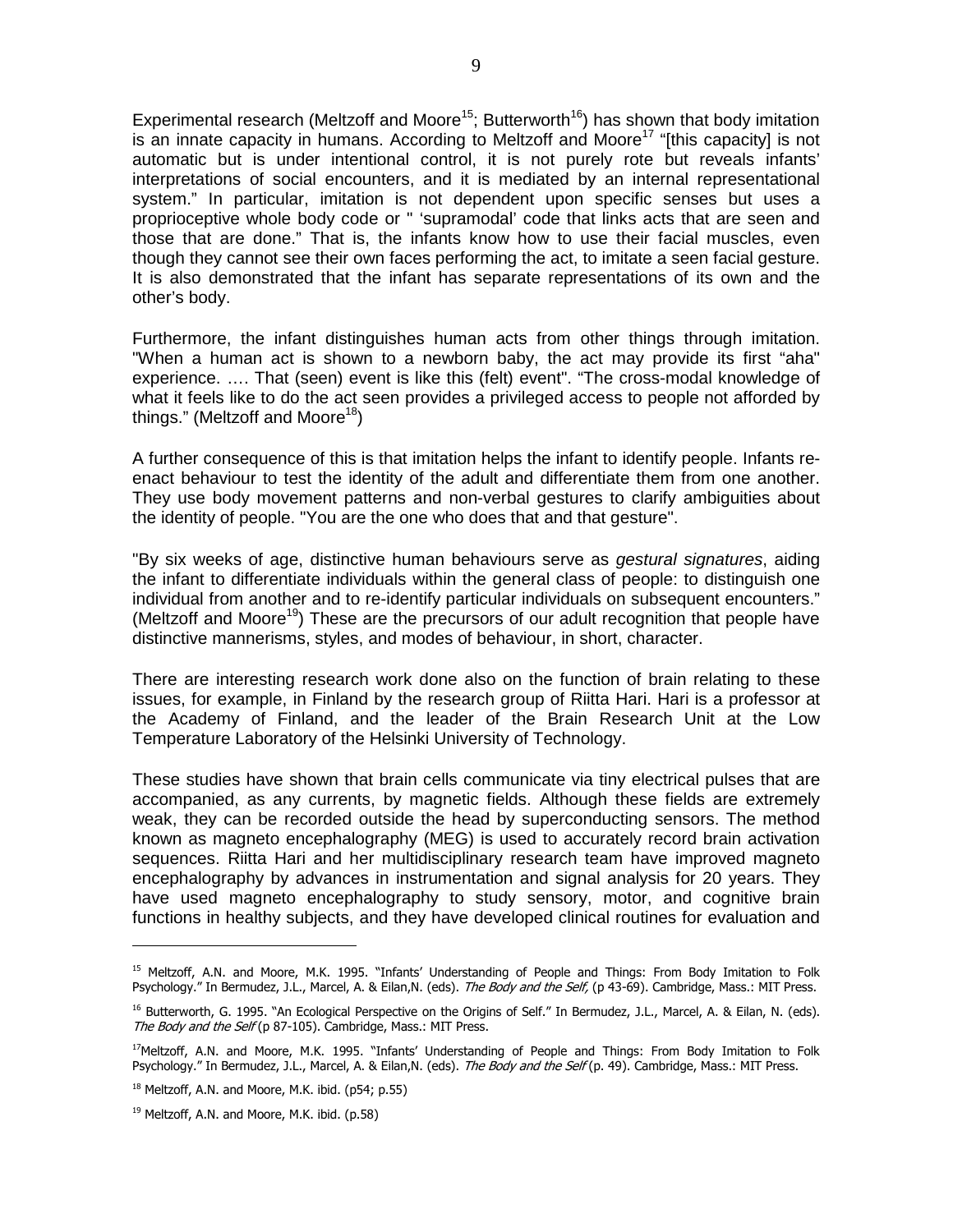follow-ups of neurological and neurosurgical patients. In recent years Riitta Hari has studied brain regions which control movements; the same regions are also activated by the observation of movements by another person. This mirror neuron system seems to match action observation and execution and may, therefore, constitute an important brain basis for social cognition.<sup>20</sup>

Hari won the Louis-Jeanet Prize for medicine in 2003, and with the help of the price she wants to study the effects of observed pain on brain activation of the observer.<sup>21</sup> By her project, she expects to further contribute to our understanding of the neural basis of social cognition. It seems possible that the brain areas involved may represent sites that dysfunction in disorders of social communication, such as autism or schizophrenia.<sup>22</sup>

#### Intervention/treatment

 $\overline{a}$ 

A vast palette of interventions is taught in our training. Every action or non-action by the therapist is seen as an intervention: in the psychotherapeutic setting there is no empty or dead time. This means that the silence of the therapist is also one type of intervention, which can be used with a purpose. Every situation and every client needs a specific, context-based, characterological intervention. This means that therapy cannot be done following a general scheme, but must be adjusted with every situation, every client and every therapist.

Character Analytic Vegetotherapy deals with different realms (i.e. emotional, cognitive, symbolic and somatic) that build a whole. Consequently, the therapist has to be able to move in all these realms and to make interventions in and from any of these realms. This is well described by Reich in the Function of the Orgasm:

The character armour now showed itself to be functionally identical with muscular hypertension, the muscular armour. The concept of functional identity which I had to introduce means nothing but the fact that muscular and character attitudes serve

 $20$  Hari R and Nishitani N: From viewing of movement to imitation and understanding of other persons' acts: MEG studies of the human mirror-neuron system. In N Kanwisher and J Duncan (Eds) Functional Neuroimaging of Visual Cognition. Attention and Performance XX. Oxford University Press, Oxford 2004, pp. 463–479.

Hari R: The social brain. Commentary. Project Syndicate, October2002. http://www.project-syndicate.org/commentary/hari1

Hari R: Sosiaalisen kognition hermostollinen perusta. Duodecim 2003, 119: 1465–1470.

Järveläinen J, Schürmann M and Hari R: Activation of the human primary motor cortex during observation of tool use. Neuroimage 2004, 23: 187–192.

 $21$  Saarela MV, Hlushchuk Y, Williams C de AC, Schürmann M, Kalso E and Hari R: The compassionate brain: Humans detect intensity of pain from another's face. Cerebral Cortex 2006, in press.

<sup>&</sup>lt;sup>22</sup> Nishitani N, Avikainen S and Hari R: Abnormal imitation-related cortical activation sequences in Asperger's syndrome. Ann Neurol 2004, 55: 558–562.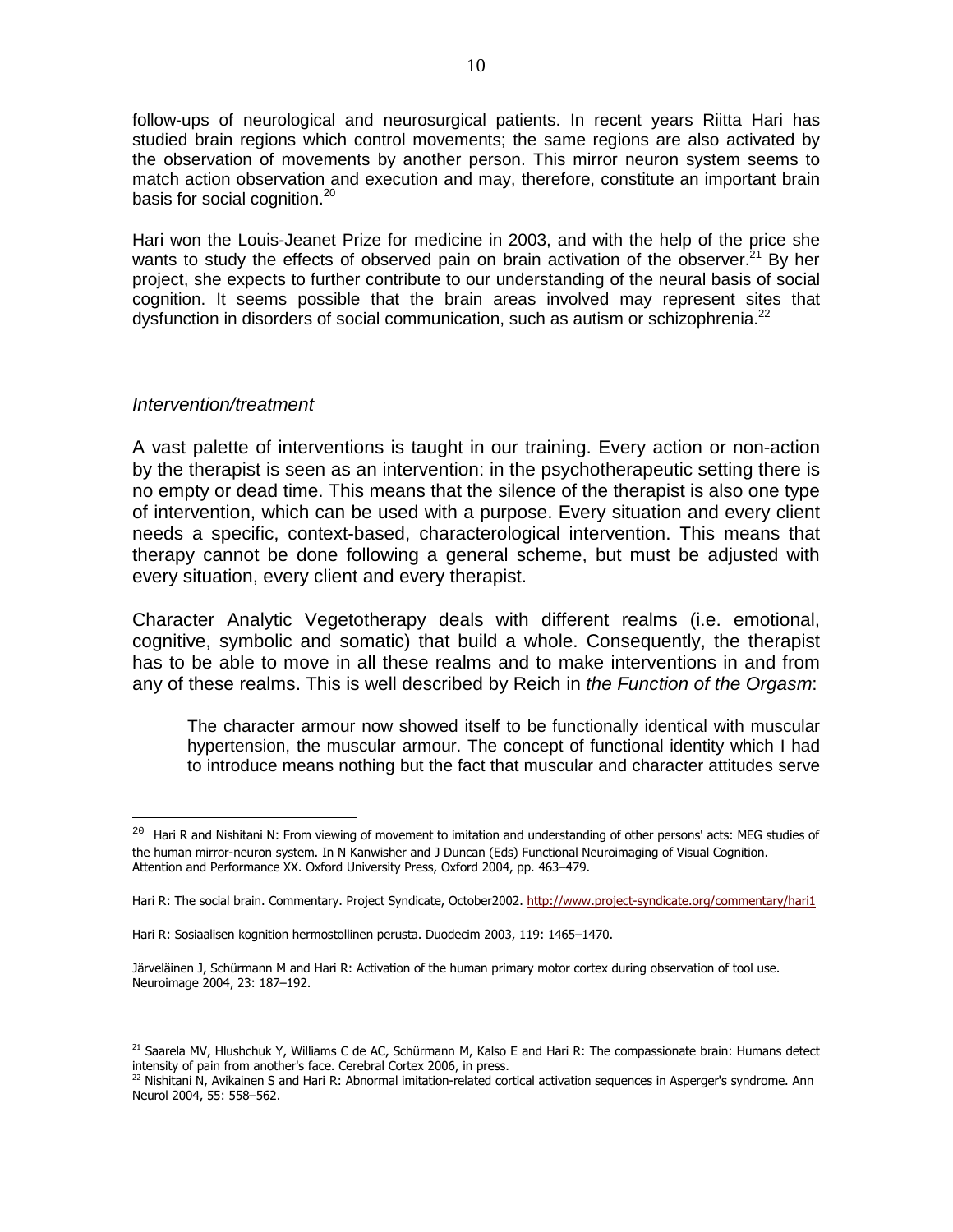the same function in the psychic apparatus; they can influence and replace each other. Basically, they cannot be separated; in their function they are identical.

Concepts, which are arrived at by the unification of facts, immediately lead on to other things. If the character armour expressed itself through the muscular armour and vice versa, then the unity of psychic and somatic functions was comprehended and became of being influenced in a practical way. From now on, I was able to make practical use of this unity. When a character inhibition would fail to respond to psychic influencing, I would work at the corresponding somatic attitude. Conversely, when a disturbing muscular attitude proved difficult of access, I would work on its characterological expression and thus loosen it up. A typical friendly smile, e.g., which impeded the work, could be eliminated by describing the expression as well as by disturbing the muscular attitude.

In short, we use verbal interventions as well interventions on the somatic level. The former include e.g. different kind of questions, such as interrogative, affirmative, and clarifying ones. Other verbal interventions, such as pointing out and confrontation, can also be done at the somatic level, e.g. the therapist can demonstrate the muscular attitude of the patient by taking the same bodily posture or facial expression as the patient, that is, by imitation. Interventions at the somatic level include e.g. a light touch or massage of a tensed muscle, body awareness exercises, breathing exercises etc. There are also different kinds of techniques applied for ego -strengthening, e.g. working in the standing position focussing on the contact with the ground, balance, breathing; we also use eye contact, slow movements, pressure against a safe resistance and increasing awareness of bodily sensations. The bodywork has acquired a systematic structure by the contributions of later authors, for example, O. Rakness and F. Navarro.

The interventions are not, however, performed randomly, but need an exact timing on the part of the therapist. This we teach the trainees, and they practise it first on each other and thereafter to their own patients under supervision. In general, we believe that every somatic intervention needs to be accompanied by verbal integration. (See also answer number 5.)

### **3. Please provide evidence that your approach has a clear and selfconsistent theory of the human being, of the therapeutic relationship, and of health and illness.**

Character Analytic Vegetotherapy considers the human being as a mind-body unit. This approach was adopted on the basis of Reich's studies on the factors that govern the relationship between health and illness from a holistic point of view.

Character Analytic Vegetotherapy is interested in the natural functions of a living being. It also pays attention to a society's practices, which may either inhibit or favour these vital functions. Our approach is based on the view that a human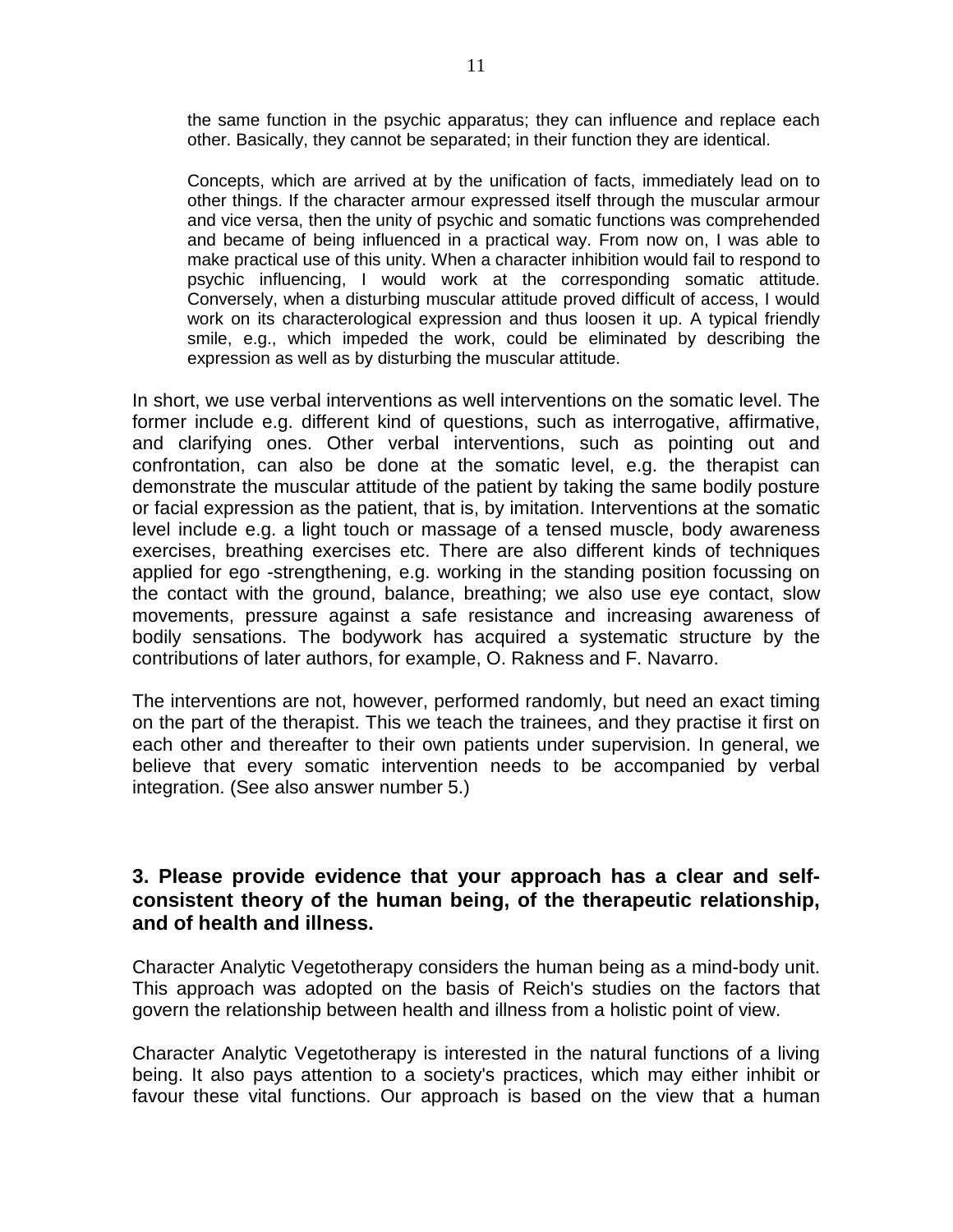being, as all living systems, strive for an energetic equilibrium through anabolic metabolism (energy absorption) and catabolic metabolism (energy release). In other words, as human beings we take in food, air and make contact with others; we discharge energy through movement, sexuality and maintenance of the automatic vital functions, as well as through abstract thinking. The biological function of the orgasm, as Reich demonstrated, is to balance the energy excesses produced by the vital processes, the natural non-equilibrium state between consumption and absorption.

Therefore, the orgasm is a basic regulative element of the organism, and the impoverishment of this self-regulatory capacity of the organism is considered to produce unstability in the function of the organism leading to pathological consequences, both at psychical and somatic levels.

If a somatic excitement associated with sexual desire does not get released, this will lead to anxiety as a response to disturbances in the neurovegetative function. The functional antithesis between pleasure and anxiety together with neurovegetative mechanisms help explain the concept of the orgasm as a regulatory mechanism. Consequently, the emotions of pleasure and anxiety are to be understood as biological phenomena.

Within this frame of reference, the Character Analytic Vegetotherapy studies the bodymind relationship starting from the view that the body and the mind function as two poles where the disturbances of vital functions are manifested. Furthermore, our concept of psychosomatic phenomena is based on the organism's energy function. Psychic as well as somatic processes mirror the same biological energy, although through different paths.

With respect to health and illness, we start from the fact that it is natural for the human animal to be exposed to change. Furthermore, we hold that we are both physical and psychical beings endowed with emotions, and it is exactly this complexity of material and immaterial elements that makes us human. All that concerns us is simultaneously physical and psychical.

The concept of psychosomaticity has been challenged, because it has been associated with the idea that it is the mind that causes the somatic illness, which is an error.

Disease is present in the whole biosystem. Our biology is exposed to organic alterations as well as to emotions. Depending on each person's history and character, a major or minor prevalescence of the psyche over the organic manifests, or vice versa.

All our experiences and illnesses are psychosomatic by nature. Our biosystem strives to maintain equilibrium, and when this equilibrium is disturbed, the result will be a disorder, which will have repercussions on all the levels of our being. This psychosomatic relationship is well illustrated in colloquial language and in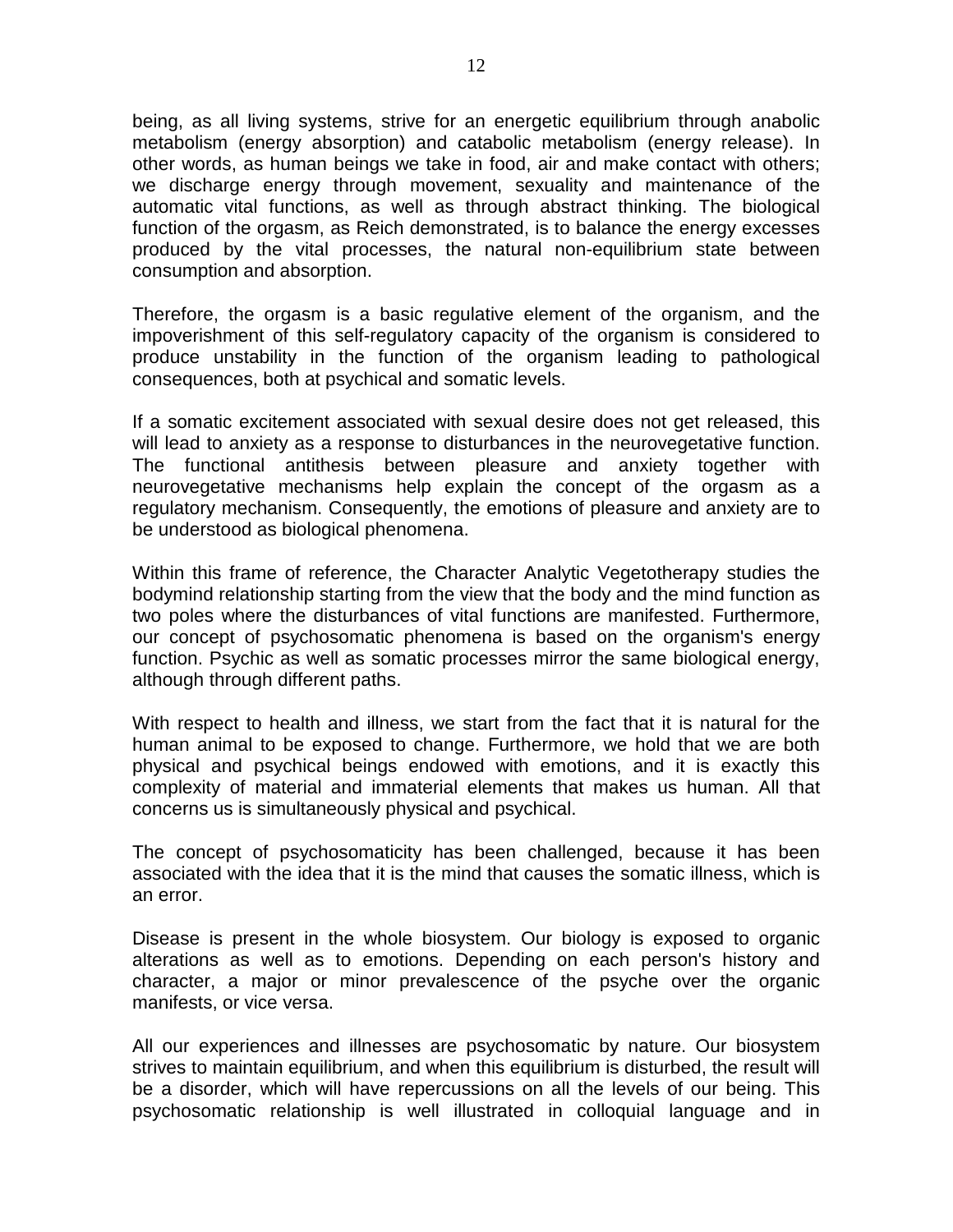literature, as for example, in the phrases "He makes me sick...", "She broke my heart", "You are giving me a headache".

The concept of psychosomaticity applies also to the emotions. The term emotion comes from Latin ex-movere, which means 'to move outwards'. In other words, it contains the notion of movement and the notion of externalisation. Consequently, an emotion can be seen as a basic means by which a human being strives to express herself from her biological centre. This process of externalisation, of coming out, requires movement in the biosystem in order for an emotion to become visible. An emotion provokes a series of physical changes in our organism, and when these physical reactions reach our mind, the emotion becomes conscious, that is, we make a cognitive contact with the primarily biological element.

If the expression of emotions is inhibited throughout infantile development, then something that tends to manifest itself by nature becomes non-functional. In our culture it is common to repress and prohibit the free expression of emotions in children. In order to cope with/help the repression of emotions the organism, e.g. the muscles, contract. This, again, produces a state of physiological imbalance, which fosters the development of diseases. We cannot point out exactly, which reaction or process produces a symptom or a disease, but we can diagnose, for example, the beginning of a duodenum ulcer. If a child needs to contract chronically his diaphragm to lessen the feeling of emotions, this will lead to organic pathologies. After the external repression, first in the family, then at school and later in the society, the act of repression, that at first was imposed, becomes "the right thing to do". In this way, a whole series of internal emotional filters are developed by means of which children, in order to survive, are compelled to adapt to society.

The predominance of psychic or somatic symptoms of a disorder varies from case to case. On the basis of different proportionalities one can establish various categories of illnesses ranging from the states where psychical symptoms make up the whole disease to the states where there are no psychic elements present. For the first case we could take hypochondria and for the latter, cancer.

Hypochondria, which does not include any organic alterations, can be seen as a psychosomatic state, as the symptoms are felt in the body. The hypochondriac is afraid of contracting a severe illness; the psychic symptom predominates over the organic one that manifests itself only as a hypersensitivity of certain parts of the body. It is a question of a distorted and augmented self-perception, which is a mental, not a bodily illness, even though the illness is projected on the body. A hypochondriac may suffer from real bodily hallucinations and think of some parts of his/her body as persecutors. In that case, we would rather talk about a psychopathological disorder. Hypochondria is a manifestation of a severe distortion in a person's bodily image. None of us is perfectly symmetric, our right and left sides are not perfect replicas of each other, but hypochondriacs frequently tend to perceive these asymmetries as symptoms of severe organic diseases, generally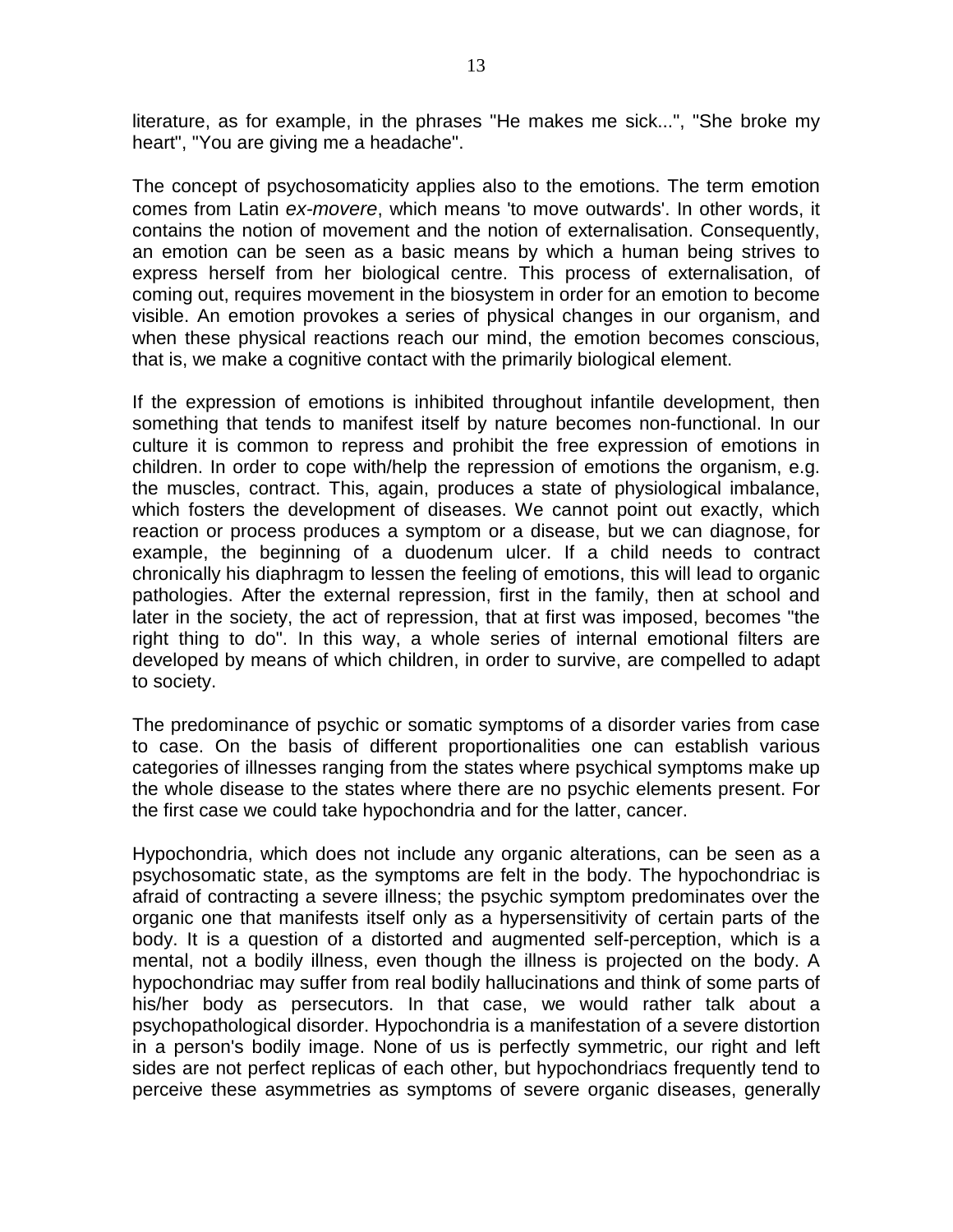associated with degenerative diseases, such as cancer. These persons may be more afraid of the pain associated with the disease than they are of death.

Next to hypochondria, in the distribution of psychic and organic alterations, can be placed the phenomenon of hysterical somaticisation. There we have organic manifestations that use symbolization to express themselves. In the hysteric a conflict that cannot be recognised psychically by the patient is directly expressed at the somatic level. The symptom has a bodily manifestation, but its origin is in the mind, and it is there where the solution must be found. In these cases one should discretely perform clinical examination in order to determine possible organic causes, and only then begin psychotherapy. The unconscious conflict that underlines the case of hysteria may become manifest as involuntary muscular or sensory disturbances, such as paralysis, hysteric blindness or deafness. The conflict is not verbalised, it does not get to the level of consciousness, but becomes somaticised: the body speaks. Somaticisation is a metaphor for the conflict that the person is undergoing and the body is used as the tool of expression.

The next level in the psychosomatic continuum could be represented by "functional diseases" or psychosomatic reactions, where the degree of somaticisation is clear, but where the degree of psychic influence is more difficult to discern. The emotional counterpart is always present generating anxiety and interfering with the neurovegetative system, thus disturbing the function of the smooth involuntary musculature. This causes, for example, problems in the digestive system, such as gastritis, constipation, diarrhoea, flatulence etc. This group of psychosomatic disorders includes also tendencies to have allergetic reactions.

At the very end of the continuum we find the disorders which are defined by psychological literature as major psychosomatic illnesses: hypertension, asthma, irritable colon, ulcerous colitis, etc. The organic changes are large and medical intervention is necessary. The Reichian paradigm includes among psychosomatic illnesses also such degenerative illnesses as cancer and cardiovascular diseases. These are seen as manifestations of a biopathy of the whole vital living system of a person. In other words, the whole psychosomatic organism is involved, even though the illness manifests itself in a certain part of the body as, for example, in the cases of a colon tumour or an infarct.

Psychosomatic illnesses have been widely studied in recent decades. A general understanding seems to connect these disorders with the incapacity of a person to recognise and express their feelings. The American researcher Sifneos talks about aleksitymia, describing it as a state where a person's connection to his emotions is inhibited. The Paris Psychosomatic School and Marty<sup>23</sup> talk about essential repression and operator thinking. Reich talked about a kind of biopathy where possibilities for autonomous regulation of emotions are missing. People suffering from this state tend to find difficulty in having contact with their emotions, as if they did not know how to interpret their feelings. They are persons who look normal and

 $\overline{a}$ <sup>23</sup> MARTY, P. - El orden psicosomático. Promolibro, 1995.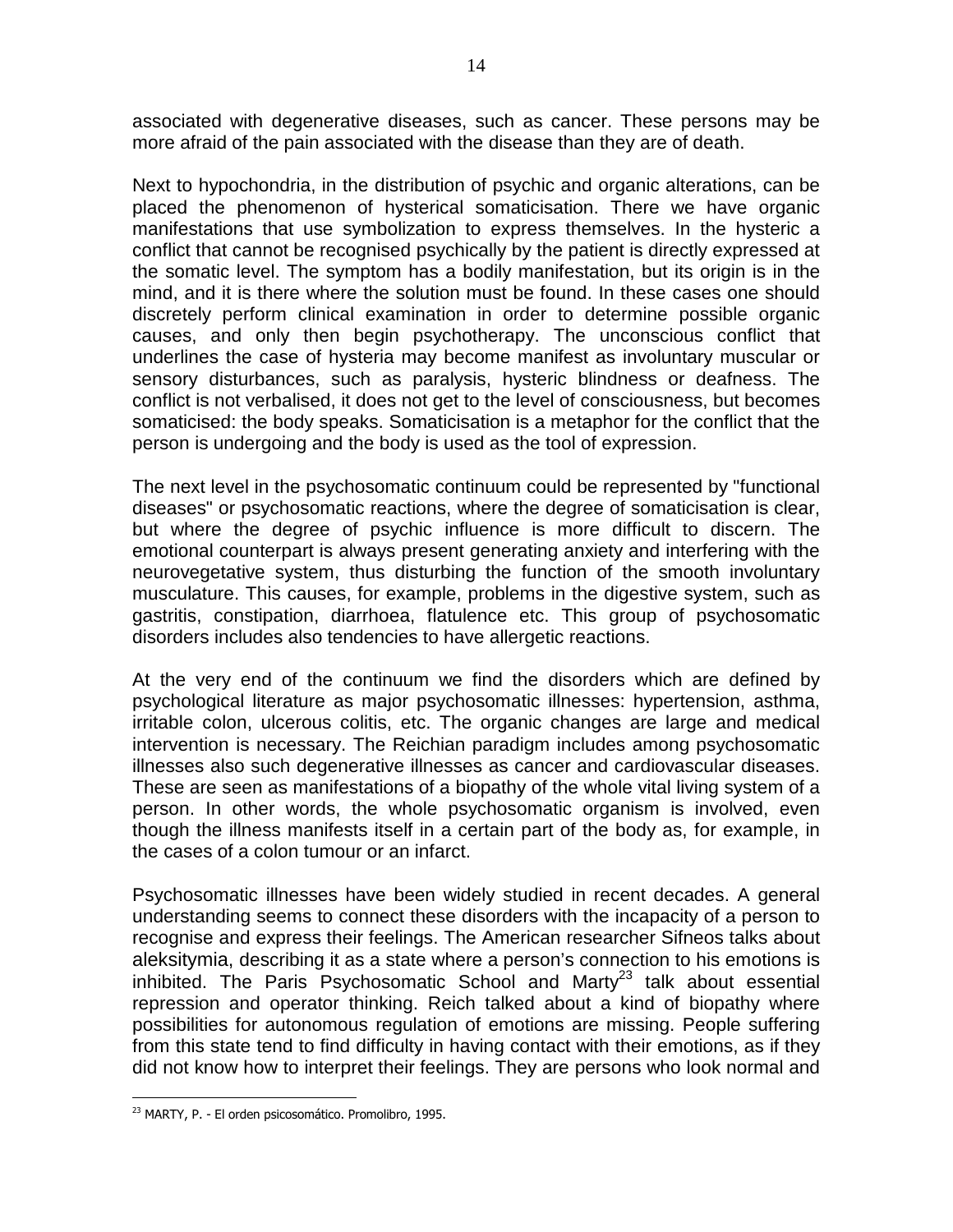well adapted but are lacking a connection to the inner world, which is manifested through the body, not through the language.

**Primary prevention**: Psychosomatic phenomena are natural; they are part of our identity. Emotional compromise can be said to be in the root of many illnesses. Therefore, in order to prevent illnesses, it is of vital importance to enable people to stay in contact with their feelings and to express them. This concerns especially infancy and childhood, as they are the most vulnerable periods of emotional growth. **Secondary prevention**: We emphasise the importance of education and information to make people conscious of these things, especially in the fields of education and health care. The role of the mass media in shaping the opinions of people is also of importance. **Tertiary prevention** is intervention.

#### Some criteria for health

We share the view of Ola Raknes in his book *Wilhelm Reich and Orgonomy*,<sup>24</sup> that health is a mediated and partial concept in today's society. Therefore, we estimate the question of health from a realistic point of view and wish to present a list of some characteristics we think are common to healthy organisms:

1. Capacity for complete concentration, be it on a piece of work, a task, a conversation, or in a genital embrace, and a feeling of unity both in that which one is and in that which one does.

2. Capacity for and feeling of contact, both with oneself and with other people, with nature and art and, for instance, with the tools one uses in one's work; an ability to receive impressions, of having the courage and the will to allow things and events to make impressions.

3. Freedom from anxiety where there is no danger, and ability to react rationally even in dangerous situations - and courage to enter voluntarily into dangerous situations where one sees a rational and important purpose in doing so.

4. A deep and enduring feeling of well-being and strength, a feeling of which one can become aware each time one directs attention to it, even when struggling with difficulties or when feeling bodily pain; some of this feeling can be traced to the feelings of pleasure in the genitals during expiration.

(Wilhelm Reich and Orgonomy, p. 124.)

According to Ola Raknes, the criteria for an individual's health at the somatic level should be the free pulsation of the organism. When we talk about the pulsation of the biosystem, we refer to the capacity of any organism, having its own blood circulation and protoplasmatic mobility, for constant pulsation, that is, for contraction and expansion. The following characteristics indicate the state of free pulsation:

<sup>&</sup>lt;sup>24</sup> Ola Raknes: Wilhelm Reich and Orgonomy, Universitetsförlaget, Oslo, 1970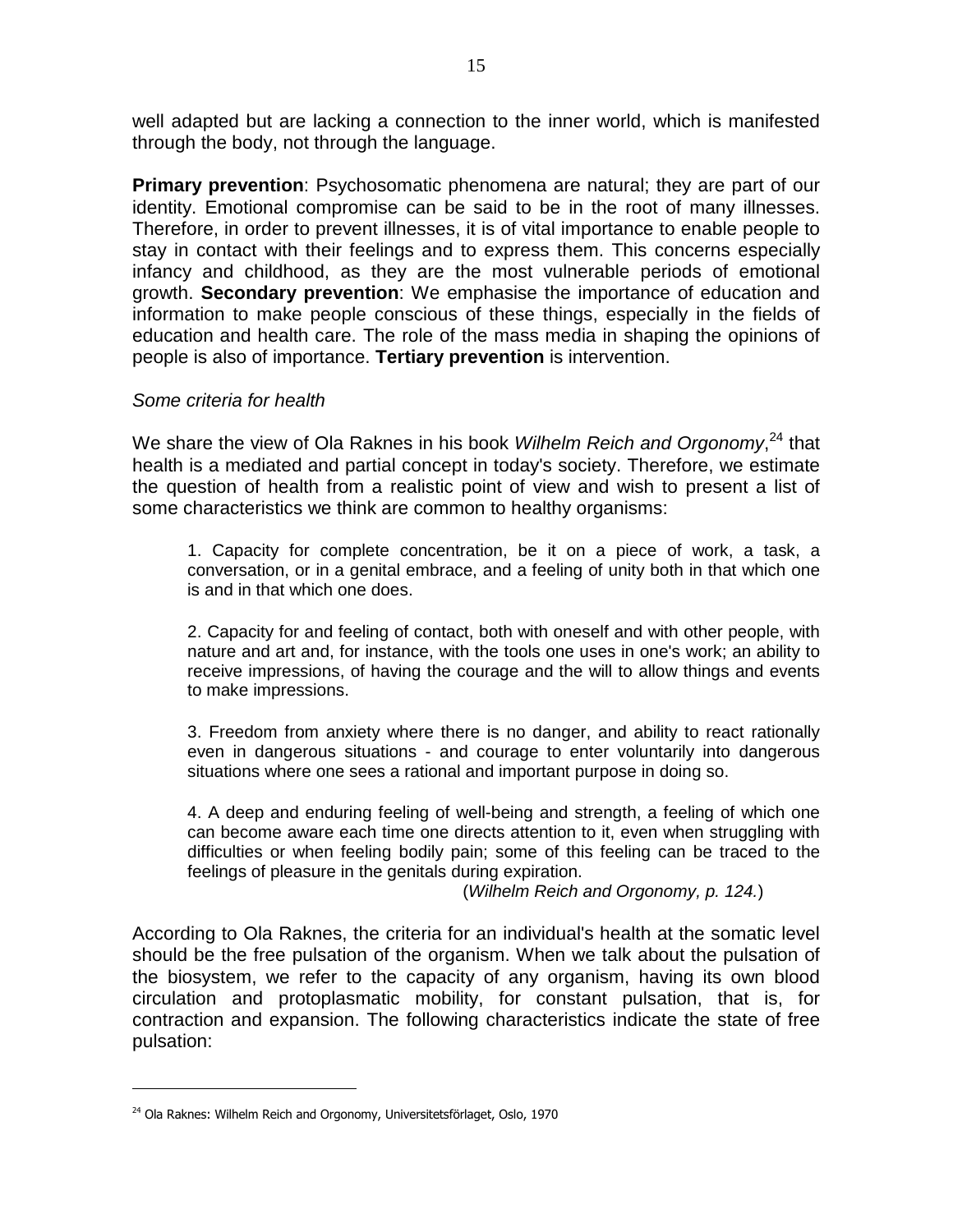**A.** A momentarily, complete loss of consciousness during the orgasm; consciousness in the sense of mental activity does not exist during the orgasm. This happens at regular intervals, not in every intercourse, since there is not enough energy excess to reach orgasm every time. However, more or less pleasant states of discharge will be reached. Healthy individuals will experience orgasm from time to time depending also on the circumstances.

**B.** The organism is balanced: the body is elastically erect, without spasms or contractions. This does not mean that there should not be any tensions. A normal muscle looks and feels balanced and it has a firmness that does not exist when the muscle is blocked.

**C.** The skin is warm and well circulated with blood. The colour of the skin is reddish and slightly tanned. Sweat may be warm and its odour is not unpleasant. In clinical practice one can easily notice how a patient's skin may change its colour and the odour of sweat. In fact, there are persons, who have a strong and smelly sweat, even if they use deodorant, which after some time becomes liquid sweat with a good smell.

**D**. The muscles can change from tension to relaxation without the need to be chronically contracted or flaccid. Chronically contracted muscles can be signs of the muscular armour of a neurotic character structure, and chronically flaccid muscles may tell about a psychotic character structure. Peristalsis is normal; there is neither constipation nor haemorrhoids.

**E**. Physiognomy and facial expressions are lively and mobile, never acting as a mask. Eyes are clear with rapid pupil reactions to the changes in the intensity of the light. In a healthy person the eyeballs are neither sunken nor extremely protruding, which reflects the normal functioning of the internal muscles of the eyes.

There is a very simple exercise at the vegetative level of action that can be done: change the light intensity of a flashlight and observe the reaction of the pupil, that is, whether it contracts or dilates. There is also another diagnostic tool: reflection of the cardio-ocular. It is performed by pressing the eyeballs for four seconds and taking the pulse at the same time. First there will be a vagotonic reaction when the pulse rate decreases. Then, the time required for the recovery of the normal pulse is measured. If the recovery is slow (if it takes double the time, considering that four seconds is the normal recovery time), there is vagotonia, but if it is shorter or the pulse has accelerated from the initial rate, then there is sympatheticonia.

**F.** Breathing is complete with pauses before inspiration. In other words, after inspiration and expiration there is a time interval when oxygen is not needed. The thoraic movement is free and easy.

**G**. Pulse is usually regular, calm and strong. Blood pressure should be normal; taking into account, however, that each person has a different measure. What is important is not to have great changes in one's blood pressure, which would indicate some degree of non-equilibrium.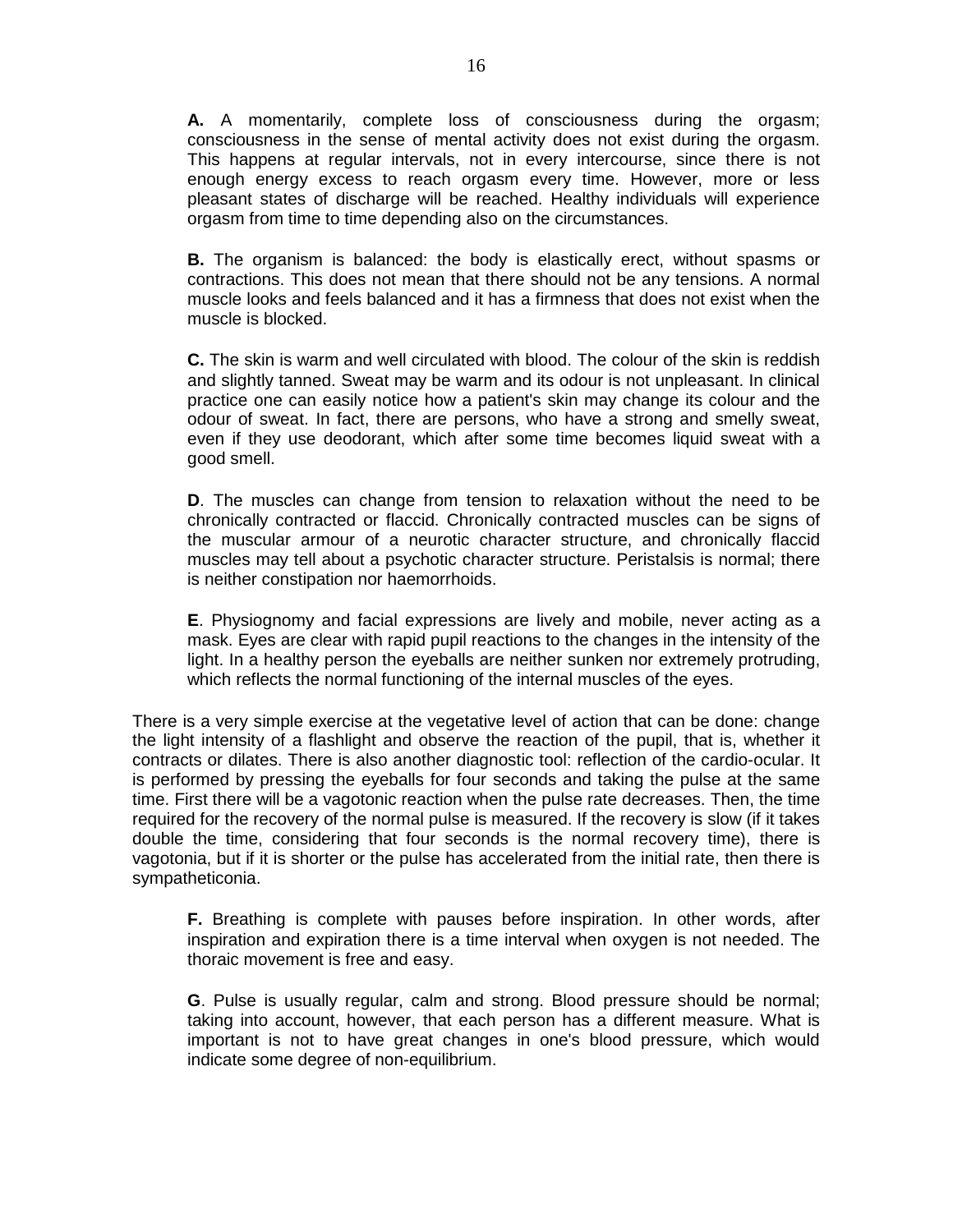**H**. Red blood cells are full. This factor has to do with the orgonomic blood analysis, T -analysis, which differs from ordinary diagnostic analysis. T-analysis focuses on different problems, and the blood is analyzed with specific laboratory equipment. Reich founded a research laboratory in which a person's biosystem energy level could be measured through the observation of red blood cells. Reich discovered that when the red blood cells are healthy, they are full with tense peripheral membranes with no sharp ends or spikes. The weakness of the red blood cells indicates that there is a low response capacity in the organism.

Depending on the severity of the imbalance in the function of the nervousvegetative system and the pulsation of the organism, the following consequences may be manifested:

- **A.** Muscular defence, i.e. the formation of the character-muscular armour.
- **B.** Psychic defence, in which a specific attitude towards life would persist.

Whether A or B prevail depends on the environment and the person's history, that is, in which developmental phase the most severe disturbances occurred. Any severe disturbance in a person's life will always lead into an artificial homeostasis of the organism, and that is the origin of what Reich called "character-muscular armour". In fact, it is an intense fight for life.

Depending on the emotion that is repressed or the historical situation in which the repression occurred, a defence mechanism may develop, or the organism will widen its defence mechanism by moulding it into the character-muscular armour. The function of the armour is, on the one hand, to absorb the energy excess and to help a person avoid feeling anxiety, and, on the other hand, to prevent the biosystem's expansion by way of muscle contraction. The formation of the armour, due to the lack of energy and muscular hypertension at the superficial level, will eventually develop into anorgonia of the biosystem, which sustains a state of constant stress. Permanent stress, together with incipient changes at hormonal and physiological levels and the reactive sympatheticonia, provoke a cycle. This cycle is composed of the lack of cellular oxygen, carbon dioxide excess and the tendency to cellular degeneration, and it is maintained by what Reich called "orgastic impotence". The person maintains the energetic excitement being unable to surrender during the orgasm in order to discharge the energy excess.

We are also aware of the social and cultural constraints that shape our lives by limiting an individual's capability for pleasure, expansion, creativity, growth, etc. Therefore, preventive work is important. As followers of Reich we support orgonomic prophylaxis with the objective to prevent the formation of the charactermuscular armour during the childhood by paying attention to the conditions that effect the development of a human being right from gestation.

#### **Assumptions and Aspects of the Therapeutic Relationship**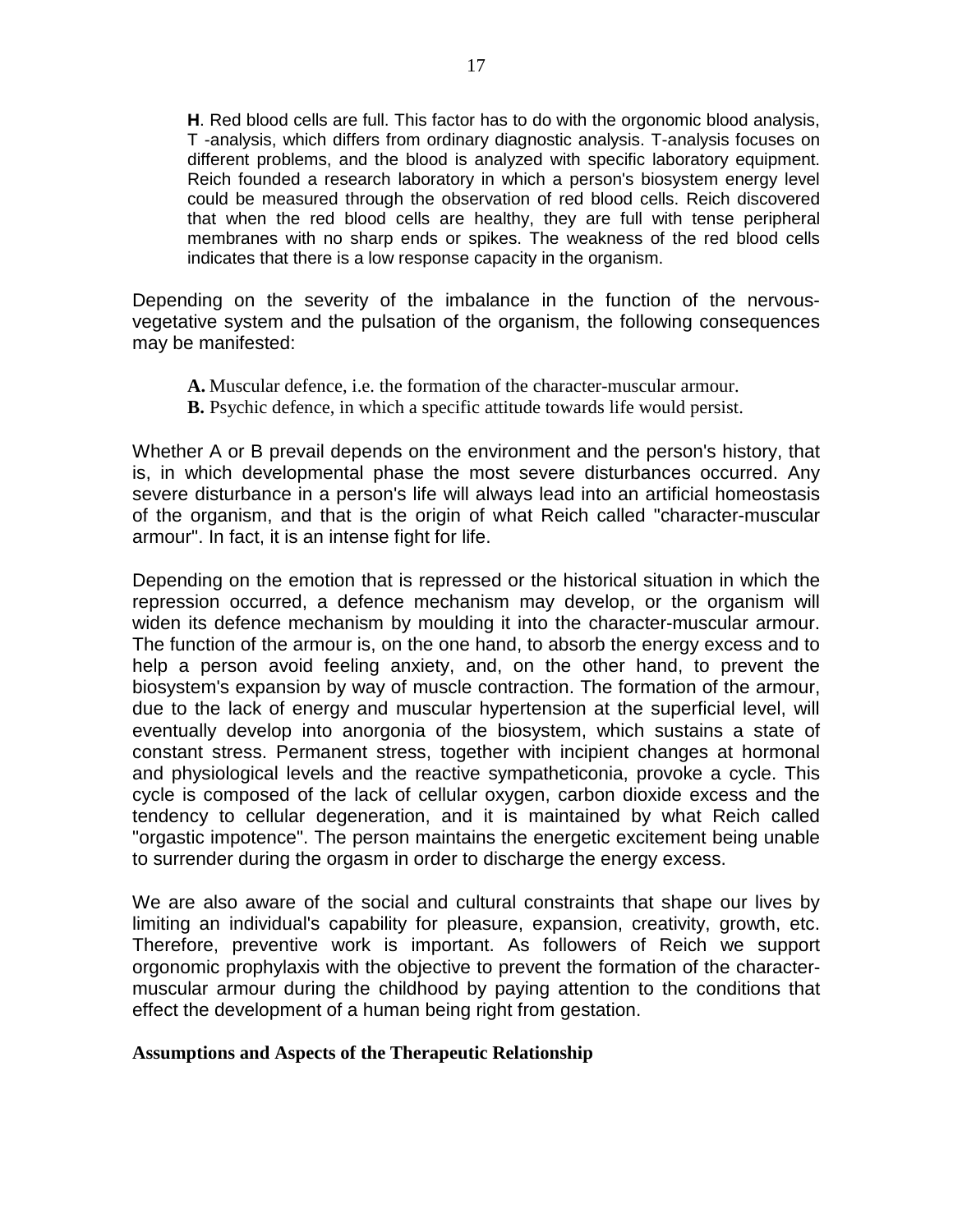We agree with the definition on the therapeutic relationship given by EABP on their answer to the 15 questions.

"There is the presumption that the human being (pre-birth) is essentially open, receptive, and untraumatised. The birth process, severe tensions prior to the birth, and subsequent traumas in early life can all start the armouring, defensive, and emotionally repressive process. Depending on the presence or absence of love, warmth & understanding in the surrounding environment, these traumas can be either naturally healed or re-enforced. Degrees of unresolved trauma are built-up and somaticised. These form the eventual bases of any neuroses, psychological problems or dysfunctional behaviour patterns found in the client. The therapeutic relationship attempts to help the client to undo these patterns."

With unconditional regard, respect for their process and good contact (emotional, physical etc) the Body Psychotherapist tries to provide an environment in which the client can begin to let go of these defences. There is a presumption of a natural desire and innate ability to heal. … The therapeutic relationship in Body Psychotherapy usually consists of supporting the client both verbally as well as in some form of somatic intervention. This dual way of working aids and abets the eventual somatic release that has to happen for the neuroses or original traumas and defence patterns to be completely overcome."

# **4. Please provide evidence that your approach has methods specific to the approach which generate developments in the theory of psychotherapy, demonstrate new aspects in the understanding of human nature, and lead to ways of treatment/intervention.**

Character Analytic Vegetotherapy has a long tradition of creativity and innovation. While many theories have historically looked at the human psyche as a coordination of bodily, mental, and relational factors, this assumption has rarely been consistently applied and detailed as it is in the Character Analytic Vegetotherapy. Academic approaches to communication distinguish verbal- and nonverbal communication. We consider that an organism communicates with other organisms through millions of exchanged items.

The contribution of Character Analytic Vegetotherapy to the development of the theory and practice of psychotherapy might be best understood by looking first briefly into its origins in the psychoanalytic movement and the initial phases of its development.

By the early 1920s the development of psychoanalysis as a mode of treatment seemed to have come to a standstill. At this point, some students of Freud, Wilhelm Reich, Otto Rank and Sandor Ferenczi, began to search for new techniques to improve the practical work with patients. They all thought that analysis had come too much of an intellectual process, that too much emphasis was being placed on recalling the past, which often meant that the analysis was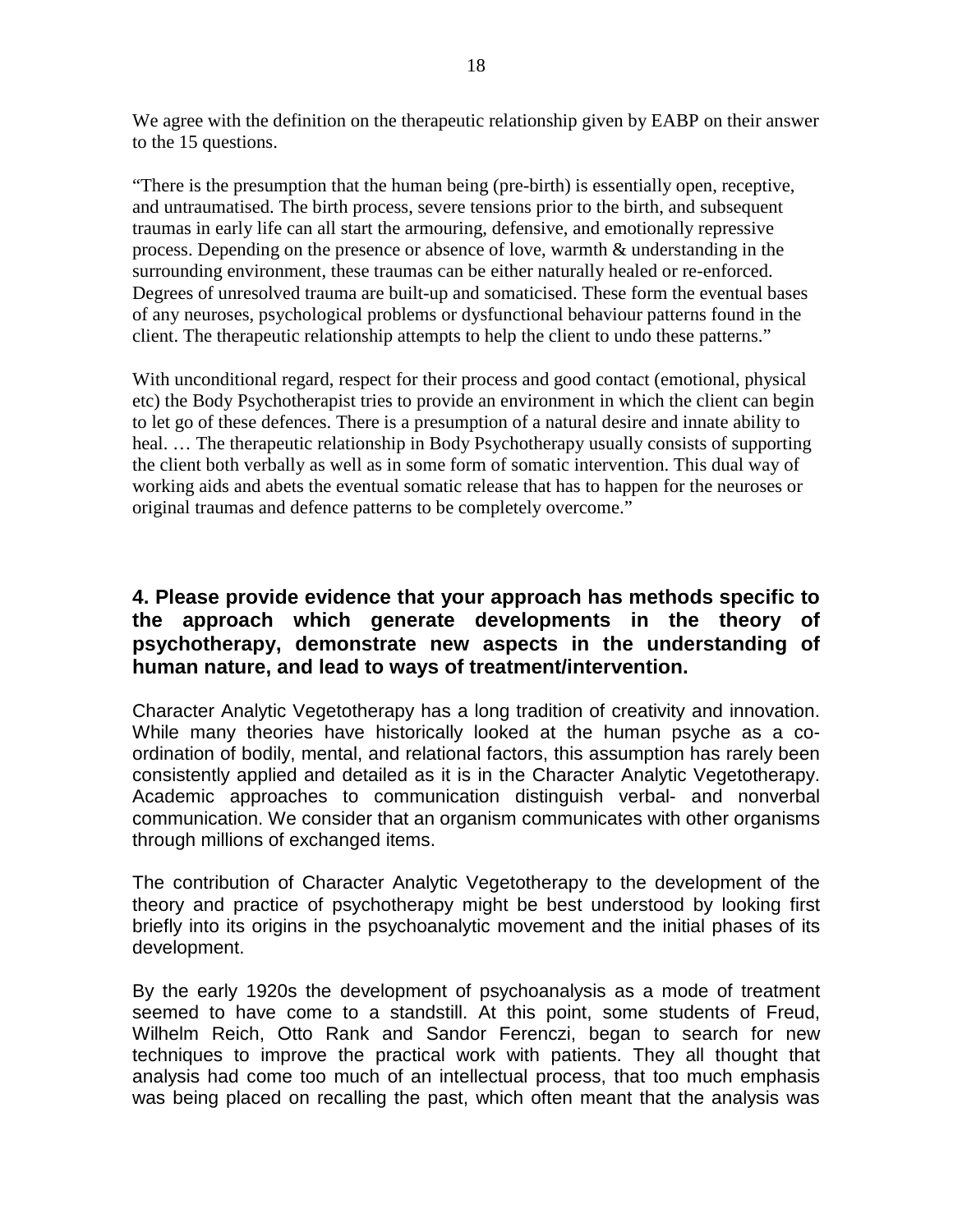not a living emotional experience. Focussing on the past in the analysis was based on the assumption that recalling infantile traumas would produce cure, hence the patients were asked to recall their childhood memories.

The reduction of infantile amnesia as the aim of the analysis began, however, to loose its importance. The young analysts became gradually more and more aware of the fact that the patients did not suffer so much from their past as from the way in which their pasts were influencing their present behaviour. On the basis of this observation the emphasis in the analytic situation was shifted from the past to the present, that is, to the relationship between the therapist and the patient. Consequently, the transference phenomena as well as different forms of resistance came into foreground.

On the basis of his observations on the patients' behaviours in the analysis as well as outside the analytic situation, Reich formulated his theory of character defences, that is, "character armour". The term character was used by Reich for habitual attitudes and behaviour developed as reactions to the conflicts between outer demands and inner impulses (drives). These observations also led to an interest to investigate more fully the activities of the ego, as well as to the theory of interpersonal relations. This line of studies was later continued by Anna Freud in her classical work The Ego and the Mechanisms of Defence<sup>25</sup>, which had a strong influence on the school of ego-psychology, e.g. Margaret Mahler, Rene Spitz, and John Bowlby.

On the basis of his further observations on the repetitive characterological patterns of behaviour manifested in the analytic situation, a kind of repetition compulsion, Reich discovered that they constituted the main resistance against the analysis. Furthermore, he discovered that most of these repetitive patterns of behaviour, as well as many longstanding ways of reacting, originated from periods of life before the Oedipus stage, and thus also displayed the same irrational quality in the analysis as the original transference phenomena. Thus, the concept of transference, which Freud had defined as the transference of the Oedipus situation to the analytic relationship, was widened to include also the earlier developmental phases.

The concept of transference was further widened by Reich's observation that the repetitive patterns of behaviour were not restricted solely to pleasurable experiences, but they included also unpleasant experiences. The earlier assumption was that transference occurred according to the so-called pleasure principle. In other words, one strived to relive an experience in analysis instead of remembering it, because one wished to experience the forbidden satisfaction. This assumption was no longer necessary, when transference was seen as an automatic tendency to relive life patterns, both pleasurable and unpleasant.

<sup>&</sup>lt;sup>25</sup> Freud, Anna. 1937. *The Ego and the Mechanisms of Defence.* London: The Hogarth Press.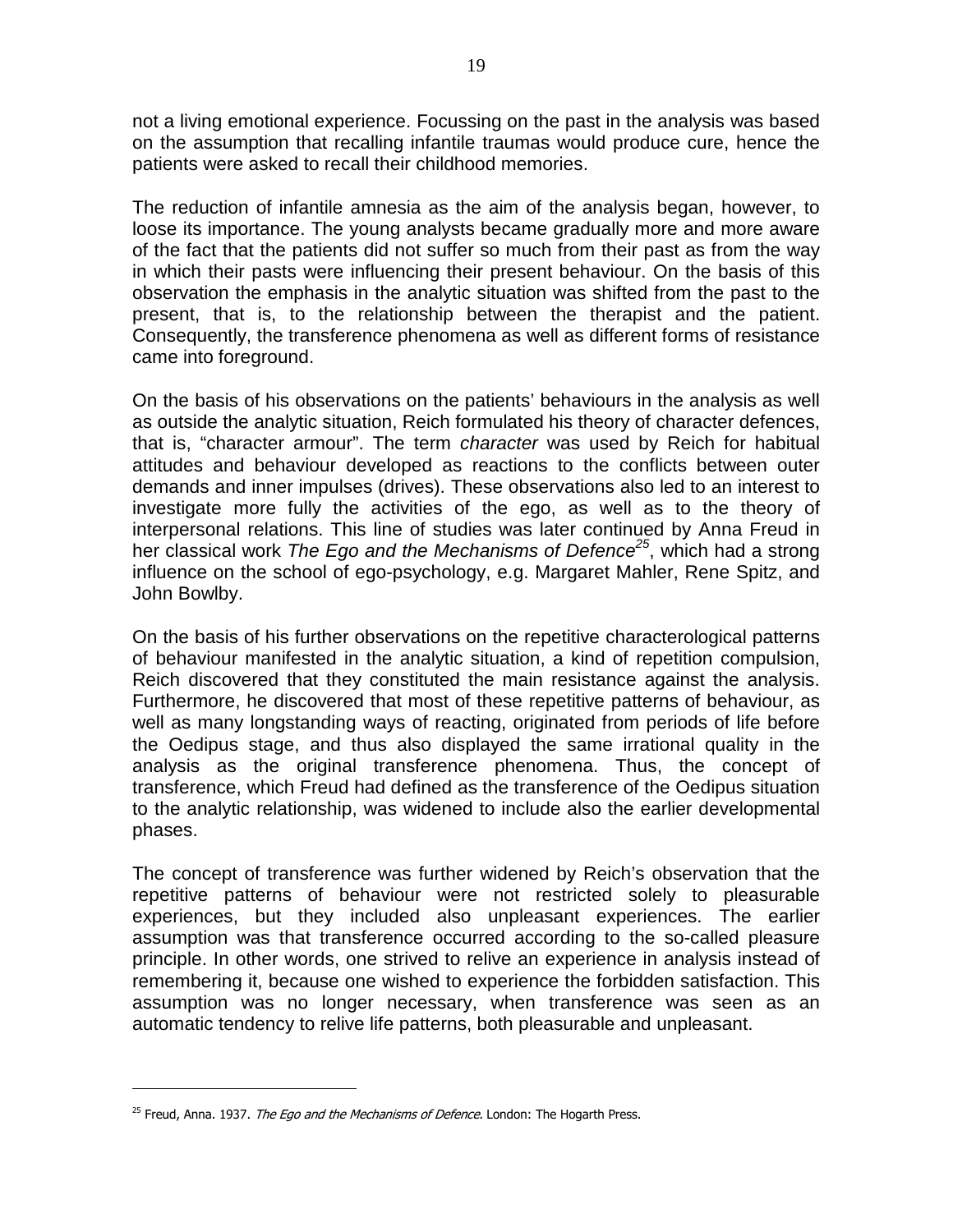Furthermore, Reich shifted the emphasis from working with positive transference to working with the largely neglected negative transference phenomena, especially at the initial stages of the analysis. He placed special emphasis on discovering the latent negative transference and working through it, as a prerequisite for a positive therapeutic outcome. In fact, he assumed that the total absence of an affective negative transference was to be described to the counter-transference on the part of the analyst. Thus, he stressed the importance of being aware of one's own transference reactions and behaviours as the analyst. The exposing of negative transference has ever since Reich been widely discussed in the movement of Character Analytic Vegetotherapy. In the following text excerpt from Character Analysis (pp. 147-149) Reich describes a number of counter-transference issues: repressed aggression, problems of sexuality, narcissism and sadism of the analyst, as well as the problem of the missing negative transference on the part of the patient.

Without going into the whole complex of question, we will illustrate the problem of counter-transference with a few typical examples. It is usually possible to recognize by the way the case is proceeding whether and in which area the attitude of the analyst is defective, i.e., disturbed by his own psychological problems. The fact that some cases never produce an affective negative transference is to be ascribed not so much to the patient's block as that of the analyst. The analyst who has not resolved the repression of his own aggressive tendencies will be incapable of accomplishing this work satisfactorily in his patients and might even develop an affective unwillingness to form an accurate intellectual appraisal of the importance on the analysis of the negative transference. His repressed aggression will cause the analyst to regard as a provocation the patient's aggression which has to be roused. He will either overlook negative impulses in the patient or obstruct their manifestation in some way. He might even reinforce the repression of the aggression by exaggerated friendliness toward the patient. Patients quickly sense such attitudes on the part of the analyst and thoroughly exploit them in warding off drives. An affect block or an excessively solicitous bearing on the part of the analyst is the most telling sign that he is warding off his own aggression.

The counterpart to this is the analyst's characterological inability to cope with the patient's sexual manifestation, i.e., his or her positive transference, without becoming emotionally involved. In acting as a control analyst, one observes that the analyst's own fear of the patient's sensual and sexual manifestation often severely hinders the treatment and can easily forestall the establishment of genital primacy in the patient. Under normal analytic conditions the patient's genital demands for love become manifest in the transference. If the analyst himself is somewhat befuddled with respect to sexual matters or does not have at least a sexual affirmative intellectual orientation, his work as an analyst will certainly suffer. Needless to say, it is extremely likely that an analyst lacking sexual experience will be unable to comprehend the actual difficulties in the patient's sexual life. Hence, the student of psychoanalysis should fulfil, while undergoing analysis during his training period, at least the same requirements which apply to the patient: the establishment of genital primacy and the attainment of a satisfactory sexual life. Unless he represses his own impulses, the sexually disturbed or unsatisfied analyst will not only be hard-pressed to control his positive counter-transference; he will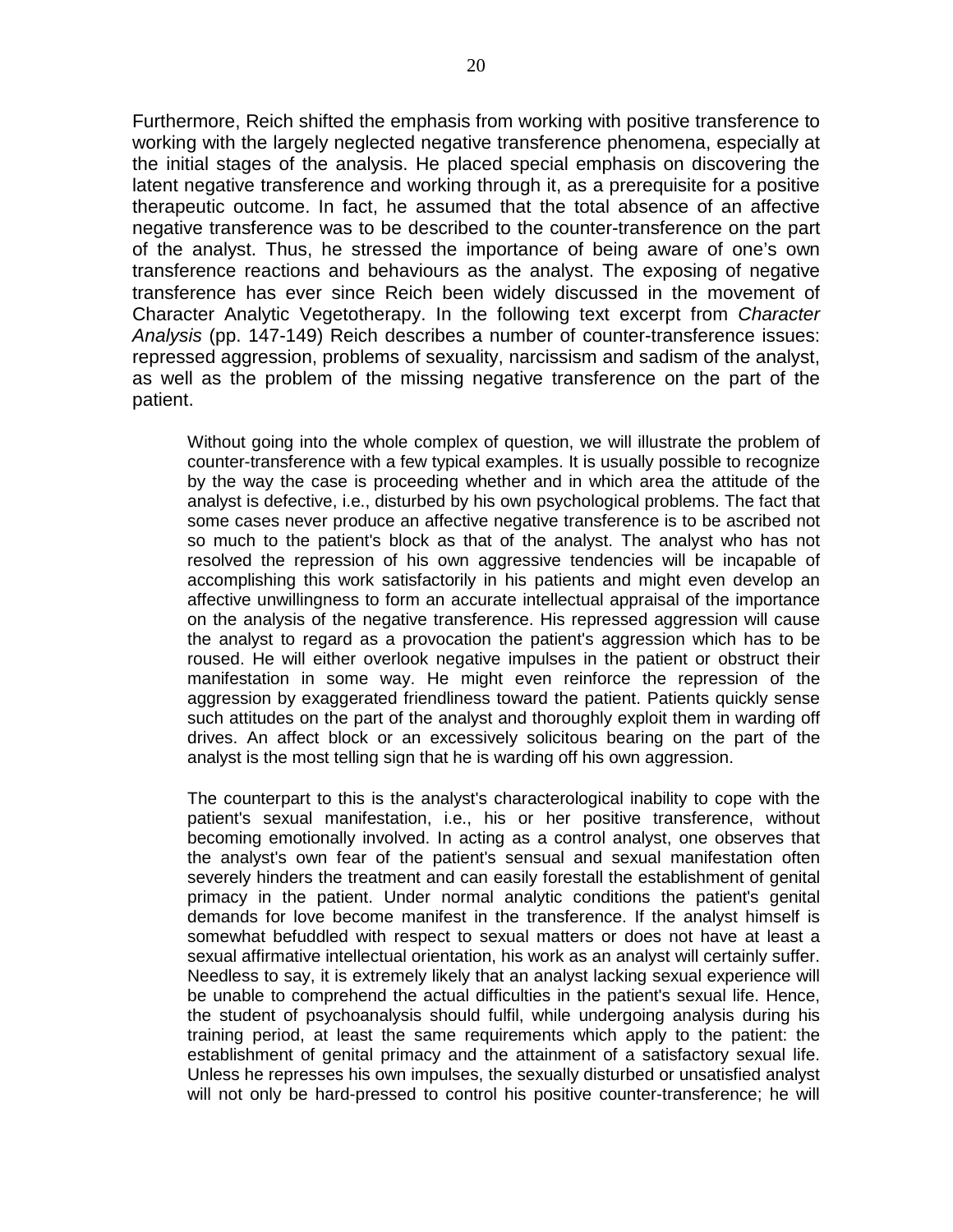find it increasingly difficult to cope with the provocation to his own sexual demands by the patient's sexual manifestation. He will undoubtedly become entangled in a neurotic predicament. Practice imposes the strictest demands upon us in this respect, and we would be foolish to conceal or gainsay them. Whether the analyst consciously admits or denies that he has to struggle with such difficulties makes little difference, for the average patient will sense the analyst's unconscious sexual negation and rejection and will consequently be unable to get rid of his own sexual inhibitions. There is, in fact, more to it than that. The analyst, to be sure, has the right to live according to his own light. But the fact remains that if, unconsciously, he adheres to rigid moral principles, which the patient always senses, if, without knowing it, he has repressed polygamous tendencies or certain kinds of love play, he will be able to deal with very few patients and will be inclined to hold up some natural mode of behaviour as "infantile".

Analysts who experience the transference of their patients in an essentially narcissistic way tend to interpret those contemporary manifestations of love as signs of a personal love relationship. For the same reason, if often happens that the patient's criticism and distrust are not adequately worked through.

Analysts who are not sufficiently in control of their own sadism easily lapse into the well-known "analytic silence", despite the fact that there are no satisfactory reasons for it. They regard the patient himself, rather than the patient's neurosis, as an enemy who "does not want to get well". Threats to break off the analysis are unnecessary in analytic technique as they are of a lack of patience. The latter causes technique to fall short of its possibilities.

In addition, Reich demonstrated that transference phenomena did not occur only in the analysis of neurotics and narcissistic personality disorders, but they could also be seen in the treatment of psychotics. The same observation has been made also by other psychoanalysts, e.g., Harry Stuck Sullivan and Frieda Fromm-Reichmann<sup>26</sup>. The behaviour of a psychotic is almost completely transference in the sense of being taken from other frames of reference and having hardly any relation to the therapist in reality. According to Reich, the indifference or distrust frequently shown by psychotics towards the psychotherapist is just as truly a repetition of earlier patterns of experience as the so-called love or competitiveness in a classical hysteric.

#### Character analysis

 $\overline{a}$ 

Freud had presented his theory of character structures in 1908 in a paper called "Character and Anal Eroticism"<sup>27</sup>. His work was carried on mainly by Karl Abraham<sup>28</sup>, but also by others like Ferenczi. However, Reich's contribution to the study on character stands out as the first coherent theory of character and, first of all, as the first coherent method of analysing character.

<sup>&</sup>lt;sup>26</sup> Fromm-Reichmann, F. 1950. Principles of Intensive Psychotherapy. Chigaco: The University of Chigaco Press.

<sup>27</sup> Freud, S. "Character and Anal Eroticism." S.E. IX. London: Hogarth and Pelican Freíd Library.

<sup>&</sup>lt;sup>28</sup> Abraham, K. 1927. Selected Papers on Psychoanalysis. London.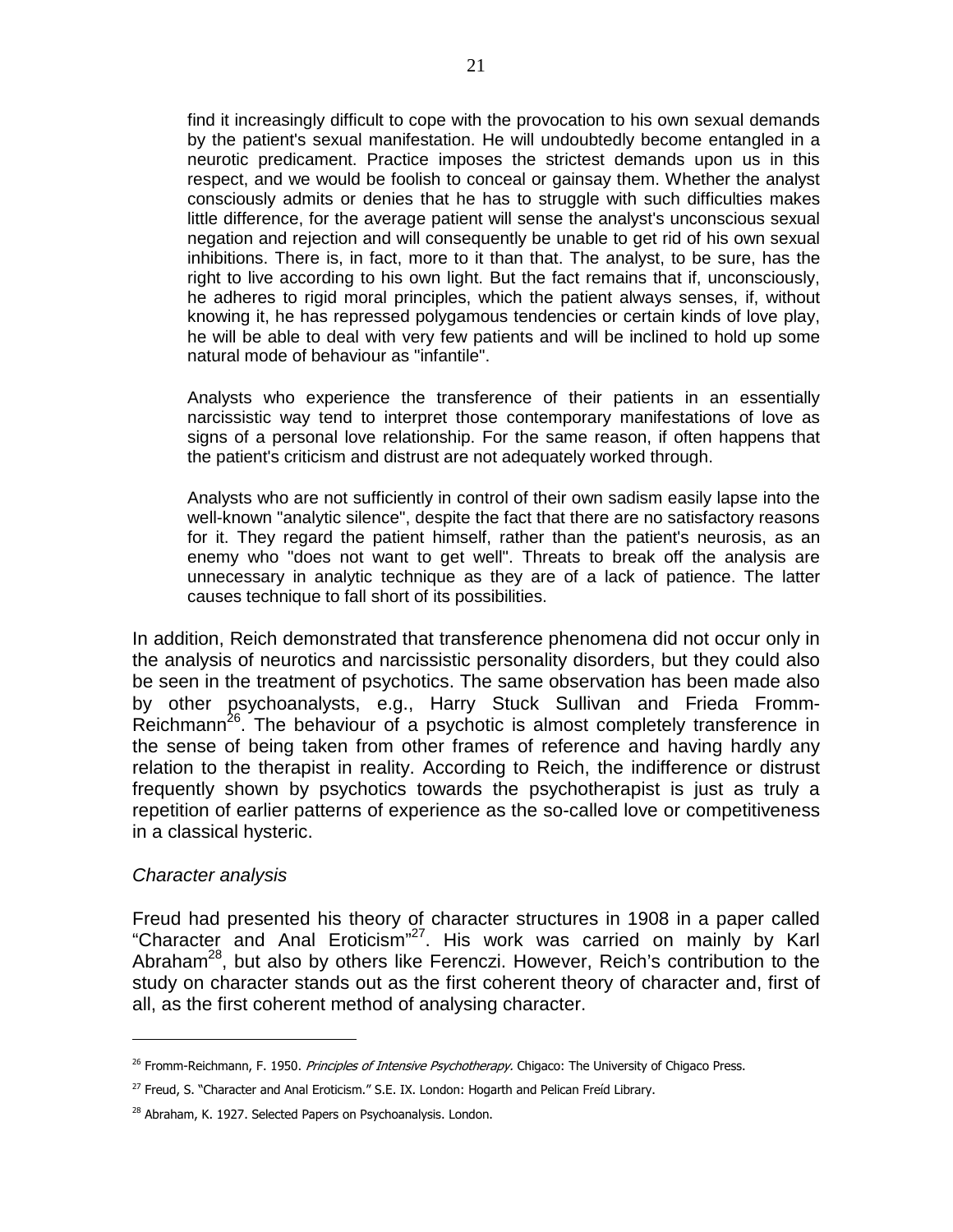The discovery of the fact that longstanding modes of reaction as well as the repetitive patterns of behaviour in the patient, i.e. his/her character, constituted the main resistance ("character resistance") against the therapy was revolutionary in the practice and theory of psychoanalysis. According to Reich, the analysis and the elimination of character resistance right at the outset of the analysis was the prerequisite for a positive therapeutical outcome. Furthermore, he found out that the character resistance manifested itself mainly in the behaviour of the patient, not in the content of his communication. Hence, Reich argued that, especially at the initial stages of the analysis, it was crucial to pay attention to the *form* of expression. In other words, it was not what the patient said, but how he said, that had to be interpreted. This also implied focussing on the bodily expressions in the patient, and their discrepancy with the spoken words.

Furthermore, Reich discovered that the main resistant way of behaviour, e.g. aggressiveness in the analysis, was the gate to the character, and therefore to the healing of the neurotic and psychotic suffering.

In very brief, Reich found out that, e.g. people with oral characters tended to develop a parasitic clinging to the therapist; people with anal characters were usually stubborn and obstructing. When pointing out to the patient empathically, without criticism, these most apparent and obvious ways of reacting, in all situations in which they occur, the therapist is breaking a strong taboo, that is, in normal situations people tend to avoid saying each other what they see in each other. This active method offers the patient an opportunity to become aware of his/her behaviour, thinking and emotions and helps her/him understand how all this prevents her/him from living a full life and how this is leading to a variety of pathological symptoms.

The research on character has continued after Reich. For example, the concept of character has been reformulated and the systematisation of different character types has been carried out. Reich's theory of character has been further developed among others by Ellsworth Baker, John Pierrakos, Alexander Lowen, Ola Raknes, Tage Philipson<sup>29</sup>, Nic Waal, Rolf Grönseth and Federico Navarro, just to mention a few.

#### The new formulation of the concept of masochism

 $\overline{a}$ 

A significant development in the theory and practice of psychotherapy was generated by Reich's intensive studies on the masochistic experience of pleasure. The official formula of masochism, introduced by Freud in his works Beyond the Pleasure principle (1920) and The Ego and the Id (1923), asserted that a masochist experiences unpleasure as pleasure, which was supposed to be based

<sup>&</sup>lt;sup>29</sup> Philpson Tage: Kärlighedslivet, Natur eller unatur, Lund og Andersens Förlag, Köpenhavn, 1952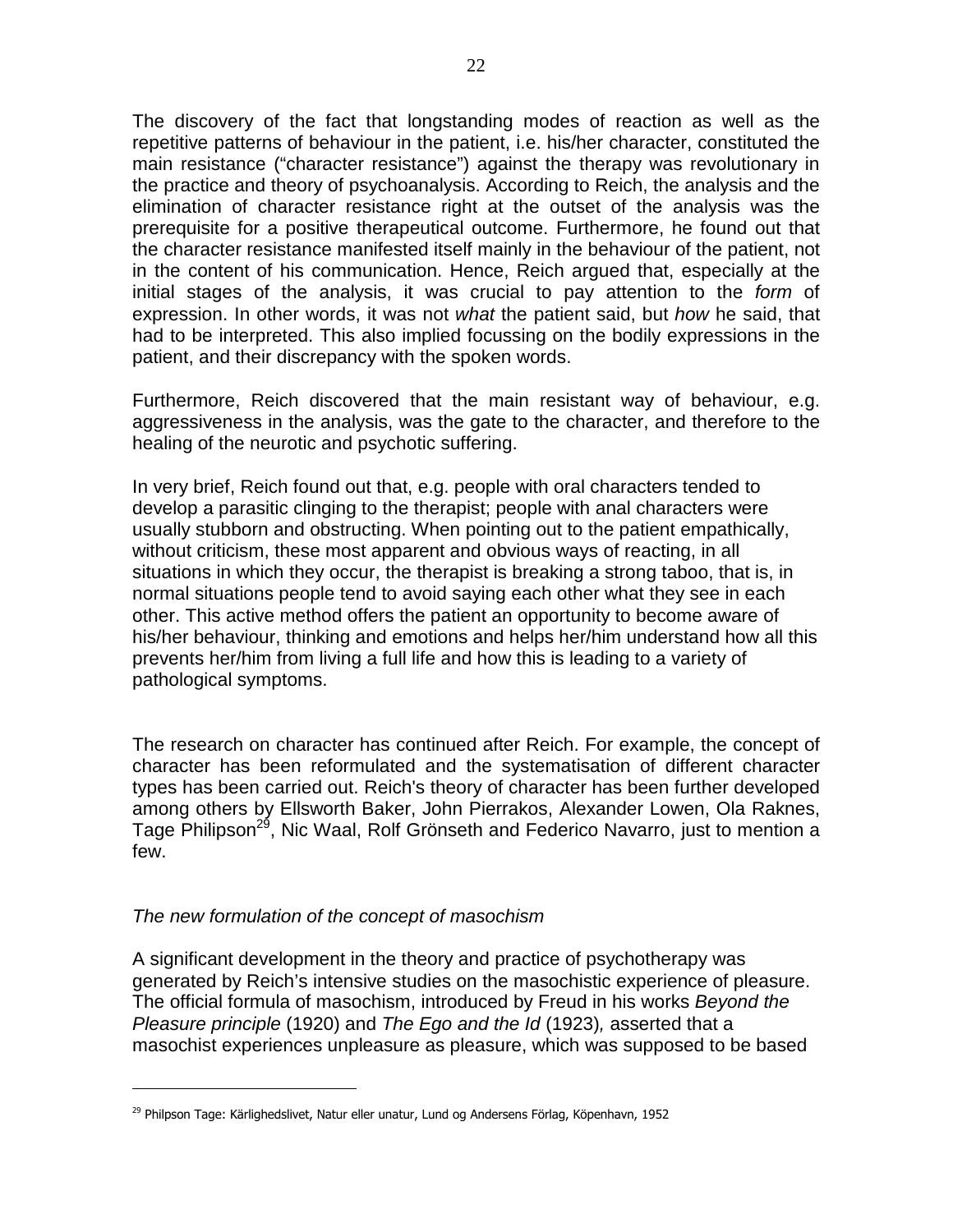on the fact that the masochist wanted to suffer in order to satisfy his/her need for punishment; ultimately, this "will to suffer" was supposed to be based on a biological instinct, the "death instinct". The intensive clinical studies by Reich on the nature and mechanism of the function of pleasure in the masochist revealed that the pleasure mechanism in the masochist was disturbed. In other words, a masochist perceives sensations which are experienced as pleasurable by a normal person as unpleasant, when they exceed certain intensity. This, again, is due to the fact that, in the masochist, strong sensations of pleasure are inhibited and transformed into unpleasure. According to Reich, the disturbance of the pleasure mechanism originates in early childhood as a result of inhibited/distorted sexual development. The new formulation of masochism led to the refutation of the theory of the death instinct, and hence, to a new understanding of human nature. (There is an excellent chapter XI describing Reich's research on masochism in Character Analysis; see also chapter XIII pp.331-337 in the same book.)

#### The muscular armour

The most significant contribution of Reich to the theory and practice of psychotherapy was the discovery of the functional unity between the muscular and character attitudes, that is, between the mind and the body.

When observing his patients on the couch during the analytic session, Reich discovered that resistance was often accompanied with muscular tension, and correspondingly, the elimination of resistance produced the loosening of muscular tension, that is, relaxation. On the basis of closer examination and large clinical experience Reich concluded that character armour always had its counterpart, muscular armour, which had exactly the same function as the character armour: to repress threatening inner and outer impulses. Furthermore, he discovered that muscular armour develops and functions simultaneously with character armour, and correspondingly, the dissolution of character armour is always accompanied with the dissolution of muscular armour. Hence, they represent the two sides of the same phenomenon: the one cannot exist without the other.

Furthermore, Reich discovered that muscular armour was arranged in seven segments, i.e. ocular, oral, cervical, thoracic, diaphragmatic, abdominal and pelvic armour ring. This discovery led to new insights about the nature of armouring as well as to a more systematic way of dissolving the muscular armour. For example, Reich demonstrated that it was not advisable to begin bodywork from the pelvic segment. In other words, one has to know the theory behind the armouring in order to work efficiently and safely with the patient's bodily armour. This, of course, applies also to the working with the character armour. (Read more about this in Character Analysis, chapter XIV.)

The discovery of muscular armour as the functional counterpart of character armour widened the scope of therapeutical methods in the cure of neurosis and other psychic illnesses. If a character resistance did not respond to psychic influence, one could resort to working directly with the corresponding muscular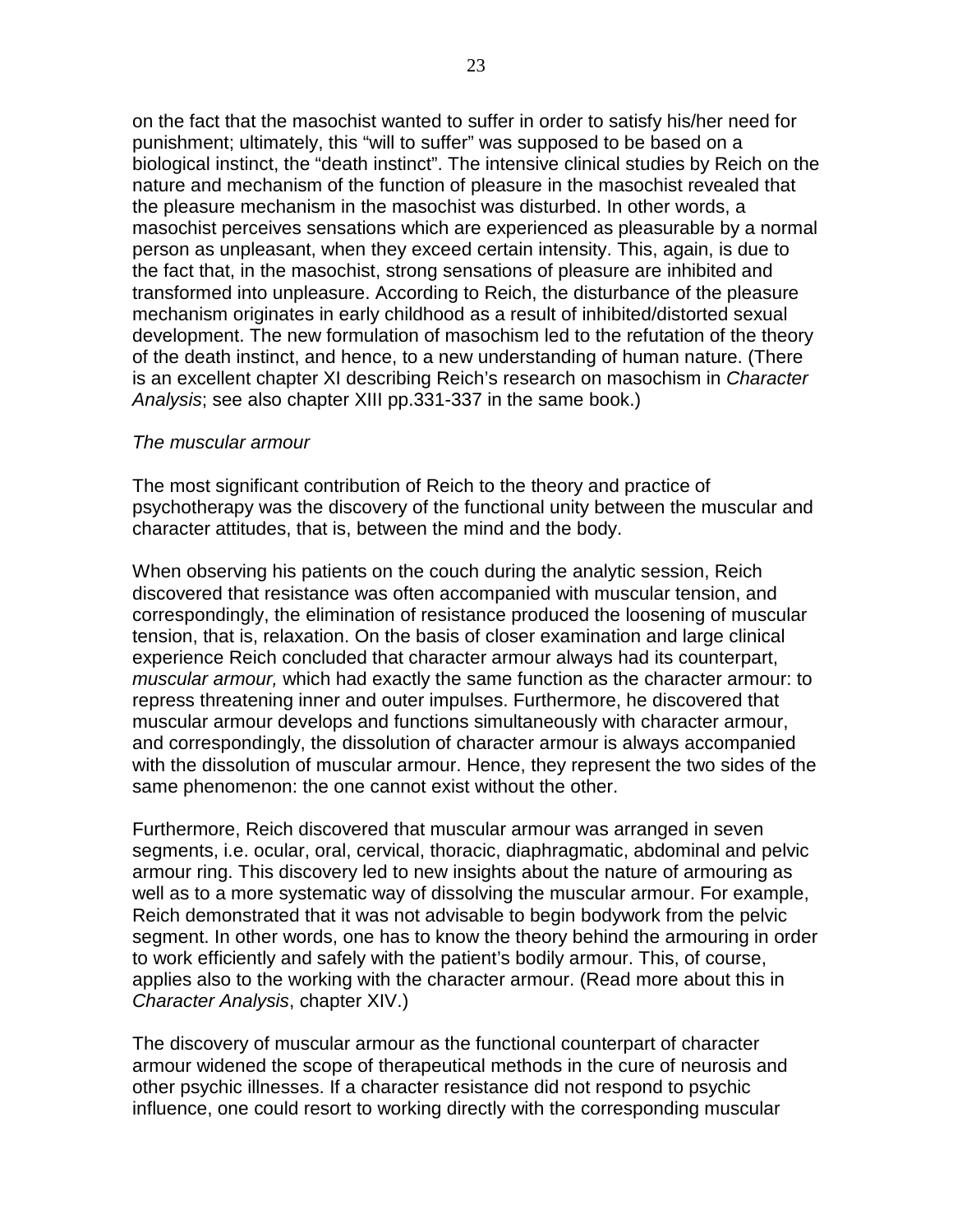resistance, that is, muscular tension, and vice versa. This was done, for example, by lightly massaging the tensed muscle so that the patient became aware of the tension and thereby was able to recognise the repressed affect, and by expressing it he was able to liberate the energy consumed in repression and the corresponding muscular tension. (Recognition and expression of the repressed affect may happen simultaneously or one after another, i.e. recognition may also follow the expression.) On the basis of his clinical experience Reich was convinced that "a childhood experience is capable of having 'an effect from the past' only insofar as it is anchored in a rigid armour which continues to operate in the present" (Character Analysis, p. 384). "Rigid armour" refers to the body, to the autonomous nervous system. This theory has been proven by recent neurological research.<sup>30</sup> Reich also claimed (as Freud already had noticed) that a mere intellectual memory did not produce cure, but in order to be cured the patient had to relive the affects pertaining to the memory. In fact, Reich argued that remembering, after all, was not always necessary for cure. It was more crucial to liberate the energy consumed in the muscular and character armour.

When working with the muscular armour of his patients Reich observed still one important phenomenon. He noticed that when the muscular armour, segment after segment, was sufficiently loosened, there appeared in the patient's body a wavelike, rhythmical movement similar to that in the orgasm and e.g. in the tail end of the dragonflies and butterflies in copulation. This movement Reich named orgasm reflex. Accordingly, he stated that the essential function of the muscular armour was to prevent the orgasm reflex. Hence, the goal of the therapy was to regain one's capacity for orgasm. Later, he found out that the function of the orgasm was to regulate the energy metabolism of the organism, as well as the natural alteration of parasympathetic and sympathetic functions. Hence, he argued that only a satisfactory sexual life with the capacity for orgasm guaranteed the natural energetic pulsation in the organism which is the basis for a healthy life, both at the psychic and physical levels. (See also answer number 3.)

Reich believed that in working directly with muscular armour, which is largely controlled by the autonomous nervous system, he had a direct contact with the unconscious. According to him, the unconscious is expressed in many ways: in the body, facial expressions, behaviour, habits, dreams, images, slips of tongue etc. In Character Analytic Vegetotherapy, in the first place, we are interested in bodily phenomena, that is, in the information we get directly from the body (e.g. instead of images and dreams). For example, facial expressions show the function of the autonomous nervous system, as Darwin<sup>31</sup> showed a long time ago (although he did not use the term 'autonomous nervous system'). This knowledge has been further elaborated in Character Analytic Vegetotherapy. One aspect of this is the so-called imitation. Imitation is a way of learning without words, which each one of us knows. In Character Analytic Vegetotherapy we have developed imitation as a conscious

<sup>&</sup>lt;sup>30</sup> Porges, S.W. 1995. "Orienting in a defensive world: Mammalian modifications of our evolutionary heritage. A Polyvagal theory." Psychophysiology, 32 (1995): 301-318. Cambridge University Press: USA.

 $31$  Darwin, C. 1965. The Expression of the Emotions in Man and Animals. Chigaco: The University of Chigaco Press.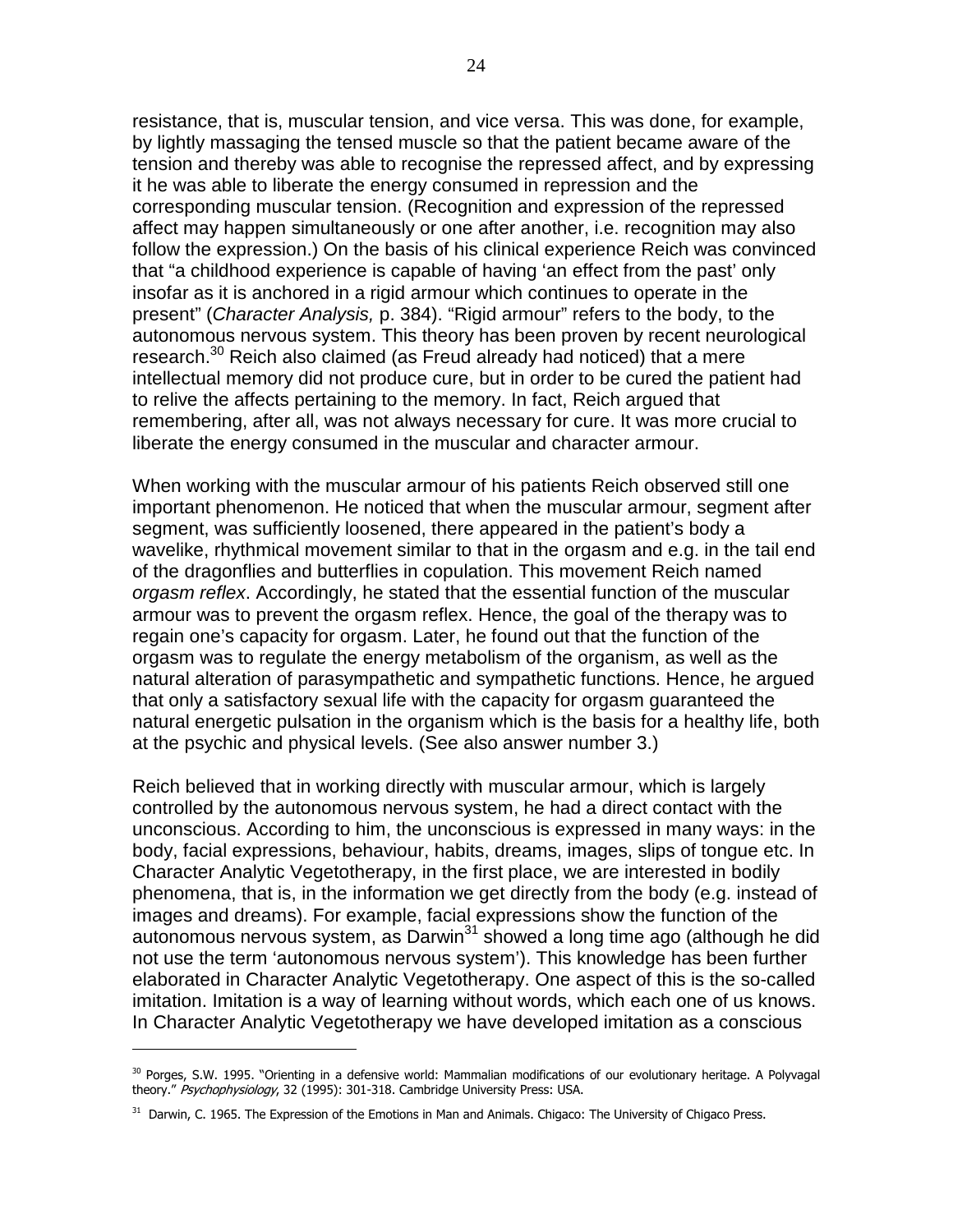method of learning about oneself and the patient. (About imitation see more in answer 2.)

### **Summary**

The methods developed in Character Analytic Vegetotherapy have contributed to the development in the theory of psychotherapy, brought new aspects in the understanding of human nature as well as led to new ways of intervention at least in the following areas:

Re-formulation of the concept of character and the theory of character. Understanding the role of character as the main resistance against the healing process. Re-formulation of resistance analysis. Widening the concept of transference beyond the oedipal situation and pointing out the importance of negative, and especially latent negative transference. These concepts were instrumental for the development of psychoanalytic egopsychology and the explorations of the ego defences.

- Re-formulation of the concept of masochism.
- Active intervention by the therapist instead of the passive Freudian way: everything is intervention, silence, not silence etc.

Re-emphasising the importance of affects in the therapeutic process, i.e. "memory without affects produces no change in the patient". This, Reich demonstrated, is based on the fact that memories and infantile experiences are anchored in the body through emotions, and unless the patient re-lives the emotions and experiences attached to the memory, the healing process is not completed. In other words, Reich discovered the rationale, i.e. the physical anchoring of affects, for the fact that was already known in clinical practice.

These developments have led to new methods, which have been used in exploring e.g. the following phenomena:

- awareness of physical sensations
- feeling the body
- expressive movement and sound (without words)

Most of the above mentioned developments have been widely recognised by different psychotherapeutic approaches in the Western world. The knowledge they offer is still valid and central in the practice of Character Analytic Vegetotherapy.

#### Further Developments

The continuation and development of Character Analytic Vegetotherapy after Reich has largely taken place in Norway, USA, Germany, Austria, Spain, Italy and Greece, as well as in Brazil and Mexico.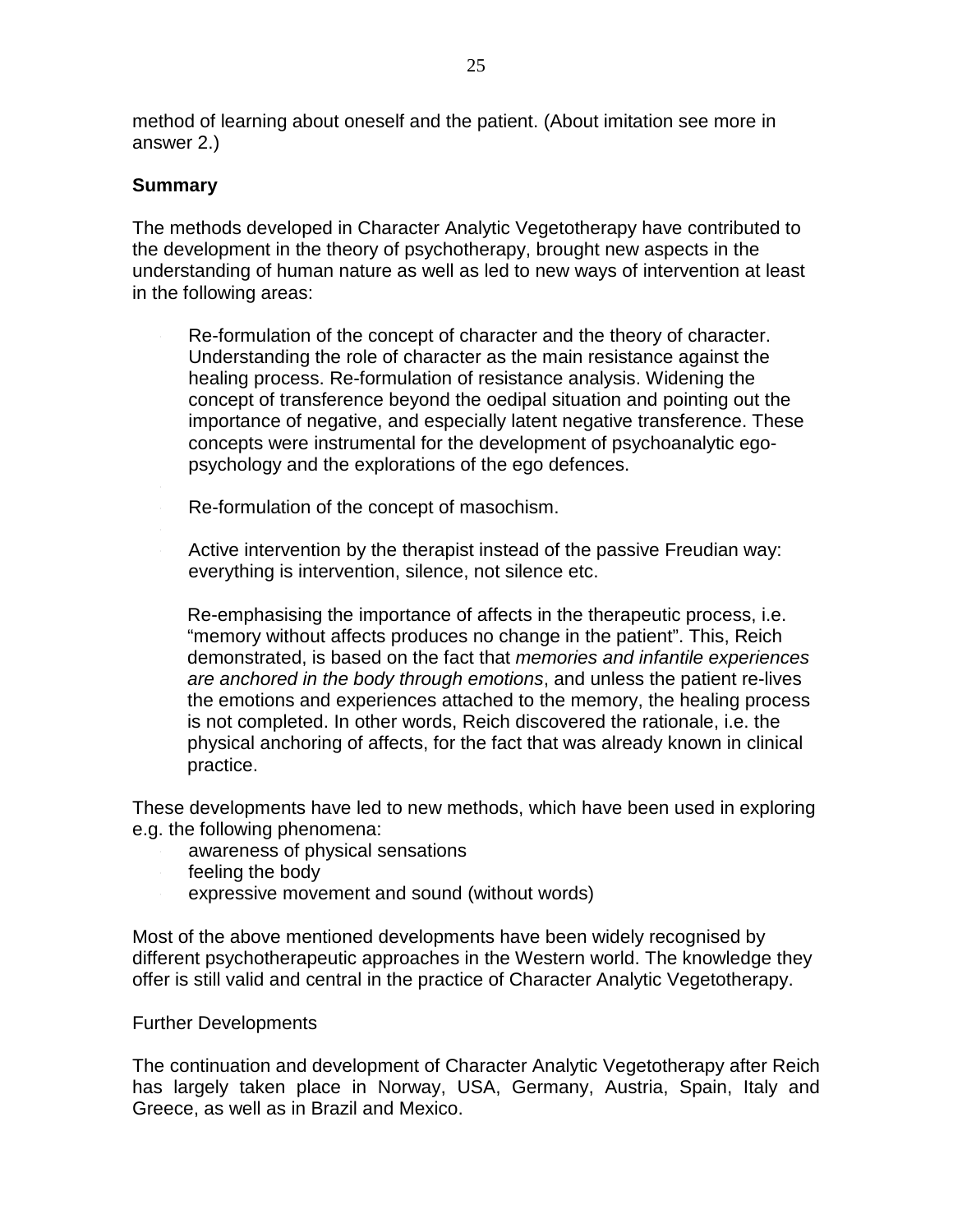From 1934 to 1939 Reich lived and worked in Oslo at the invitation of Harald Schjeldrup<sup>32</sup> professor in psychology at the University of Oslo. He also had contact with the psychiatrist Trygve Braatøy who published "De nervøse sinn"<sup>33</sup> (The nervous minds), a description of the connection between body and mind in psychiatric disorders. Another early student was the child psychiatrist Nic Waal who created a system of systematic examination called 'Somatic Psychodiagnosis'. Today the Nic Waal Institute is one of the main training centres in child psychiatry in Norway. Bulow-Hansen, the chief physiotherapist at Ulleval hospital Oslo and a student of Trygve Braatøy, developed a system of therapy which had many similarities to Reich`s work and is today known as 'psychomotoric physiotherapy', a speciality within physiotherapy.

Ola Raknes, another student of Reich, founded the Forum for Character Analysis in Norway, which still is active today. The forum has more recently differentiated into the forum (an organisation for character analytic therapists) and an institute for education and training. The institute offers four year training, plus supervision and personal therapy for those who wish to qualify as character analytic vegetotherapists. There are today about 125 members of the forum, and 35 members of the institute, who are recognised as training analysts or supervisors. The institute is recognised by the state and receives financial support from the government as one of the four psychotherapy training institutes in Norway.

In 1970 Ola Raknes introduced the Character Analytic Vegetotherapy in Italy. A student of his, Federico Navarro, together with Piero Borrelli founded the Scuola Europea di Orgonoterapia. A student of Navarro, Xavier Serrano, founded in 1985 the Spanish School of Reichian Therapy (Es.Te.R), which has its own clinical and educational identity within the post-Reichian movement, i.e. the structural diagnosis (DIDE), a methodology for therapy groups in Vegetotherapy, and the Brief Character Analysis Therapy (PBC), all developed by Xavier Serrano. (Read more in answers 3, 6, 13 and 15). The Spanish School of Reichian Therapy has its own publishing house, PUBLICATION HOUSES, C.B, which has been publishing books, videos and the magazine *Energy, character and society*, since 1982.

Clorinda Lubrano Cotula, a student in the Reich Center in Naples, founded the Reich Institute in Greece in 1979. The Institute organises training in Character Analytic Vegetotherapy.

In USA, the work of Reich has been continued by his co-worker Elsworth Baker, who founded with his associates the Collage of Orgonomy as an umbrella organization for orgonomic research as well as educational activities. They also publish the semi-annual Journal of Orgonomy.

<sup>32</sup> Schjeldrup, H: Nevrosene og den nevrotiske karaktar, Oslo, Universitetsförlaget,1941

<sup>33</sup> Braatøy, T: De nervose sinn, Caplan, Oslo, 1947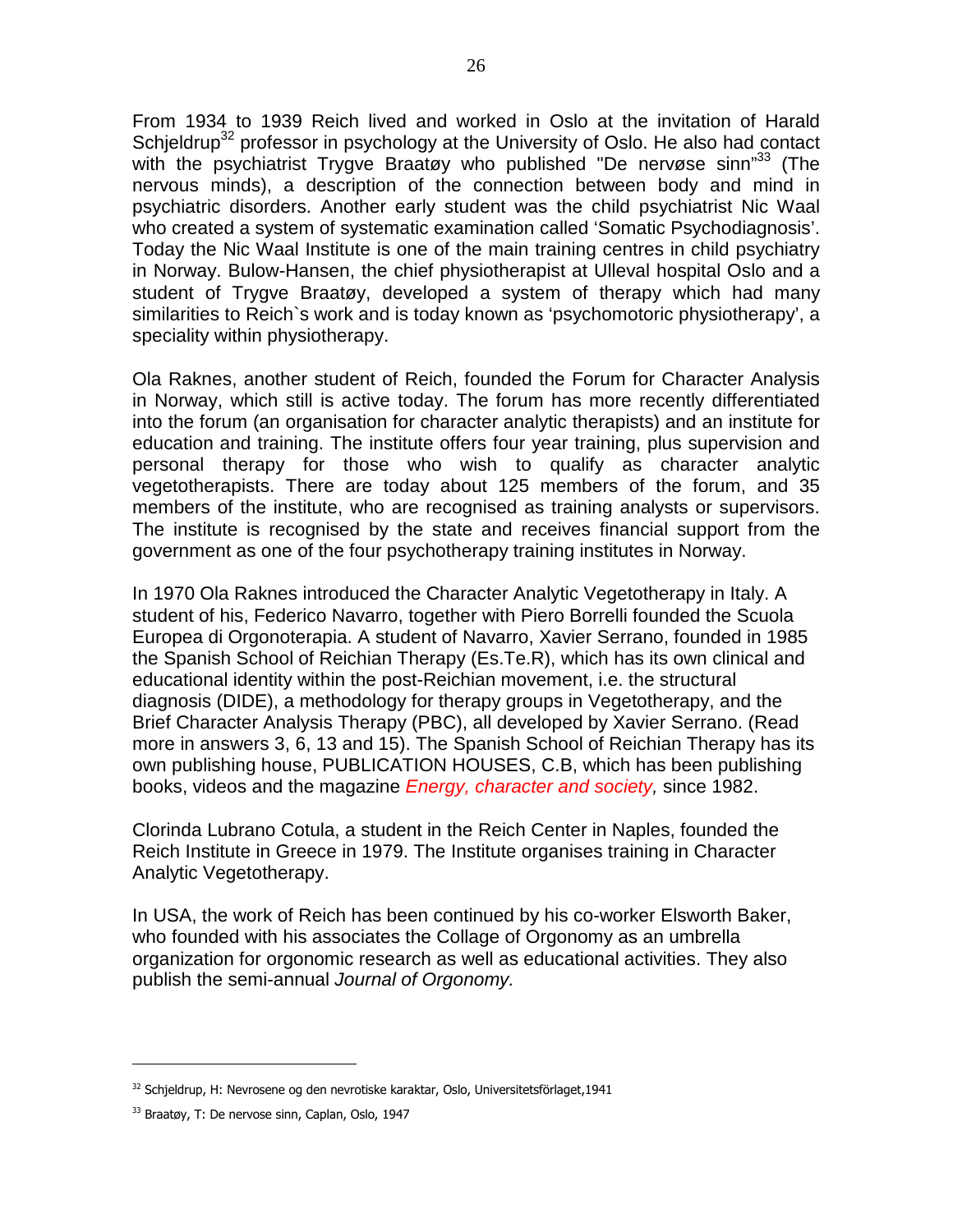In Finland, Markku Välimäki, a student of Al Bauman and Michael Smith (students of Reich in USA), has founded with his students the Finnish Institute of Character Analytic Vegetotherapy. The Institute organises training in Character Analytic Vegetotherapy.

On the other hand, there are many body-oriented psychotherapeutic approaches that have grown out of the Character Analytic Vegetotherapy or have integrated essential parts of it into their own methods and theory. (See answer 12)

# **5. Please provide evidence that your approach includes processes of verbal exchange, alongside an awareness of non-verbal sources of information and communication.**

The first of Reich's contributions to psychoanalytic therapy was the elaboration of a well-defined technique of resistance analysis. He demonstrated the importance of analyzing the patient's resistance before interpreting unconscious material in dreams, failures and free association. Reich made his first great discovery while working on the issues of resistance. He noticed that the main resistance to the analysis did not reside in the patient's speech, but in the way he recounted his story, which revealed his character. "Words do lie, but the way we recount them never does. It is the immediate expression, character unconscious." (Reich)

Reich was the first psychoanalyst to formulate a coherent theory of character. He demonstrated that the diverse aspects of a character were interrelated and formed together a coherent defence against the emotions that, one way or another, were perceived dangerous. He called this defence 'character armour' and demonstrated that this armour had its origin in childhood situations in which a child repressed her/his instinctive impulses.

When the emphasis from the interpretation of the material was shifted to the way the patients recounted their stories, many of them became conscious of their characteristics and spontaneously changed their physical posture and behaviour. They were also able to express emotions which had remained unexpressed since childhood. Reich started to study changes in physical postures accompanied by the expression of emotions and soon discovered the existence of a double-sided armour: psychic and muscular. There was enough evidence that the muscular armour, which was composed of spasms, contractions, hypotension and tensions, was nothing but a physical expression of repressed emotions and thoughts, and thus constituted the somatic anchoring of neurosis. "While intellective memory remains linked to the neurons, emotive memory is to be found in the muscles, and, therefore, the musculature mirrors the person's emotional face."

This discovery brought forth an innovation in the psychotherapeutic technique which provided an access to neurosis from the somatic point of view. The patient is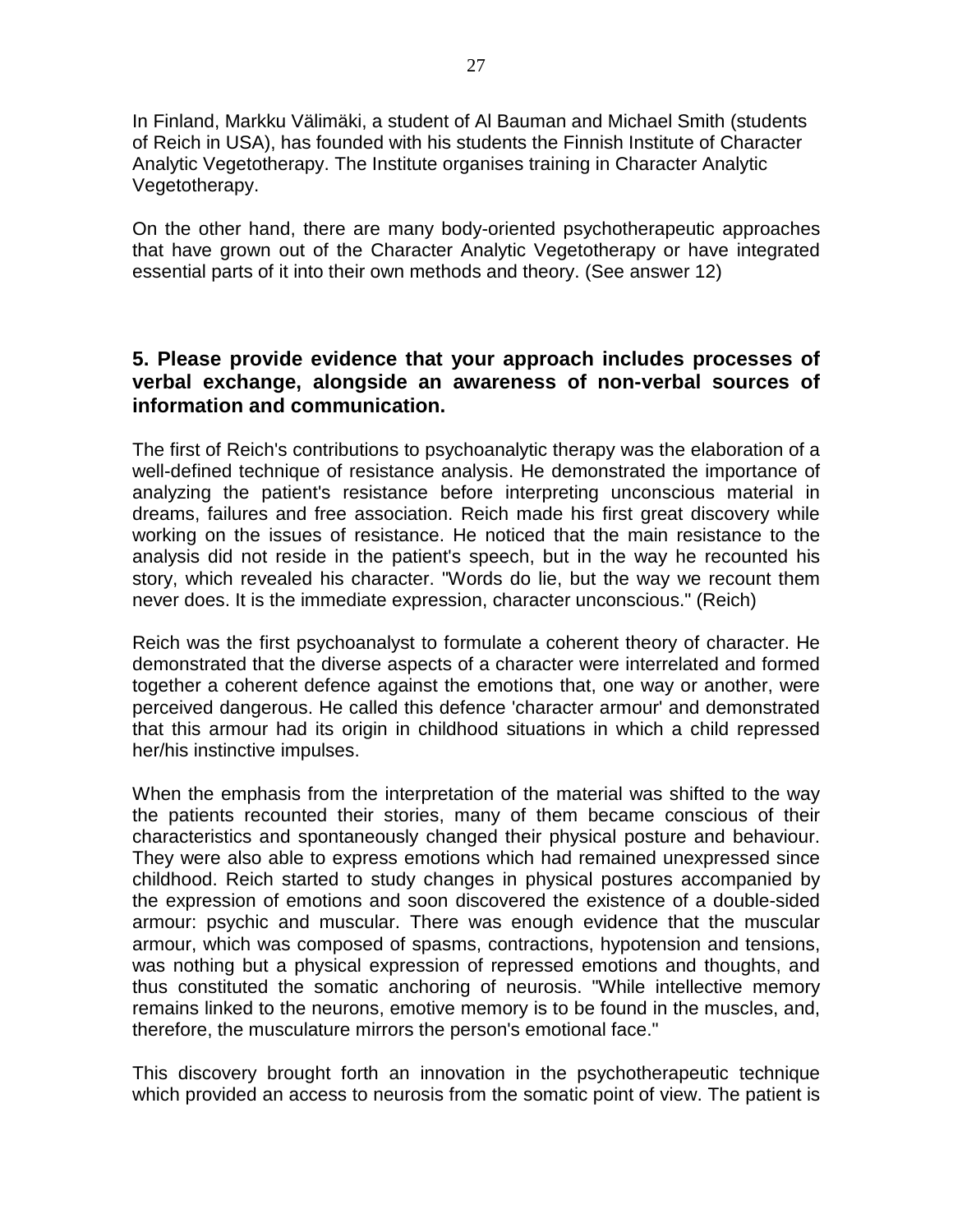asked to pay attention to chronic muscular tensions or he is made to feel chronic tension through direct contact. In this way, by releasing the muscular tensions, emotions and repressed memories can be brought to the consciousness. However, it may happen that when we have succeeded in releasing a muscular tension, the emotion associated with that tension is not always expressed, but it hides under the shadow of a new tension or reactivates some precedent, lost tension. To achieve an ordered and efficient progress in therapy Reich developed a new therapeutic technique, Character Analytic Vegetotherapy, the development of which distanced it from psychoanalysis.

Since Reich, we have continued to use language as the way to access character analysis and direct work on the body as the way to mobilize and unblock the muscular armour. Both the tools, structurally integrated, allow the analysis of the character-muscular armour. In the therapeutic context, language has the basic function of integrating experiences brought forth in bodywork as well as the emotions associated with these experiences. Language is not only used as an analytic instrument, but also as a way to perform character analysis.

The way the patient expresses him/herself in bodywork is also material in character analytical work. "The muscular and character armours are, therefore, completely identical." As a consequence, character features can be made ego-dystonic by breaking down the muscular armour, and, vice versa, muscular tensions can be solved by breaking down the character armour. Depending on the present phase of the patient, sometimes it will be convenient to work on the body and some other time on the character. These are the two faces of a coin which we constantly have to integrate and analyze as a unit, if we want to obtain a good analysis of the character resistance, and hence to increase the patient's contact with him/herself and his/her awareness of the causes of suffering.

# **6. Please provide evidence that your approach offers a clear rationale for treatment/interventions facilitating constructive change of the factors provoking or maintaining illness or suffering.**

The notions of defence and adaptation are central in the Character Analytic theory about the formation of character-muscular armour in the human organism. The formation of character armour, or the character, results from the need to adapt oneself to a hostile environment. The muscular armour refers to a state of neuromuscular contraction or inhibited expansion, which is due to the repression of the basic libidinal needs.

However, this effort to defend one self has a price. This can, for example, be seen in the case of amoeba which sacrifices its capacity to move when in a hostile environment. The human organism also sacrifices a part of its natural capacity for expansion, for being in contact with others and with itself. Therefore, it reduces its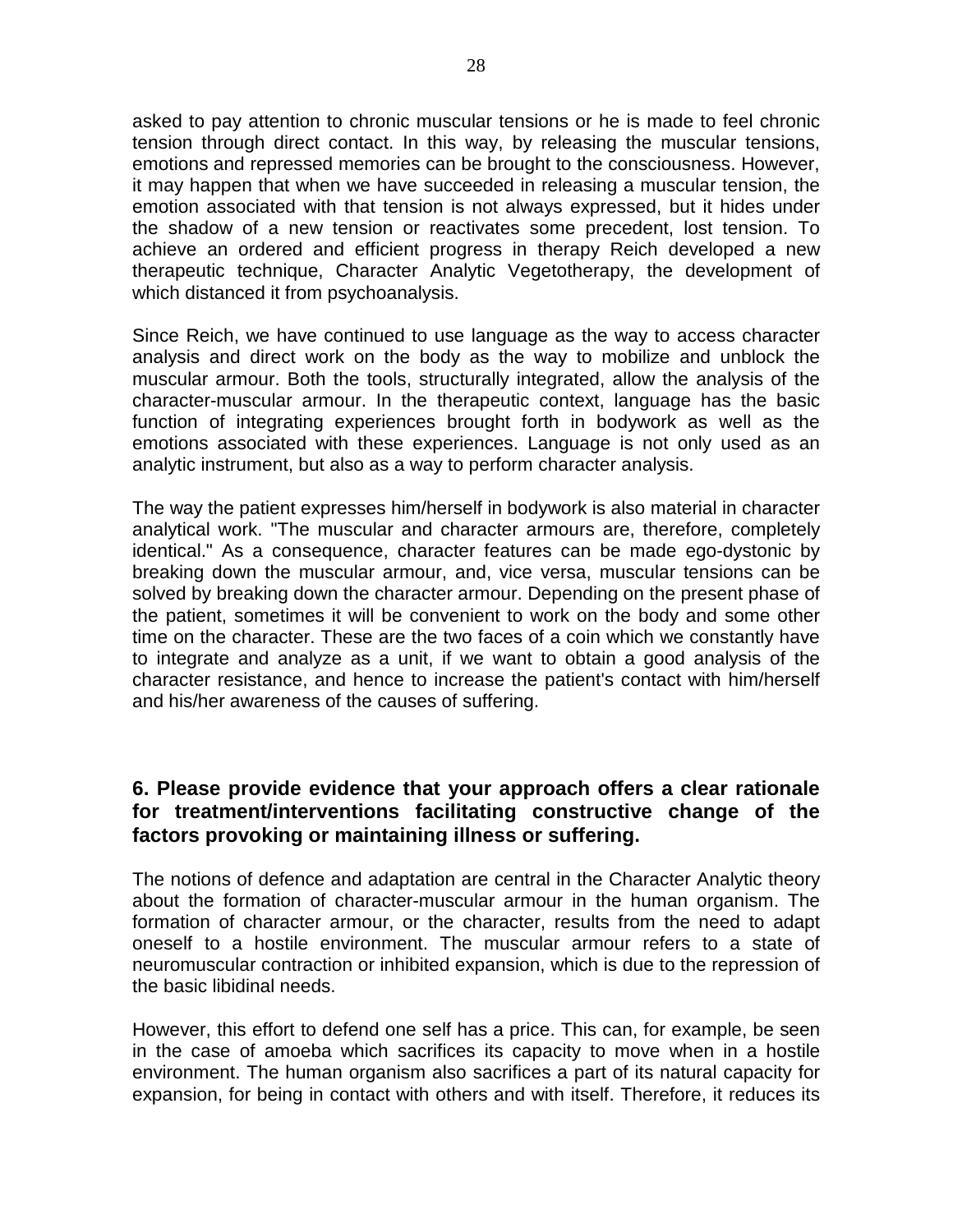energetic metabolism in exchange for a new equilibrium where anxiety caused by the loss of contact is less painful.

Symptoms are signals, these signals tell us that something has happened to the organism, something that makes the hidden equilibrium inefficient and, therefore, a new functioning basis is needed.

Cellular fixing in a defensive position implies alteration in the metabolism and the function of a cell. A recent discovery in biology confirms this hypothesis: it has been demonstrated that a cell is constituted of microtabelulas, a 3D reticule, composed of actin and myosin fibrils (basic components of the muscular system) that cover the cytoplasm entirely. This reticule has the power to change the structure of the cell by reacting to any alterations in its environment. When the environment is negative to the life of the cell (temperature decrease, change in calcium or magnesium concentrations), the reticule contracts itself and the cell adopts a spherical shape, which is an energy-efficient survival mechanism. If these influences are maintained over a long period of time, the cell cannot regain its original morphology, and, therefore, the cell remains fixed in the contracted, defensive position.

This new discovery supports the initial hypothesis of W. Reich. Continuous stress with its influence on the physiological response systems (neuromuscular, neurovegetative, neuroendoctrine and psychoimmune) exerts a direct influence on cellular functioning. Fear, as a negative stress, constitutes a basic emotion of a living being. This stress will activate defence mechanisms, if its intensity is sufficient and its duration is sufficiently continuous so as to endanger life. The basic defence mechanism is a biological contraction in different parts of the body, depending on the developmental phase in which the stress occurred. Thus, if a negative stress situation occurs during the embryonic and foetal periods, this will result in low energy, which makes the organism highly vulnerable to severe organic diseases (authentic psychosomatic biopathies). If the harmful influences happen during the embryonic stage, with a severe cellular injury, recovery is almost impossible. During the foetal period the neurovegetative predominance would provide better mechanisms for adaptation and possibilities for later treatment.

If a human organism has to experience extensive fear after birth, when the neuromuscular system prevails, it will provoke a more structured defence with a sympathetic reaction in certain muscular segments. Instead of general blocking, the blocking is now found in certain parts of the body, which makes the therapeutic task easier and the prognosis better.

Stress situations during later developmental stages can generate reactive biopathic situations of the somatic type, and the symptom will have a more symbolic function. Therefore, the meaning of the symptom will be determined both by the person's structure, and the developmental phase in which the stress occured. For example, symptomatic diarrhoea may occur before an acute stressful situation in which aggression cannot be expressed, or in a psychosomatic illness such as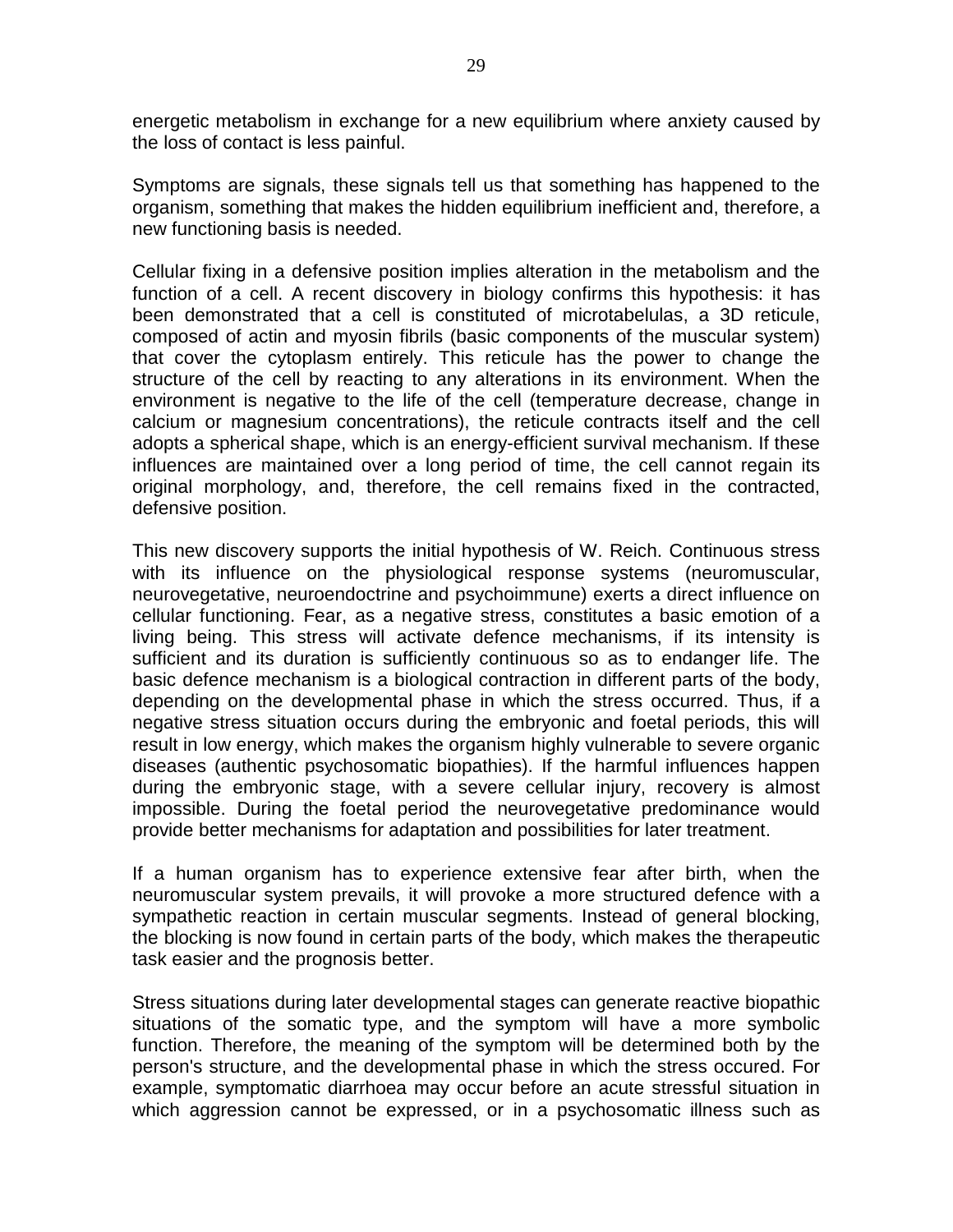ulcerous colitis. The intestine becomes the organ for the expression of aggression. If the situation becomes chronic, it will weaken the energy basis of the intestine, eventually resulting in degenerative changes that can even endanger life.

Hence, we understand that the underlying causes of all psychic and somatic symptoms are to be found in the following areas:

- 1. The genetic-bioenergetic predisposition
- 2. The development of the infant object relations, and the degree of the formation of character-muscular armour (infant history)
- 3. Actual socioeconomic and affective factors.

The failure of a satisfactory affective and libidinal development during childhood may generate anxiety, which leads to the repression of instinctual impulses and memories, and relegates them to the unconscious. This results in a visceral and neurovegetative contraction, which is reflected in chronic muscular tensions. This, again, may lead to later functional organic diseases.

In other words, disturbances occur when the bioenergetic metabolism is altered, when a person experiences overwhelming visceral anxiety in an ecosystem (maternal uterus, maternal organism, family nucleus, social situation), which does not satisfy the necessary affective-sexual demands of the moment.

Patterns of chronic muscular contractions together with the inhibition of respiration are accompanied by character attitudes and defence mechanisms. The armour as a defensive element has the function of making the conflicts easier to live with, but at the same time it also lessens our capacity for self awareness and contact with the world and our desires.

The psychophysical structuring of a child develops in an integrated manner from the least complex functions to the most specialized ones (e.g. from motility to language) and following cephalo-caudal flow, from the functions of the first segment (eyes) to the seventh segment (pelvis and genital sexuality).

Correspondingly, the formation of the muscular armour also follows a cephalocaudal flow, parallel to the organic development of a person. In the course of time this armour produces symptoms both at somatic and psychic levels. The task of vegetotherapy is to pursue the deconditioning of the patient's basic emotional reactions to traumatic situations recorded in their bodies. This is done by facilitating the expression of repressed emotions and thereafter talking about the experience in order to elaborate and integrate it.

# **Our therapeutic objectives are:**

- Recovery of the neurovegetative equilibrium.
- Free bioenergetic pulsation (contraction and expansion).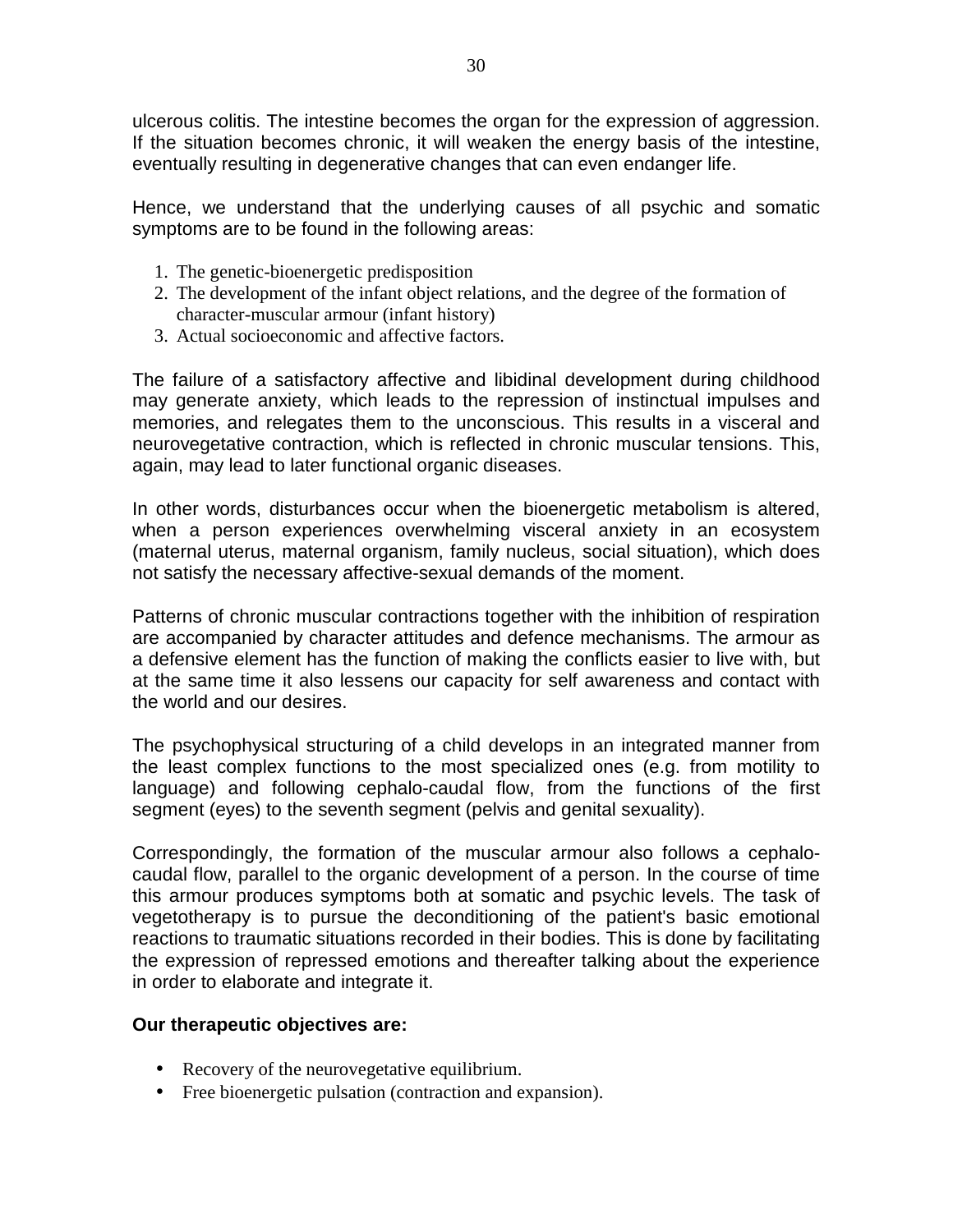- Recovery of the equilibrium of the two cerebral hemispheres.
- Making the character armour softer.
- The maturation of the ego with the formation of a more flexible character.
- Integration of psychosomatic functions through an adequate interaction of the cognitive (cortex), emotional (limbic) and visceral functions.

The gradual working through of the sexual phases will enable the patient to reach a degree of genitality sufficient for them to become a protagonist of their own history and to be able to better deal with the actual external world.

### **7. Please provide evidence that your approach has clearly defined strategies enabling clients to develop a new organisation of experience and behaviour.**

Character Analytic Vegetotherapy has strong and clear strategies for helping clients towards transformation of experience and behaviour by helping them to become aware of their bodies, sensations and emotions, as well as the interaction between their cognitive processes and behaviour. A part of the therapeutic process is to help the client to become aware of how his/her specific behaviour and reaction patterns result in his/her suffering and possible symptoms. These patterns have usually become part of the character and they are very difficult to change, because they are functionally anchored in the autonomous nervous system, and hence outside of a client's awareness. This is very well described in the writings of Wilhelm Reich.

Character and its bodily counterpart, the muscular armour, are adaptations to a specific interplay between the organism and the environment, mainly in the early childhood. When a person grows older, the environment changes, but the specific behavior and experience patterns remain unchanged for the most part.

Character has, so to speak, become a cage from which the client cannot find a way out. The client is not living totally in the now. The task of the therapist is to help the client become aware of her character, her ways of reacting, behaving, feeling, thinking etc. What is specific to Character Analytic Vegetotherapy is that this method enables the client to become aware also of her bodily reactions, breathing patterns and sensations as part of her character and her way of being. After the client has become aware of the petrified ways of her being and experiencing, the new bodily experiences lived in the therapeutic process will help her move forwards and find new, more satisfactory ways of living. The key factor in the change is a new experience, both at the somatic level as well as the relational. We believe that bodily experience goes deeper than intellectual understanding and thus gives a more permanent basis for change.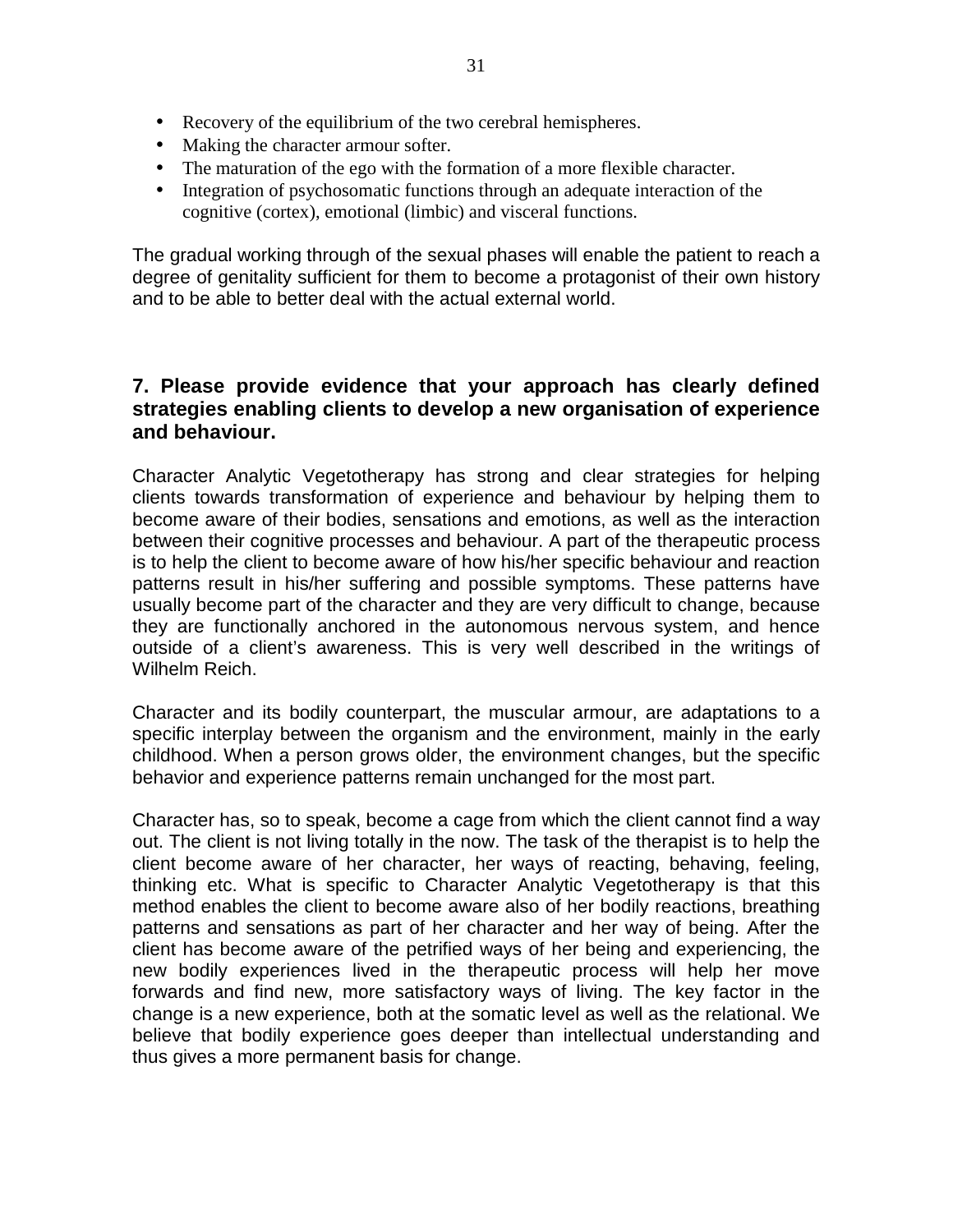Instead of using images and associations as the starting point for inquiry, as is usual in verbally oriented psychotherapies, the character analytic vegetotherapist usually first pays attention to the sensations, emotions and breathing, as well as bodily expressions of the client, including facial expressions.

At some point, the character analytic vegetotherapist might as well point out discrepancies in the client's behaviour with some obvious questions, as for example in the following example:

Let us say, there is a client who has difficulties in setting boundaries. Time after time she keeps telling the therapist how this and that person was telling about herself and the client did not have an opportunity to say a word. At the beginning of therapy the client does not have a slightest thought that she could affect the situation. It has been like that ever since she can remember.

If the therapist now poses empathically a simple question "have you ever thought about why do you listen to that, if it makes you feel so bad", it is most likely that the client does not understand the question at all. That question does not exist for her. It has never occurred to her that she could do something differently. The client would most likely give many explanations for her behaviour. One explanation could be: "if I do not listen to my friend, that would lead to a conflict and she might abandon me". That could lead the therapist to assume, that the client might represent a case of an abused child and maybe a narcissistic character with the problems of 1) merger, 2) twinship, 3) mirroring, 4) idealization as described by Heinz Kohut  $(1977)^{34}$ .

Sometimes a simple question like that might even evoke infantile memories in the client. Depending on the phase where the specific therapy process is, that is to say, whether the character resistance has been dealt with, the therapist might continue by going deeper into the "content material" (libidinous) and link the sensations and emotions of the experiences to the present time.

It has to be emphasised, however, that the desired change in the client's behavior and her way of experiencing will take time. As the formation of the character and the corresponding muscular armour (including the permanent changes in the autonomous nervous system) slowly took place during the developmental years of a child, the dissolution of these formations has to take place step by step. Furthermore, once achieved the establishment of new ways of behaving and experiencing also demands plenty of practice. Maybe, after all, the most important thing a psychotherapist can do is to evoke the client's decision to change, to mature - and to give proof that it is possible.

Everything in life, everything that concerns us has both a physical as well as a psychic aspect. Good food contains minerals, proteins, vitamins etc., and also has a metaphorical and symbolic meaning. For the starving man the proteins are the most important, for the birthday child the shape and decoration of the cake. In the

<sup>&</sup>lt;sup>34</sup> Kohut, H. (1977). The Restoration of the Self. New York: International Universities Press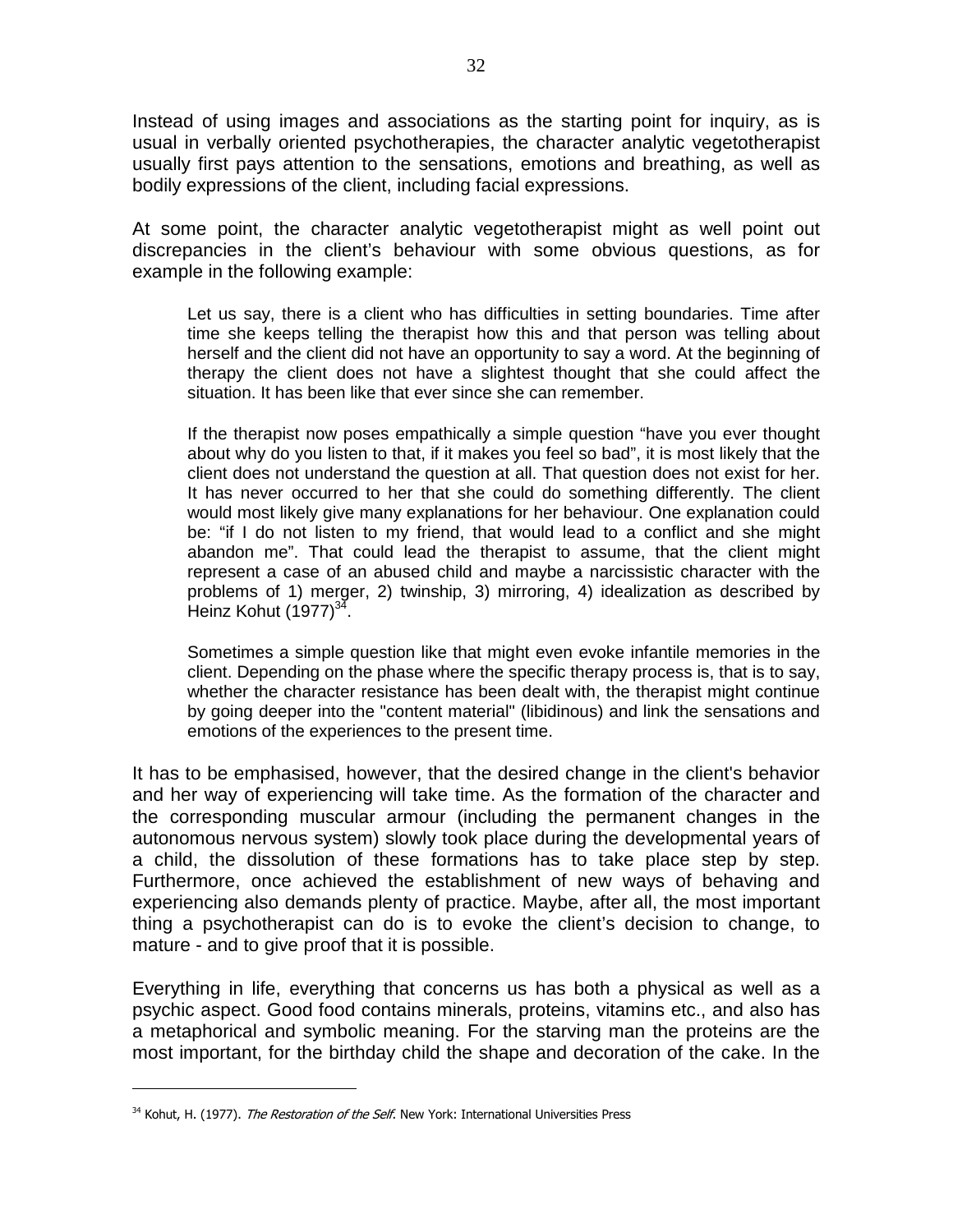hysterical patient, the symbolism of the symptom is predominant; in the patient with a genetic defect, the effect and limitations the symptom puts on their lives is more important. The aim for therapy is to enable each patient to be as healthy as possible. Thus, for the patient with cystic fibrosis the breathing should be as full as possible within the physical limitations. For the patient with cerebral palsy there should be as little muscular contraction as possible. Both these conditions will also affect the patient's self-image and interaction with others and would be a central issue in therapy. The parents of a child with a congenital defect may have both realistic and unrealistic guilt feelings. Character analytic vegetotherapy may help by loosening muscular tension, freeing breathing, and increasing bodily awareness in order that these feelings may be shared and placed in proper perspective.

A new experience of a human relationship together with a new experience of one's own body provides a sustainable basis for further development towards a more satisfactory life. Besides a new understanding of human relationships, the clients also learn to listen to the signs of their bodies as a guiding force in their lives. The saying our bodies know better becomes a reality.

### **8. Please provide evidence that your approach is open to dialogue with other psychotherapy modalities about its field of theory and practice.**

Historically, Character Analytic Vegetotherapy grew out of a dialogue with Freudian psychoanalysis. During the basic developmental years of character analysis it was in open dialogue with the main lines of psychoanalytic thought and its ideas were presented and corrected in congresses and international journals. After Reich's death in 1957, the representatives of Character Analytic Vegetotherapy have continued this tradition. They have written actively in international journals (e.g."Energy and Character") as well as published their own journals. They have also participated in, as well as taken part in organising international congresses worldwide. (See also answer number 10)

Practical and theoretical dialogue with other modalities representing body oriented psychotherapy has been rich, for example, with Bioenergetics, Biosynthesis, Hakomi, Biodynamic, Gestalt Therapy etc.

On the other hand, many character analytic therapists have used group analytic theory<sup>35</sup>, when doing group therapy.

Theories and practices of many other recognized theoreticians in the field of psychotherapy, for example, those of Heinz Kohut and Otto Kernberg, are used in the training programs of Character Analytic Vegetotherapy.

Also family therapy, couple therapy and systematic models and practices are used by practitioners of Character Analytic Vegetotherapy.

<sup>&</sup>lt;sup>35</sup> Bion, W.R. Experineces in Groups, New York, Basic Books, 1961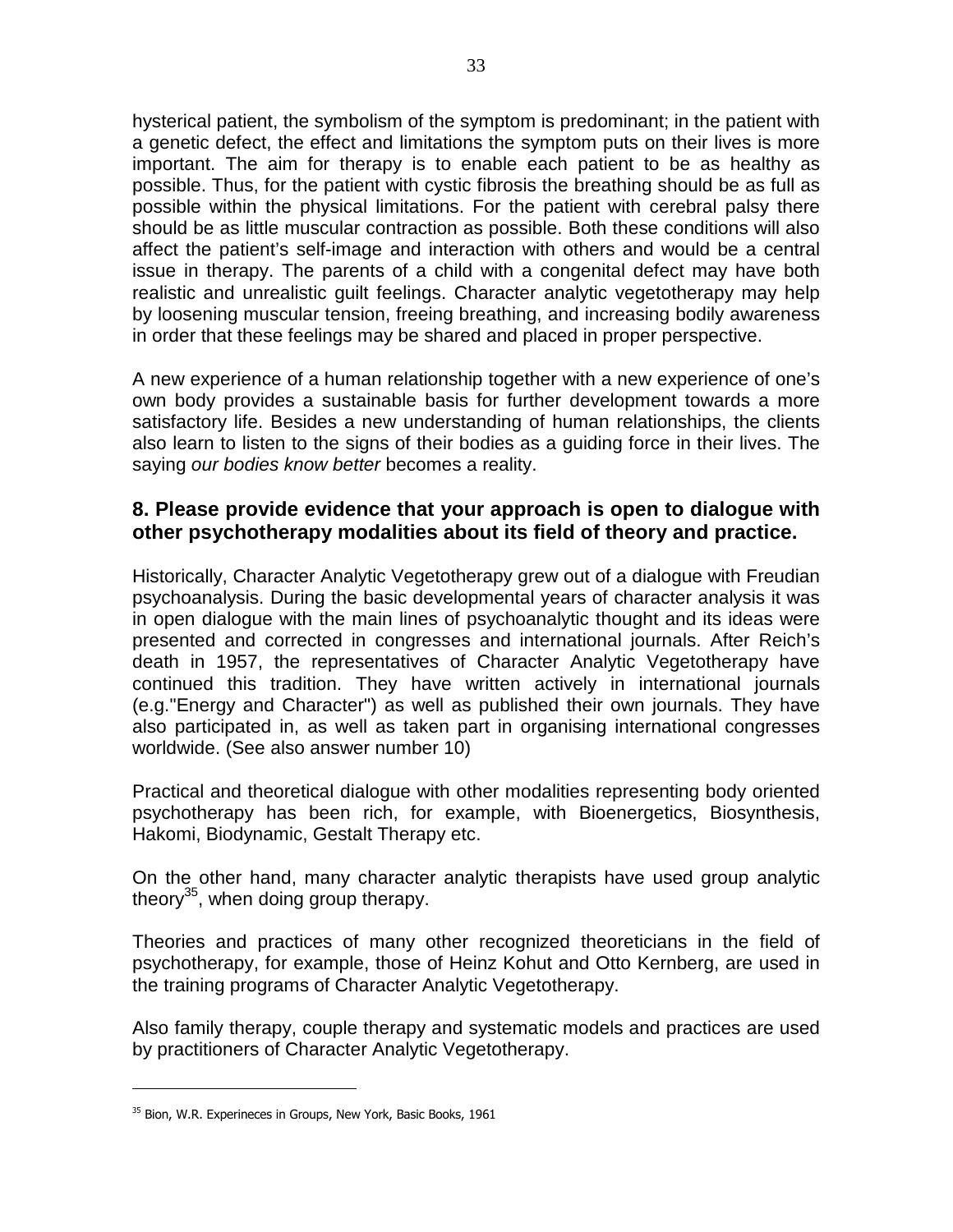### **9. Please provide evidence that your approach has a way of methodically describing the chosen fields of study and the methods of treatment or intervention which can be used by other colleagues.**

The methods of treament and intervention that are used in Character Analytic Vegetotherapy are described first of all in the writings of Wilhelm Reich, as well as in several books written by others and journals published and distributed throughout the Western world. These books and journals include numerous case studies, which show how these methods have been used in practice. (See the appended bibliography.)

Some representatives of Character Analytic Vegetotherapy have given demonstration workshops in the method of Character Analytic Vegetotherapy in international congresses in Europe, USA and South America. There are also commercial videos for sale which briefly describe the method.

There are a quite large number of body-psychotherapeutic modalities that have built their methods on the foundations of Character Analytic Vegetotherapy. These are, among others, Bioenergetics, Core Energetics, Biosynthesis, Hakomi, Biodynamic Psychology, etc. Many psychoanalysts have also used concepts originated in Character Analytic Vegetotherapy in their theories. These are, for example, Karen Horney, Fritz Perls, Stephen Johnson, Otto Kernberg and Veikko Tähkä.

# **10. Please provide evidence that your approach is associated with information which is the result of conscious self reflection and critical reflection by other professionals within the approach.**

Character Analytic Vegetotherapy has a long tradition of being criticised by other modalities of psychotherapy. It has often been in a position where it has been obliged to defend its position. It has never gained a power position in one single country.

Therefore, the members of the Character Analytic community have always been challenged for critical and conscious self-reflection.

Critical reflection of the Character Analytic Vegetotherapy method within the movement has taken place from the very beginning. During Reich's time it first took place within the international psychoanalytic movement and later, after the expulsion of Reich from the movement, in the meetings, conferences and journals headed by Dr. Reich in Norway and later in the USA. After Reich, there has been numerous journals in a number of different languages, both in the USA and Europe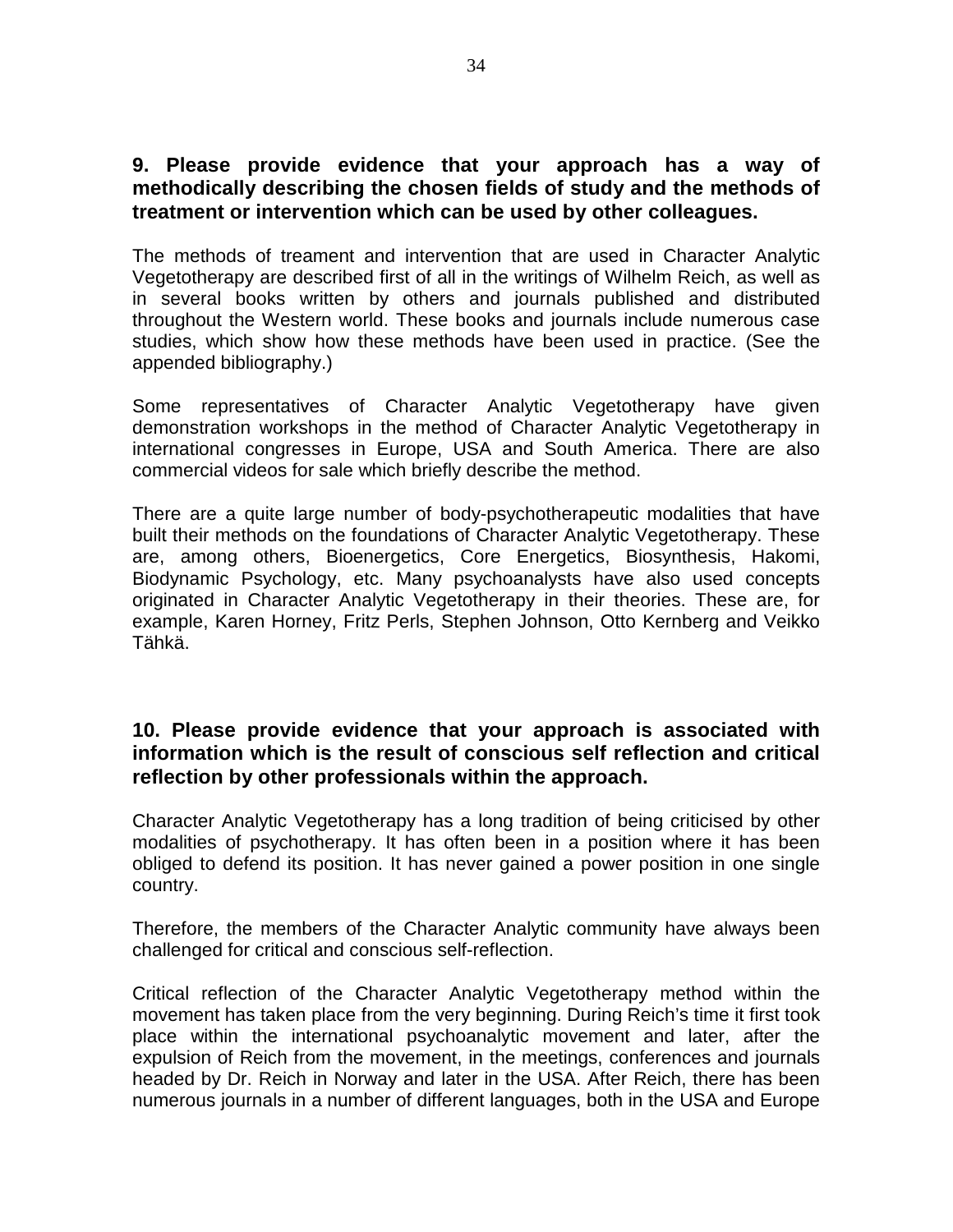where knowledge, critical views and innovations are shared, to name a just a few them: The Journal of Orgonomy (Usa), Orgonomic Functionalism (Usa), Pulse of the Planet (Usa), Energia, carácter, sociedad (Spain), Ströme (Germany), Emotion (Germany), Impuls (Norway), Juokseva Koira (Finland), Energy and Character (England).

In the USA, South America and Europe national institutes have regular meetings and conferences, where critical reflection by other professionals within the approach is practised. We also have a long tradition of teacher/trainer exchange within the different national institutes. In addition, we have in Europe the International Federacion of Orgonomic Colleges (IFOC), where eight European national institutes and one Brazilian institute meet annually to share knowledge and critical views on each other.

Many of the members of the national institutes take part in international congresses of body-psychotherapy and psychotherapy in Europe and in the Americas. Many of them have also been, and still are, in the arranging committees of international congresses.

Three of the European institutes (Finnish, Greek and Spanish) are also members of the Forum in the European Association of Body-psychotherapy (EABP). The Forum is a forum for body psychotherapy schools and institutes of the EABP. Within the Forum mutual visits and assessments provide a good oppurtunity for critical reflection and self-reflection.

# **11. Please provide evidence that your approach offers new knowledge, which is differentiated and distinctive, in the domain of psychotherapy.**

Based on the fact that body psychotherapy, more than any other branch of psychotherapy, takes into account the functional unity of the mind and body, the contribution of new knowledge it offers in the domain of psychotherapy is differentiated and distinctive. True, there are studies within cognitive-behavioural psychotherapy and within the field of psychology about various aspects of psychosomatics, physical reactions to certain stimulae, etc. but these tend to be peripheral to their main body of work. Even in the work of  $Ross<sup>36</sup>$ , which stems from Milton Ericsson's hypnotherapy and takes into account the effect of hypnotic phenomena on somatic symptoms, the focus is primarily on cognitive processes and little attention appears to be paid to the body, except as it is affected by mental activity.

One aspect of the body-mind unity studied in the Character Analytic Vegetotherapy is the connection between autonomous nervous system, emotions, and character.

 $^{36}$  Rossi, Ernest, Lawrence: The Psychobiology of Mind-Body Healing, W.W. Norton, New York, 1986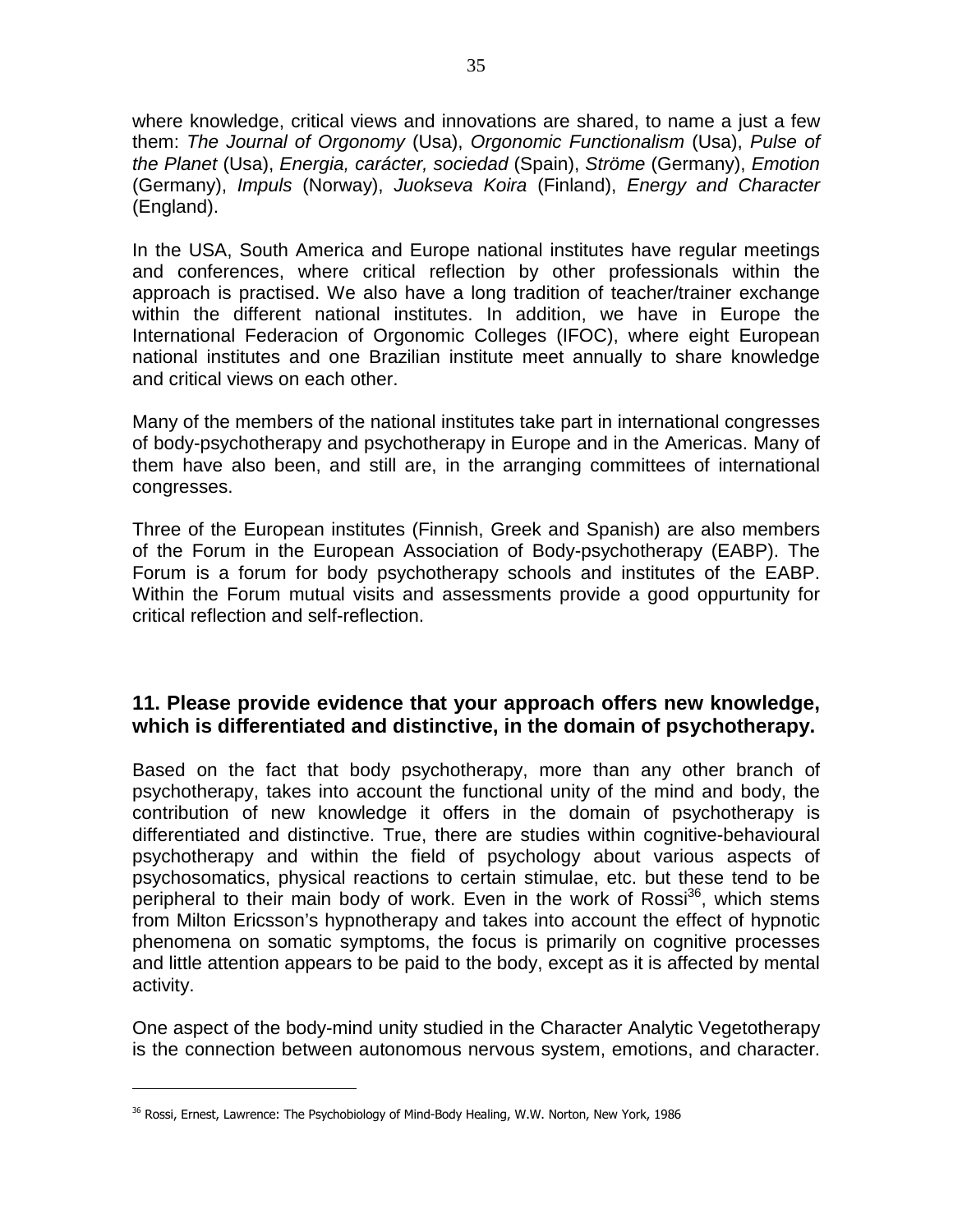For example, there is a high correlation between the client's emotional states and her unconscious breathing patterns, and one significant way of working in Character Analytic Vegetotherapy is to focus on this and to explore different ways of breathing and the effect breathing patterns have for one's mental and physical health. The importance of breathing for health is not specifically new knowledge, but clinical experience in Character Analytic Vegetotherapy has increased and refined that knowledge. Breathing patterns is certainly one concept that many psychotherapists have learned from Reich and other character analytic vegetotherapists.

In Character Analytic Vegetotherapy breathing is used psychotherapeutically, in other words, Character Analytic Vegetotherapy is not a method of teaching how to breathe correctly. We do not focus distinctively on the breathing of the client, but always explore it in connection with her emotions and her verbal communication. In breathing, the autonomous nervous system and conscious will are interlinked, and through the breathing one can get in touch with the unconscious.

Another area we offer new and distinctive knowledge is the area of physical contact, or touch, in the therapeutic setting. In Character Analytic Vegetotherapy psychotherapists may touch their clients - and they acknowledge it. Other psychotherapists might do, or might not do, and often it is unacknowledged or theoretically restricted. As touching has been, and still is, a contentious issue in the field of psychotherapy, and as it has been used for more than seventy years in Character Analytic Vegetotherapy, much has been written about the effects, the ethics and the constraints of touch in the history of Character Analytic Vegetotherapy. For example, the relationship between touch and transference phenomena has been widely discussed among the tradition of Character Analytic Vegetotherapy. Furthermore, as the permission to touch has become ever more restricted because the ethical cases and litigation in the courts (as is happening in America), the exponents of Character Analytic Vegetotherapy will have an increasingly important challenge to speak for the permission to touch the client.

In Character Analytic Vegetotherapy we use touch for different purposes. For example, the therapist may lightly touch or massage a tensed muscle of the client in order to make her aware of the tension and/or to facilitate the reduction of the muscular tension, or to increase it.

The purpose of a touch may also be to get more information about the state of a muscle (and connective tissue), or to support and soothe the client, or to express her one's acceptance. A touch may also be needed to facilitate and support the establishment of new breathing patterns and bodily movements.

The meaning of physical touch in general has been much studied within our tradition. One of the best known researchers in this area is Eva Reich, who has studied the importance of touch for babies and who introduced the 'baby massage'. We see as our important task to inform people about the varieties of touch, about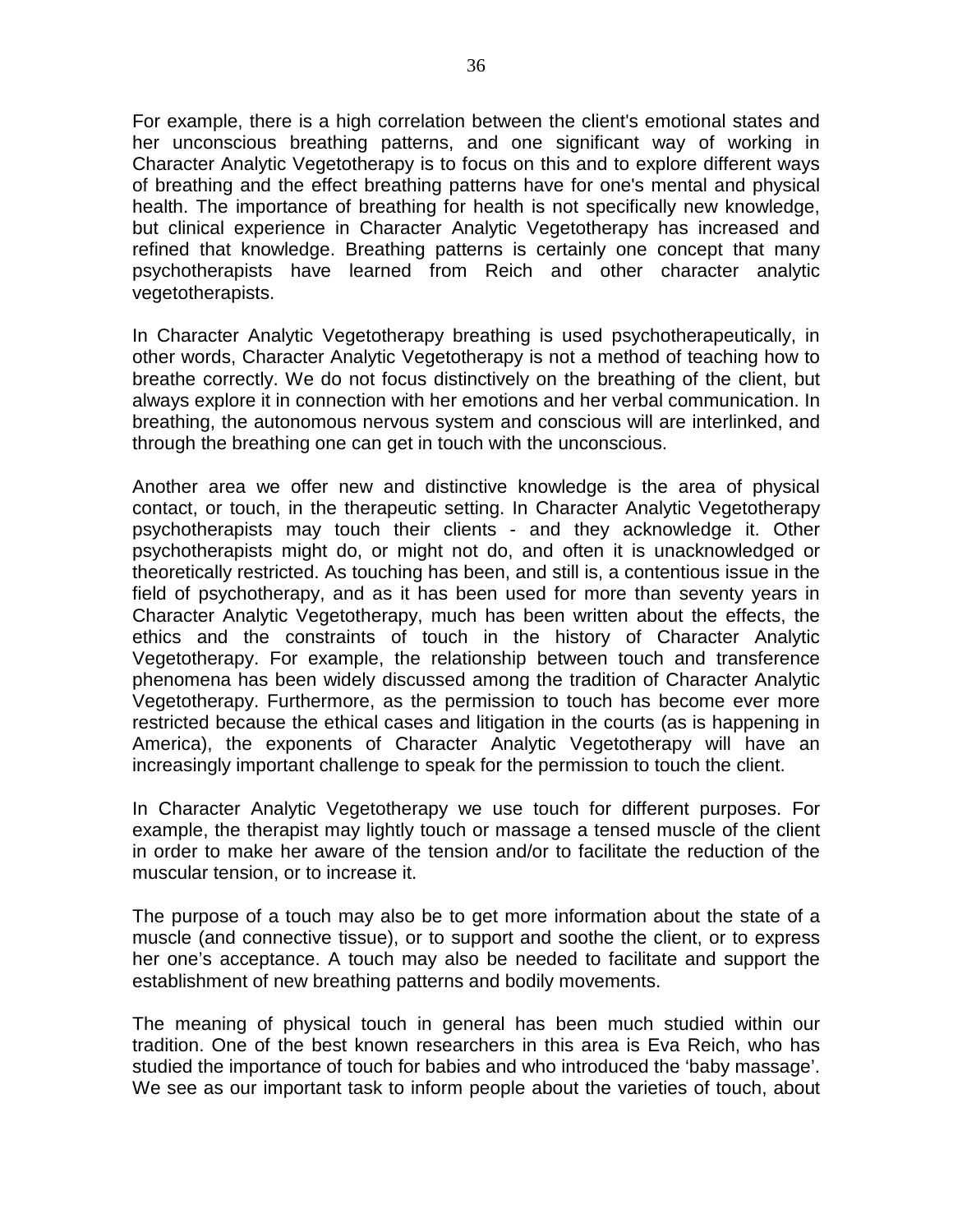the subtleties and complexities, positive and negative effects of touch, about indications and contraindications of its use.

Character Analytic Vegetotherapy has also contributed to recent developments in the treatment and studies of post-traumatic stress disorder (PTSD) by offering knowledge about the importance of autonomic nervous system and limbic system function in PTSD. As we know, Freud considered the tendency to stay fixated on the trauma to be biologically based. He learnt that after a severe shock the patient's dream life continually took her back to the situation of the disaster from which she awoke up with renewed terror. On the basis of this, Freud believed that the patient had undergone a physical fixation to the trauma. Biological and bodily consequences of traumatic situations were further investigated by Reich.

Our understanding of trauma is that while intellectual memory is a function of the cortex, affective memories will also be stored in the musculature. In both the acute crisis and long-term effects of trauma, work on both musculature and breathing may be useful in conjunction with the psychotherapeutic process.<sup>37</sup>

Many psychotherapy models address the cognitive and emotional elements of trauma, but they lack techniques that affect directly its physiological aspects, despite the fact that trauma profoundly affects the body, and many symptoms of traumatized individuals are somatically based. Altered relationships between cognitive, emotional, and bodily levels of information processing are also found to be implicated in trauma symptoms. In the treatment of a trauma, Character Analytic Vegetotherapy integrates sensorimotor processing with cognitive and emotional processing. Unassimilated somatic responses evoked in a trauma - involving both arousal and defensive responses - are shown to contribute to many PTSD symptoms<sup>38</sup> <sup>39</sup>, and they are important elements in the use of Character Analytic Vegetotherapy. By using the body (rather than cognition or emotion) as a primary entry point in processing trauma, Character Analytic Vegetotherapy directly treats the effects of trauma on the body, which in turn facilitates emotional and cognitive processing. This method is especially beneficial for clinicians working with dissociation, emotional reactivity or flat affect, frozen states or hyper arousal and other PTSD symptoms. Character Analytic Vegetotherapy emphasizes the use of sensorimotor processing techniques, which can be integrated with traditional approaches treating these symptoms. The ability of the therapist to interactively regulate client's dysregulated states and also to enhance the client's awareness of her inner body sensations is crucial to this approach.

<sup>&</sup>lt;sup>37</sup> Levine, Peter. "Memory, trauma and healing", *Energy and Character*, vol.28/1997, p. 49-57.

<sup>&</sup>lt;sup>38</sup> Van der Kolk, B. A., Van der Hart, O. & Marmar, C. (1996). Dissociation and information processing in posttraumatic stress disorder. In B. Van der Kolk, A. C. McFarlane, & L. Weisaeth (Eds.), Traumatic stress: The effects of overwhelming experience on mind, body, and society (pp. 303-322). New York: Guilford.

<sup>&</sup>lt;sup>39</sup> Van der Kolk, B. A. (1996). The body keeps the score; Approaches to the psychobiology of posttraumatic stress disorder. In B. Van der Kolk, A. C. McFarlane, & L. Weisaeth (Eds.), Traumatic stress: The effects of overwhelming experience on mind, body, and society (pp. 214-241). New York: Guilford.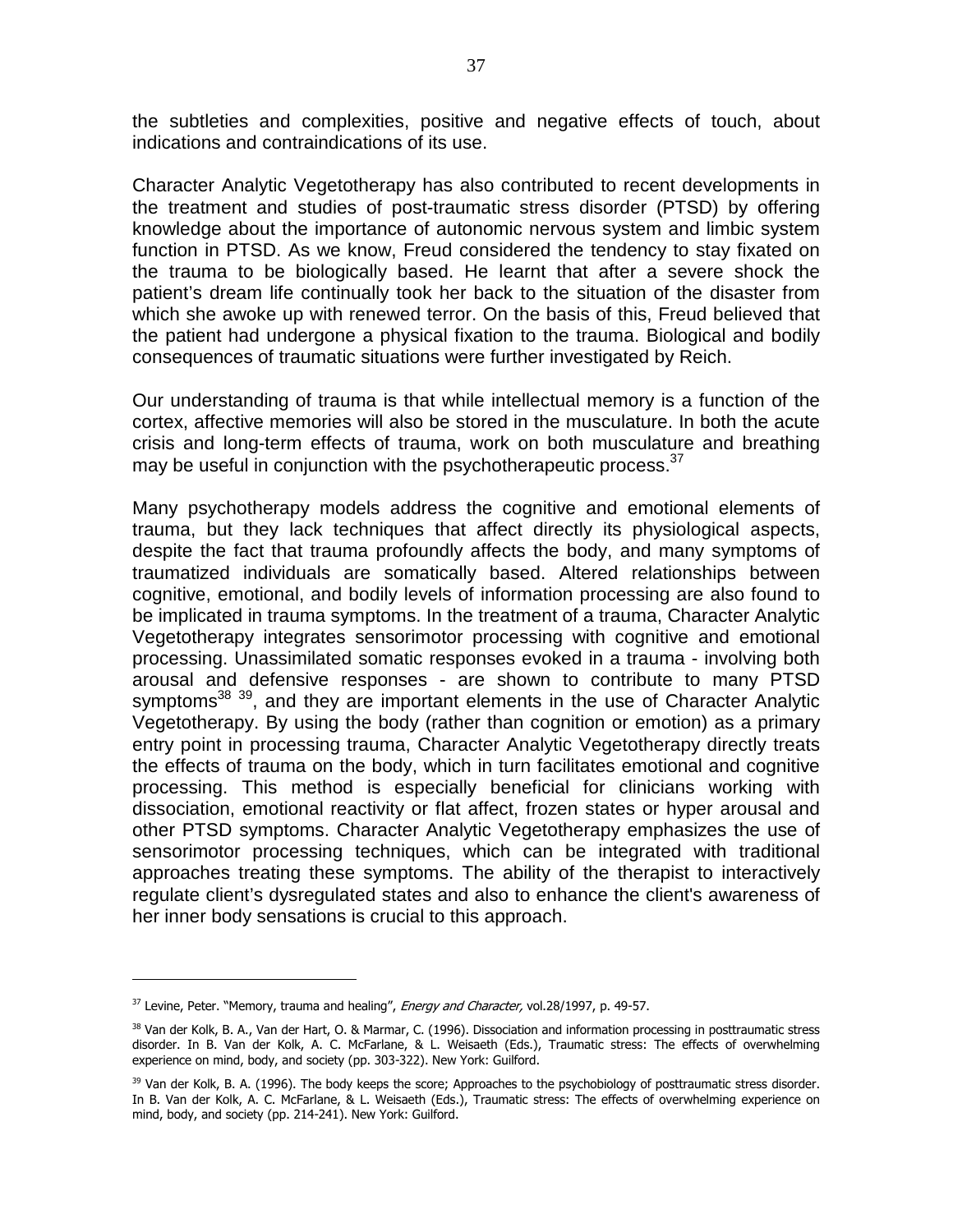Reich was very interested in finding a physiological basis for the experiences of pleasure and anxiety. In this road, two other areas of research, besides Freud's psychoanalysis, made a great impact on him. The first one was Doctor L.R. Müller's investigations on the nervous system. The third edition of Müller's book "Die Lebensnerven"<sup>40</sup> came out in 1931, where he presented for the first time in the history of medicine the autonomous nervous system, which today is common knowledge in medicine. Today our knowledge about the nervous system is much larger, and we know now that the autonomous nervous system is much more complex than what Müller thought. Never the less, to our knowledge, Reich was the first one to integrate the new knowledge about neurophysiology into the psychotherapeutic practice.

Another researcher who had a great impact on Reich and Character Analytic Vegetotherapy was the internist Friedrich Kraus<sup>41</sup>. Kraus had published in 1926 a book called" Allgemeine und Spezielle Pathologie der Person". Kraus showed that a living tissue consisted of colloids and mineral salts, which, when dissolved with body fluids, functioned as electrolytes. Thus, he believed that there existed a kind of bio-electrical system in the body. Kraus thought that this system was a kind of rely mechanism, which stored electrical charge (energy) and recharges (action). He started to use a new concept, "Vegetative Strömung" (vegetative streaming), which referred to electrical like streamings in the body.

# **12. Please provide evidence that your approach is capable of being integrated with other approaches considered to be part of scientific psychotherapy so that it can be seen to share with them areas of common ground.**

Modern psychotherapy can be said to have started with Sigmund Freud and Josef Breuer and with their concept of resistance. That patients were resisting the treatment was an astonishing and groundbreaking observation of Breuer and Freud. This observation was the foundation of a new paradigm. We claim that any scientific psychotherapy share the concept of resistance as common ground. Most of the known methods of psychotherapy deal implicitly or explictly with the fact that the patient/client is resisting the treatment. Character Analytic Vegetotherapy has ever since Reich developed methods and theory to deal with resistance. The whole character theory grew out of the concept of resistance.

As Character Analytic Vegetotherapy grew out of Freud's psychoanalysis, it has a lot in common with all the so-called dynamic and analytic traditions. For example, we share with them the concepts of resistance, positive/negative transference and counter transference, defence mechanisms (character), consciousness, unconsciousness; we also share their standpoint on the crucial importance of early object-relations, of the sexual development in childhood (different sexual phases),

<sup>40</sup> L.R. Müller: Die Lebensnerven, Springer, Berlin, 1931.

<sup>&</sup>lt;sup>41</sup> Friedrich Kraus: Allgemeine und Spezielle Pathologie der Person, Thieme, Liebzig, 1926.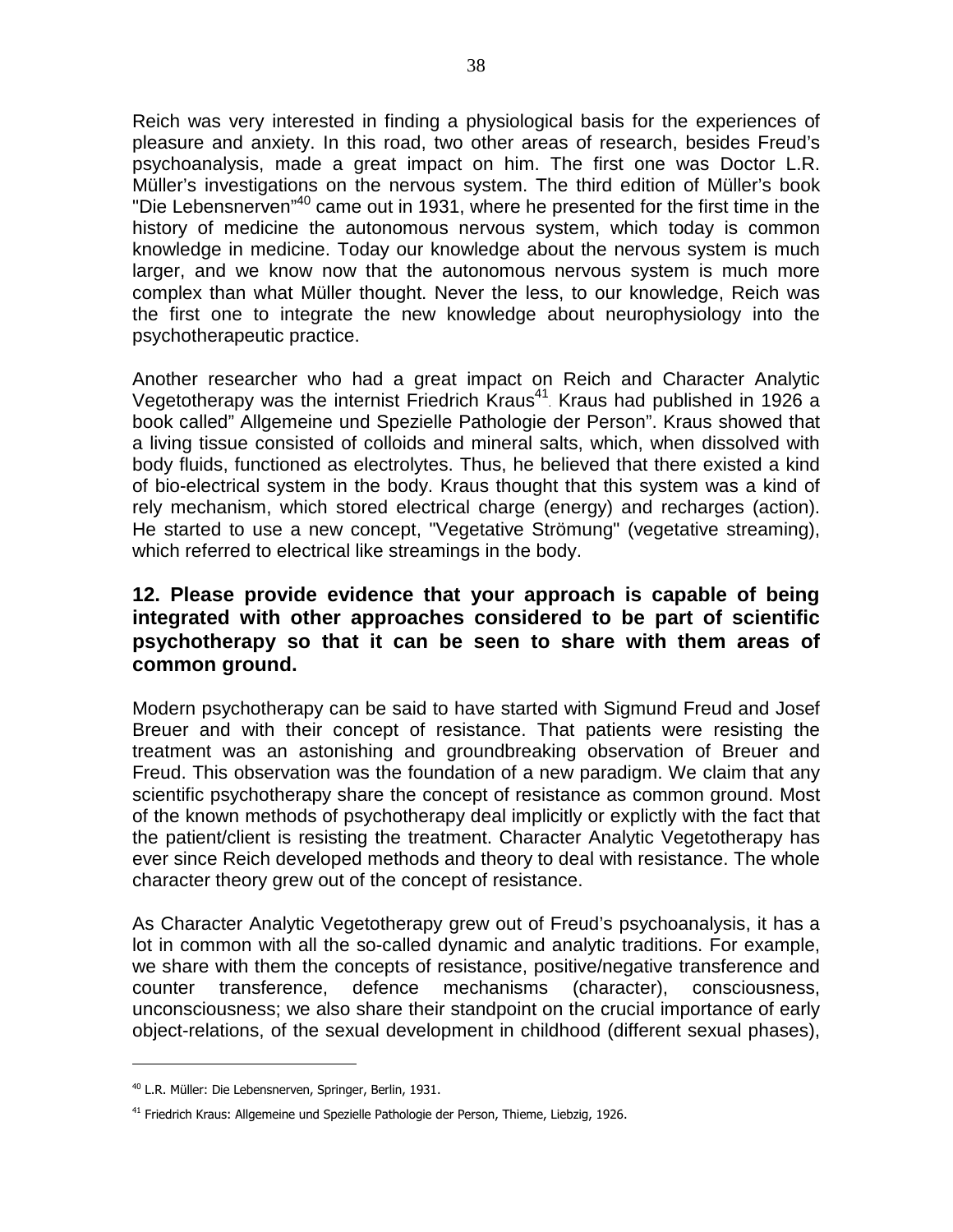of unconscious motives for ones behaviour. In other words, we take into account the phenomena of transference and resistance and work with them. Hence, the therapeutic relationship between the client and the therapist is important for us as an invaluable tool in the work.

On the other hand, there are many body-oriented psychotherapeutic approaches that have grown out of the Character Analytic Vegetotherapy or have integrated essential parts of it into their own methods and theory. For example, Alexander Lowen developed Reich's method combining it with some elements of Analytical Psychotherapy into Bioenergetic Analysis, and his co-founder John Pierrakos integrated Bioenergetics and spirituality into Core Energetics. Gerda Boyesen combined basic elements of Character Analytic Vegetotherapy and Bulow-Hansens's physiotherapy method and developed Biodynamic Psychology on the basis of them. Finally, biosynthesis (David Boadella) was developed on the theory and methods of W. Reich and Ola Raknes combined with some elements of Dr. Frank Lake's prenatal work in Clinical Theology as well as some elements of Stanley Keleman's work. Even Frank Lake's and Stanley Keleman's work were strongly influenced by Character Analytic Vegetotherapy.

Edward W.L. Smith<sup>42</sup> could be mentioned as one among many other authors who have recognised the impact of including methods originally developed by Reich into psychotherapeutic work. Character Analytic Vegetotherapy has contributed over and over again to several areas of psychology and psychotherapy. One of these areas is Pre- and Perinatal Psychology, for example, the work of Eva Reich with infants (e.g. "baby-massage").

According to Heward Wilkinson<sup>43</sup>, the senior editor of the *International Journal of* Psychotherapy - the official journal of the EAP - "body-based psychotherapy is the fourth major direction helping to integrate aspects of psychodynamic, humanisticexistential, and behavioural-cognitive psychotherapy, whilst also presenting challenges. This approach "straddles the divisions between humanistic, psychoanalytical and cognitive-behavioural approaches". As Character Analytic Vegetotherapy is essentially a "body-based psychotherapy", and in a way "the original body oriented psychotherapy", this quote really applies to us, and we do agree with Wilkinson.

Thus, the areas of common ground we share with other psychotherapeutic approaches are many and varied. For example, there is a common assertion that the body affects the mind, and vice versa. This is a continual two-way process. The aetiology of many physical symptoms is often found to be in a weakness of the body as a consequence of psychological reactions to trauma. What is also common is that the healing or resolution of many psychological and emotional problems is unable to be completed without significant reference to the body, the

 $42$  Edward W. L. Smith. 1985. The Body in Psychotherapy. London: McFarland & Co.

 $43$  International Journal for Psychotherapy; Vol 2, No 1, May 1997; Editorial, New Wine and Old Wineskins.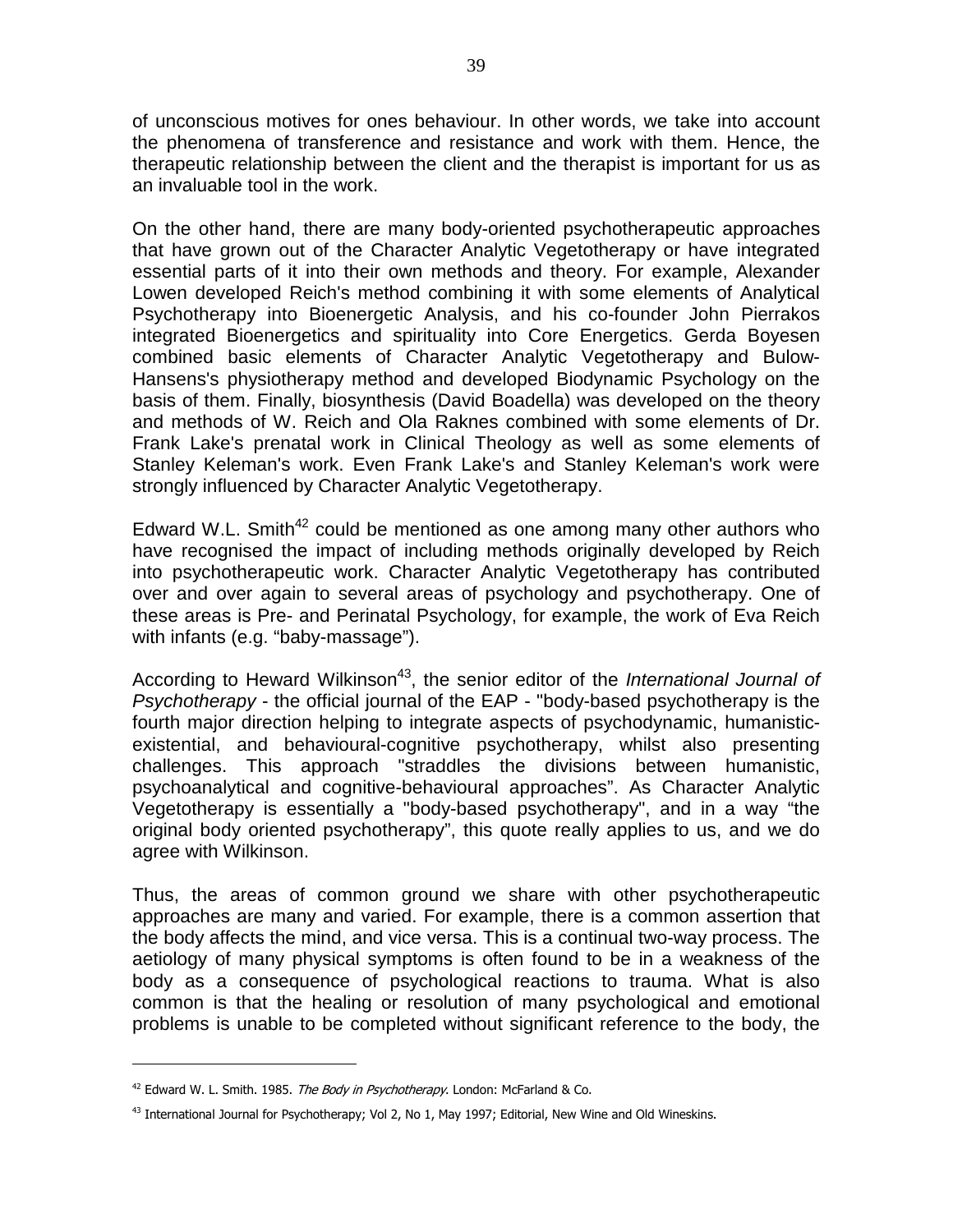physiological and the psychosomatic areas. However, in spite of the common assertion about the significant body-mind relationship, it seems that most psychotherapeutic approaches are biased in that in practice they pay more attention either to the mind or to the body. That is to say that in general the dynamic and analytic approaches tend to neglect the body, and the body-oriented therapies tend to neglect the psychic, and especially relational, issues in practical work. Character Analytic Vegetotherapy strives to combine the two sides also in practical work. It could be said that as an offshoot of psychoanalysis and as the cradle for many body-oriented approaches Character Analytic Vegetotherapy forms a bridge between the two kinds of approaches. From this bridge we want to look to both directions and to learn from others as well as to offer them our insights and findings.

With respect to practical work, the Character Analytic Vegetotherapy shares with the other approaches the therapeutic setting: a consultation room where a psychotherapist and the client meet at regular intervals. The meetings are pre-fixed and the length of the session is always the same. The client pays the therapist for the treatment, and in general this is the only exchange between them. In Character Analytic Vegetotherapy we adhere to ethical rules as well as to the abstinence rule between the therapist and the client. The relationship between the therapist and the client is professional. Everything that takes place ever since the client enters the consultation room is part of the treatment: greeting, not greeting, shaking hands, not shaking hands etc. For example, a psychotherapist can not treat her own mother or a child or a spouse.

# **13. Please provide evidence that your approach describes and displays a coherent strategy to understanding human problems and an explicit relation between methods of treatment/intervention and results.**

#### **A**. STRATEGIES TO SOLVE AND UNDERSTAND HUMAN PROBLEMS.

W. Reich clearly stated that human suffering was caused by the influence of the surrounding world, or by the social ecosystem, as we call it to day. In 1934 Reich wrote: "When needs are partly satisfied, there is harmony. But in most cases our needs are opposed to the social order, first represented by the family and then by the school." Reich introduced revolutionary concepts into the field of health care and gave both a theoretical and practical basis for body psychotherapy. His concepts not only questioned the mechanistic view on the issues of health and illness, but also the various patterns of family relations which mirror the dynamics of a social system and which progressively tend to get more unnatural. Reich's insights have later been applied in the fields of psychosomatic medicine, humanistic psychology, social psychology, and they formed the basis for the body psychotherapeutic approach.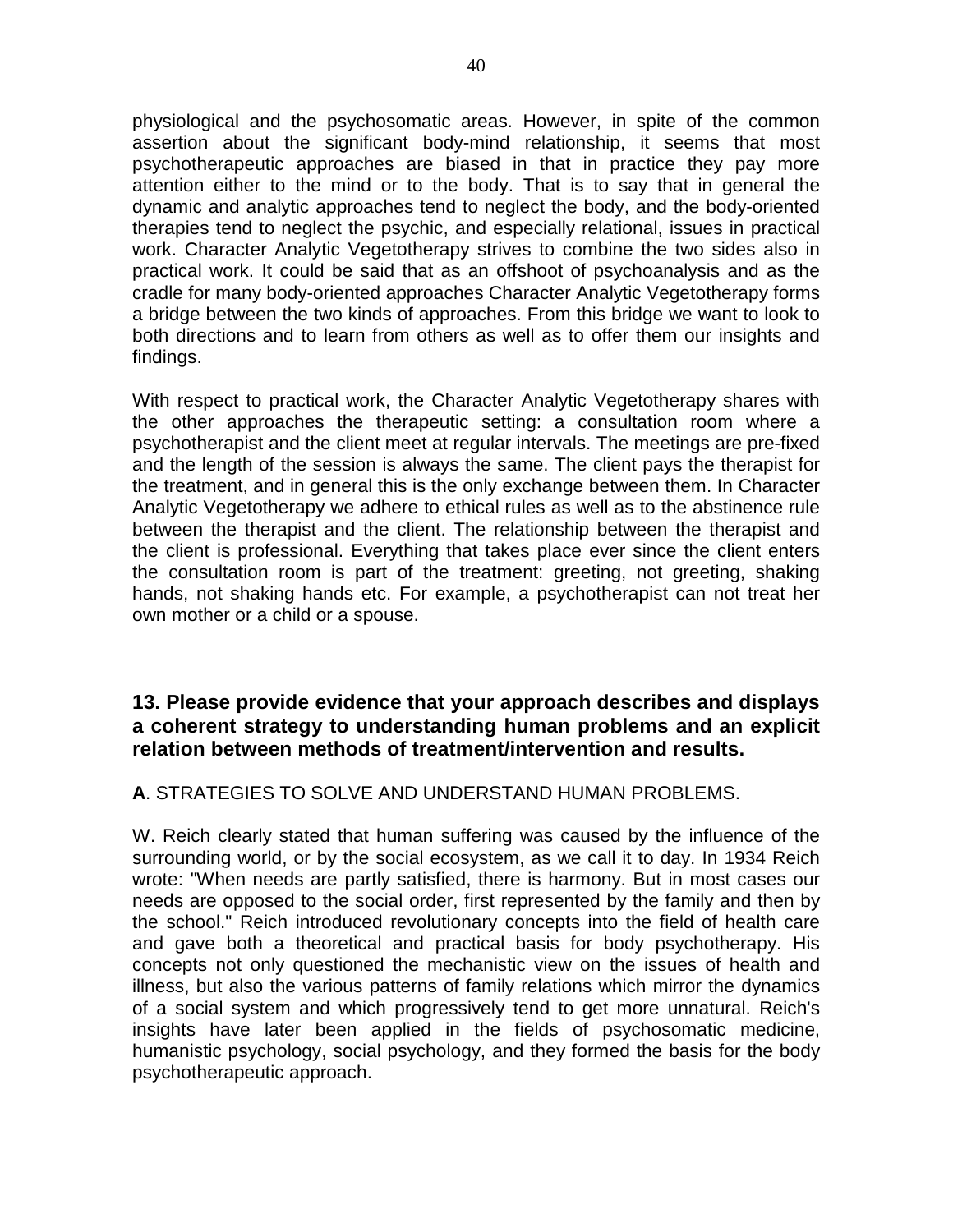According to Reich, the basis of a disease is to be found in a disturbance of emotional expression and the satisfaction of instinctual needs in childhood as well as in an unsatisfactory sexual-libidinal development. This generates energetic excitement and anxiety inhibiting free pulsation and memory, which is repressed into the unconscious. As a result, there will be responses to fear at the visceral, neurovegetative and muscular levels, which can be recognized, for example, as chronic muscular tensions. These, again, in the long run can produce functional disturbances.

### **B**. METHODS OF TREATMENT VS. RESULTS

In our clinical practice, working with psychosomatic disorders, we must follow a methodology that supports the individual's own capabilities without disrupting his/her precarious equilibrium. This is due to the fact that every unhealthy organism tries to avoid a situation of a greater non-equilibrium. Therefore, a mechanistic approach, in which the symptom is simply removed, can be detrimental, since it does not take into account the whole system. For example, in some cases avoiding phobia can bring forth depression, and the cure of eczema can provoke asthma.

We do not favour direct attack on the character-muscular armour, or the generation of aggression by forcing a change in the organism's biological rhythm. Character Analytic Vegetotherapy aims at provoking change, but we insist that this must happen from the centre of the individual by recovering his/her biological rhythm. This is made possible when the therapist's capacity for perception is not limited by his/her character-muscular armour; that is, the therapist has to be sufficiently able to recognize and to be in contact with expressive movements and emotional expressions, in short, to understand the real meaning of body language. To ensure this, the trainees have to undergo their own personal therapy during the training program, which enables them to attain a sufficient capacity of perception, receptivity and empathy. They are also provided intensive supervision as training practitioners in body- psychotherapy.

#### **Our therapeutic objectives are the following:**

- 1. Recovery of the neurovegetative equilibrium and the orgastic potency.
- 2. Free pulsation and bioenergetic circulation.
- 3. Softening of the character-muscular armour.
- 4. Maturation of the ego towards a flexible character, which Reich called "genital character" (mature personality).
- 5. A coherent integration of the psychosomatic functions through an adequate interaction between the cognitive, emotional and limbic functions, as well as the visceral functions.

**We see our work as a way to induce a change in a patient by providing means by which he/she will become more capable to make contact with his/her reality and the surrounding world, and by making him/her more conscious of:**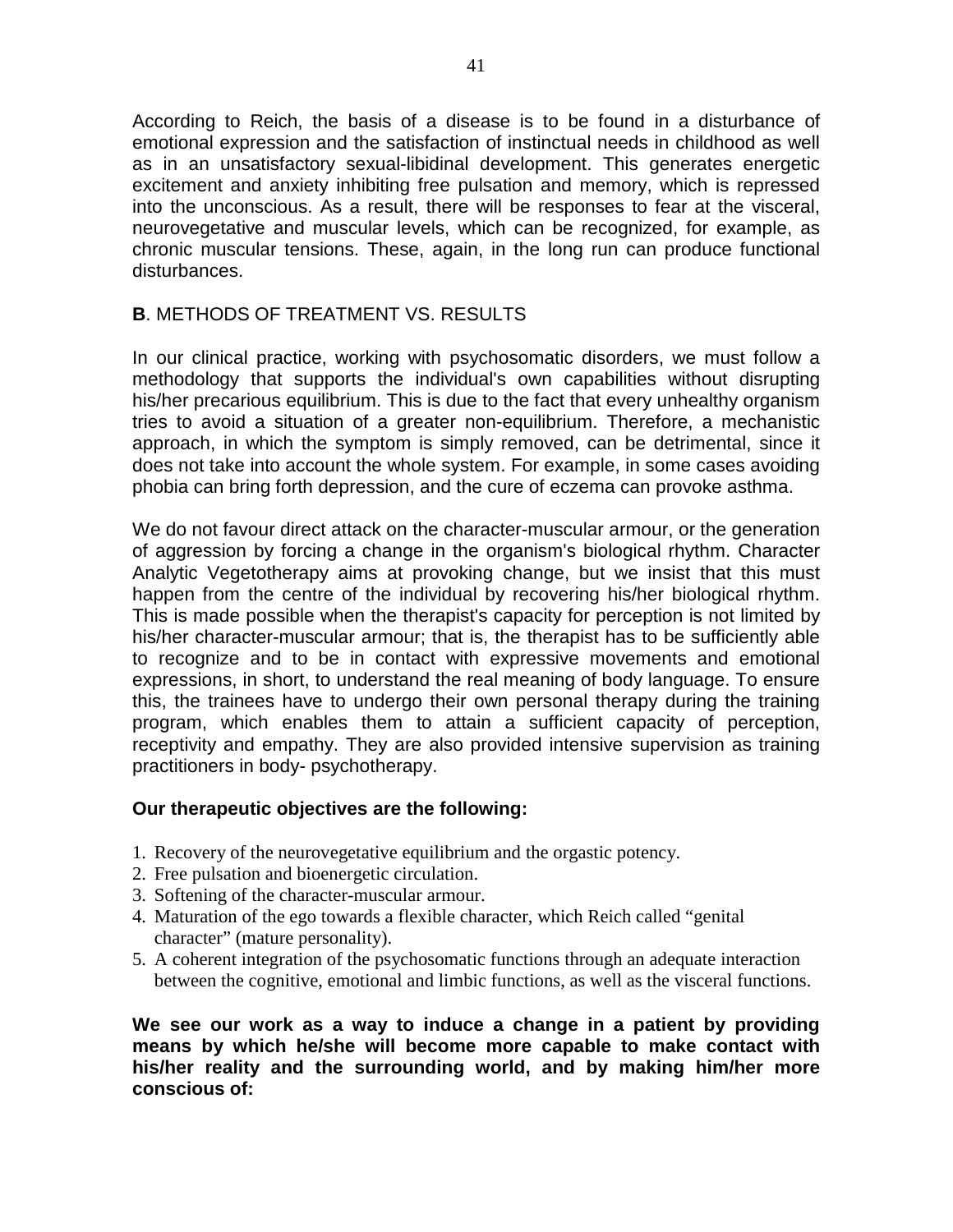- a) The origin of the disease.
- b) The things that inhibit him/her from enjoying life.
- c) What causes him/her jumping into an existential void.
- d) The social, professional, cultural and economical factors that limit his/her existence and cause resignation and a masked depression.

#### **To ensure the fulfilment of the above mentioned objectives we regard it important that there will be available for a therapist:**

- Continual personal supervision.
- Further training.
- Constructive and reflective team critic.

#### **The Brief Character Analysis vs. the deep Character Analytic Vegetotherapy.**

Our model tries to maintain coherence between our clinical goals and the therapeutic method. Therefore, we underline the difference between the Brief Character Analytical work (Serrano 1990<sup>44</sup>) and the Character Analytic Vegetotherapy as deep psychotherapy (Reich 1949, and Navarro 1989<sup>45</sup>). To maintain that coherence, the therapeutic setting as well as the contract will be different depending upon whether it is the question of a brief psychotherapy or of a deep vegetotherapy.

#### **In the case of a deep vegetotherapy we provide:**

- Working with the unconscious.
- Working on transference in the therapeutic relation.
- Deep emotional expressions.
- Activation of memories that are causing emotional inhibition.

#### **To enable this dynamic in the individual therapeutic process we use:**

- An unlimited number of sessions to complete the process.
- Regular sessions.

- Bodywork on the couch.
- Punctual and analytical interventions by the therapist.

<sup>44</sup> Serrano, X., La Psicoterapia breve caracteroanalítica (P.B.C.). Energía carácter y sociedad,.Vol 12. Publicaciones Orgón. Valencia, 1992.

<sup>&</sup>lt;sup>45</sup> Navarro, F.,La vegetoterapia caracteroanalítica, Revista Somathotherapies et Somatologie Strasbourg, 1989.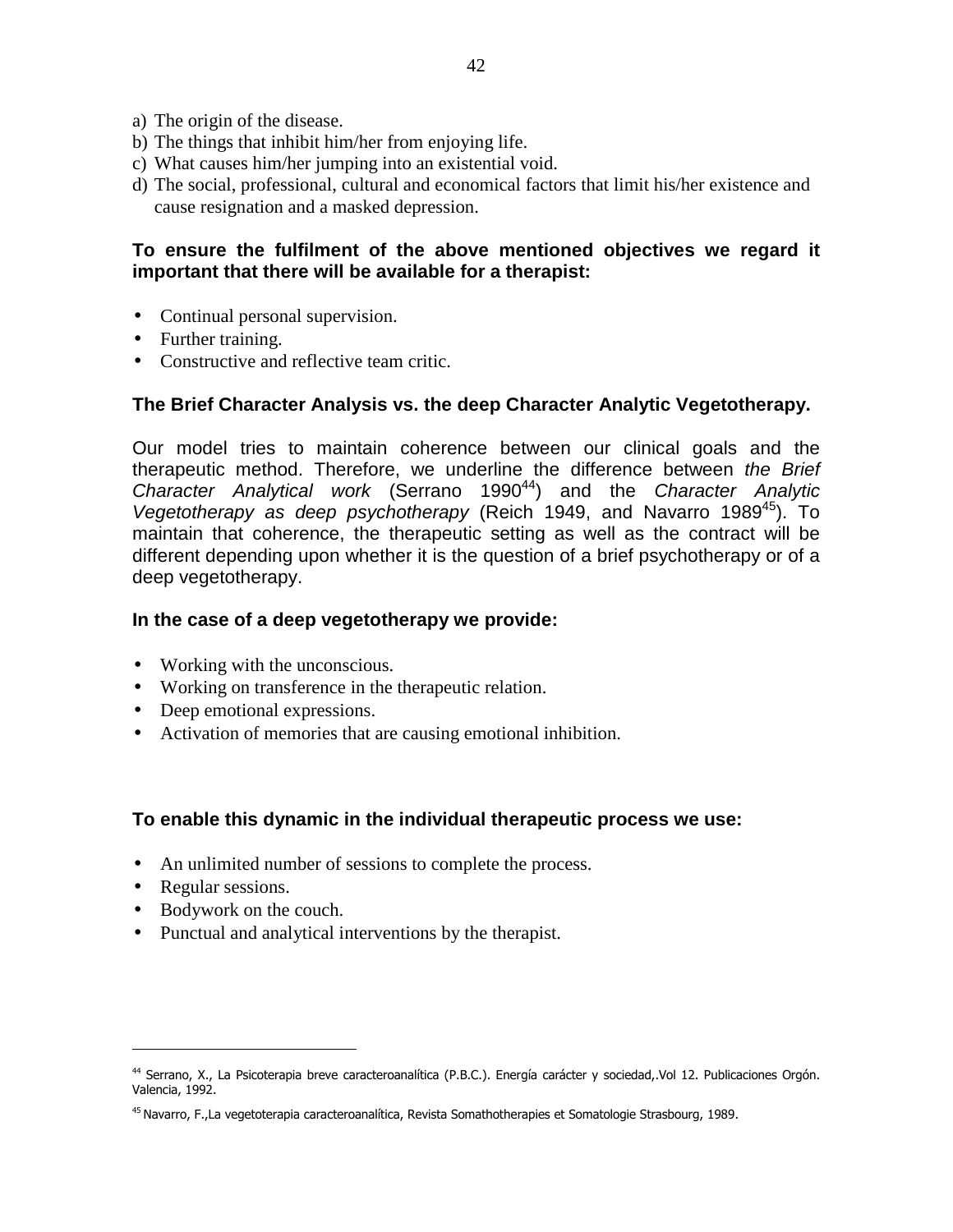# **Brief Character Analytical Psychotherapy differs from the above in the following facts:**

- A limited number of sessions.
- The patient is seated.
- Consensus on the goal is reached beforehand.
- Work is done on characteriological dynamics.
- Verbal communication, cognitive work.

#### **For a therapy to have a successful outcome the following requirements must be met:**

- Acceptance of the therapeutic setting by the patient.
- A required number of sessions.
- Mutual acceptance between the patient and the therapist.
- Desire to change on the part of the patient.
- A necessary level of insight, comprehension and rationalization in the patient.
- •

# **14. Please provide evidence that your approach has theories of normal and problematic human behaviour, which are explicitly related to effective methods of diagnosis/assessment and treatment/intervention.**

Character Analytic Vegetotherapy offers a theory describing normal and problematic human behaviour, including descriptions of healthy and dysfunctional human sexuality. The foundations of the theory as well as the methods of assessment and treatment are to be found in the books of W. Reich, Character Analysis and the Function of the Orgasm. See, e.g. chapter VIII in Character Analysis where Reich introduced his concept of "genital character" in contrast to the "neurotic character". However, we stress, as Reich himself did, that none of us will meet the criteria of the ideal genital character but remain more or less neurotic in our lives. This, however, should not impede us from striving towards that goal. See also answer number 3 for the definition of health proposed by Ola Raknes, which we share.

Character Analytic Vegetotherapy provides descriptions of the correlation between psychological and social skills on the one hand, and bodily posture and movement, respiration, muscular tonus and functioning of the autonomic nervous system on the other. The patterns of bodily function (character/muscular armour) are dynamic; they are related to normal and delayed psychological development, as well as both childhood and adult traumas. Reich related the patterns of character armour to the different states of psychological functioning. He claimed that without a reduction of character armour in psychotherapy the person's development would be hindered and their contact with the emotional content of their neurosis would be reduced.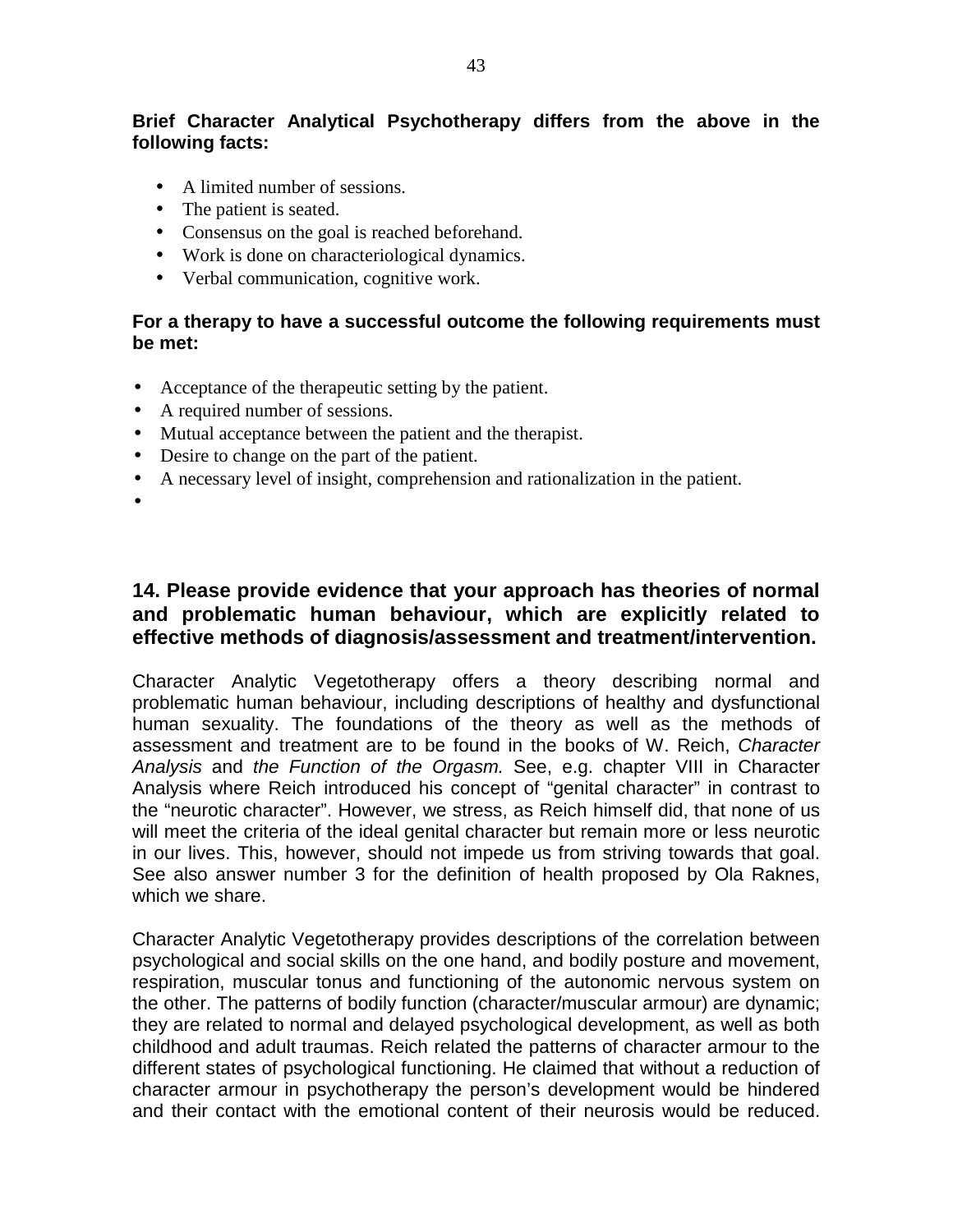Changes in psychological health should also be mirrored in changes in physical holding patterns.

For Reich an important ætiological factor of neuroses was the sexually repressive attitudes in society. In response to this he founded clinics for sexual education and guidance (SexPol - still active in Finland). He was also engaged in the upbringing and education of children, as well as family structure.

# **15. Please provide evidence that your approach has investigative procedures which are defined well enough to indicate possibilities of research.**

The investigative procedures used today in our postreichian clinic continue the investigations of W.Reich in four different fields:

**A) In the field of prevention of neurosis** we study the variables of the surrounding ecosystem which affect a child's psychic and functional pathology. This is done by performing control studies and case monitoring since the foetal period to the adolescence (Pinuaga-Serrano 1997). These investigations have a point of reference with the anthropologic investigations of Reich and have their basis in the studies of Malinowski which demonstrate the importance of a healthy sexual and emotional life in the adult as well as in the maturation process of a child in the absence of psychic pathologies. They are also based on the research work done in Maine during the 50's at the "Orgonomic Infant Research Center".

**B) In the field of biology** we perform the validation of some tools that are used in some cases in Character Analytic Vegetotherapy:

- **T-test**. A blood diagnosis to detect the degree of predisposition for tissue degeneration. This test was initially developed by W. Reich and Professor Roger Du Teil from Sorbone University. Today these studies are carried out by some American and European biologists and physicians, for example Redón, De Meo, P. Christ, and Senf. T-blood test is described in several books and journals by Reich and his followers, e.g. David Boadella<sup>46</sup>. We include in this package of answers a photocopy from Reich's Cancer Biopathy<sup>47</sup>, pages 37-41. The T-blood test is hardly used in psychotherapeutic practice today. To make the test you have to be a medical doctor and a special training to be able to do the test.

- **Orgone Energy Accumulator** (OR.Ac) was first scientifically studied by W. Reich. Studies on OR.Ac are continued today by scientist such as J.De Meo and Heiko Lassek and some clinical teams, such as the "American College of

<sup>46</sup> Boadella, D.: Wilhelm Reich; The Evolution of his Work, London, Vision Press, 1973

<sup>47</sup> Reich, W.: The Cancer Biopathy, New York, Farrar, Straus & Giroux, 1977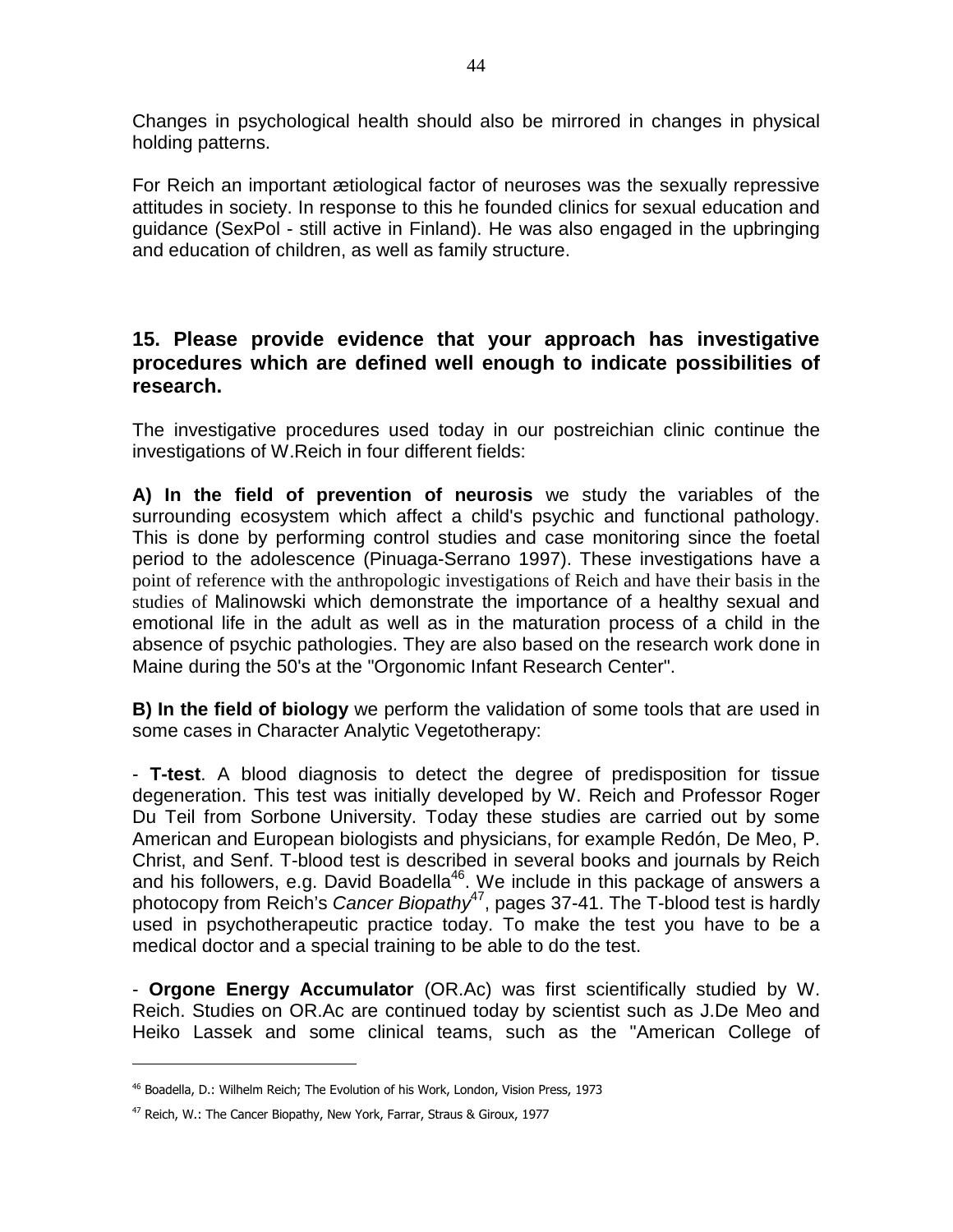Orgonomy" and the "Spanish Reichian Therapy School". These studies demonstrate the effectiveness of OR.Ac to enhance cellular pulsation and to prevent neurovegetative dystonia as well as anaemia and debility.

Dr. James de Meo published a journal called "Pulse of the Planet" 1989-1994, ISBN number 1041-5773. In issue number 3, 1991, you will find an e.g. an article by Heiko Lassek, "Orgone Accumalator Therapy of Severely Diseased People". Dr. Lassek has also published in German language.

However, we want to underline that orgone accumalator is used very rarely today, and only with some psychotherapists.

C) A recent discovery of the importance of **cellular oxidation in psychosomatic and degenerative processes** supports the thesis of Reich and the Nobel Prize winner O.Warburg. According to the thesis respiratory inhibition promotes cellular mutation.

We would also like to mention recent studies on the influence of contact and parental love (healthy family relations) in the functional assessment of hormones as important as oxytocin, corticosteroids and catecholamines<sup>48</sup>. A sufficient care of a child advances the development of a stronger immune system and a more adequate biological rhythm as well as the emotional life.

D) **The validation and efficiency of the treatment** in both the brief character analytic work and the character analytic vegetotherapy (deep approach) are assessed at the end of the treatment. This is done by means of an exhaustive inquiry to make sure that the goal of the therapy has been maintained and reached.

We emphasize the importance of interdisciplinary teams in clinical practice as well as the need for further training, and the evaluation of this training in clinical meetings. We also stress the meaning of supervision and seminaries on clinical cases. We are willing to incorporate theoretical elements and techniques from other psychotherapetic models, providing that they enhance the development of our work and its results. In all, we aim at a permanently critical and investigative attitude to empirically validate our work. This is done by working with colleagues and participating in interdisciplinary professional meetings (psychotherapy, psychology, medicine; congresses and scientific meetings). We continuously strive to improve the quality of our work and to expand our knowledge to help enhance the quality of life in this society and for the coming generations. This can only be done by a common effort of all health professionals; an effort that goes beyond certain models and dynamics.

<sup>48</sup> Uvnäs-Moberg, K.Physiological and Endocrine Effects of Social Contact, Annals of New York Academy of Sciences, 1997: 807, 146-163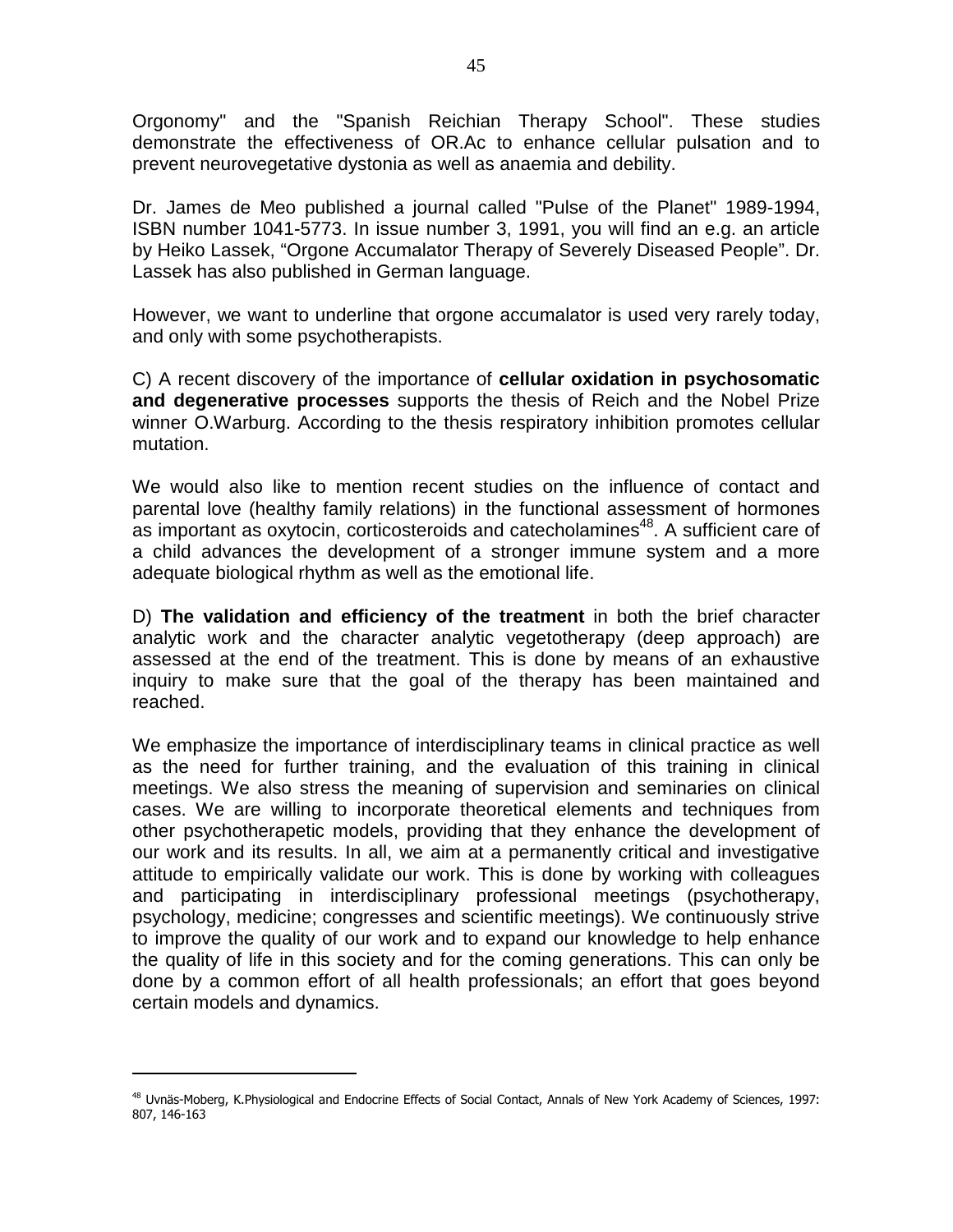# **References**

**Abraham, K**. 1927. Selected Papers on Psychoanalysis. London.

**Bion, W.R**. 1961. Experineces in Groups. New York: Basic Books.

**Bion, W.R.** 1961. Experineces in Groups. New York: Basic Books.

**Boadella, D**. 1973. Wilhelm Reich; the Evolution of his Work. London: Vision Press,

**Braatøy, T.** 1947. De nervose sinn. Oslo: Caplan.

**Bunkan, B**. 1979. Undersökelsers metodik og behandlingsmetoder ved muskuler spänninger. Oslo: Universitetförlaget

**Butterworth, G.** 1995. "An Ecological Perspective on the Origins of Self." In The Body and the Self. Ed. Bermudez, J.L., Marcel, A. & Eilan, N. Cambridge, Mass.: MIT Press.

**Damasio, A.R. 1999.** The Feeling of What Happens. London: William Heinemann.

**Darwin, C. 1965**. The Expression of the Emotions in Man and Animals. Chicago: The University of Chicago Press.

**Faleide, A.** 1990. Psykosomatik hos barn og ungdom, Teoriar, modellar, tilfelle. Oslo: Spartacus.

**Faleide, A.** 1991. "Karakteranalytisk vegetoterapi brukt som korttidsbehandling ved barne-astma." In Karakteranalytisk vegetoterapi. Oslo: Spartacus.

**Foulkes, S.H. and E.J. Anthony**. 1957. Group Psychotherapy, the Psycho-Analytic Approach. London: Penguin.

**Freud, Anna.** 1937. The Ego and the Mechanisms of Defence. London: The Hogarth Press.

**Freud, S**. "Character and Anal Eroticism." S.E. IX. London: Hogarth and Pelican Freíd Library.

**Fromm-Reichmann, F.** 1950. Principles of Intensive Psychotherapy. Chigaco: The University of Chigaco Press.

**Grönseth, R.** 1991. "Eksistentiell karakteranalytisk vegetoterapi og kvinner med incestproblem." In Karakteranalytisk vegetoterapi. Oslo: Spartacus.

**Hari, R and Nishitani, N:** From viewing of movement to imitation and understanding of other persons' acts: MEG studies of the human mirror-neuron system. In Functional Neuroimaging of Visual Cognition. Attention and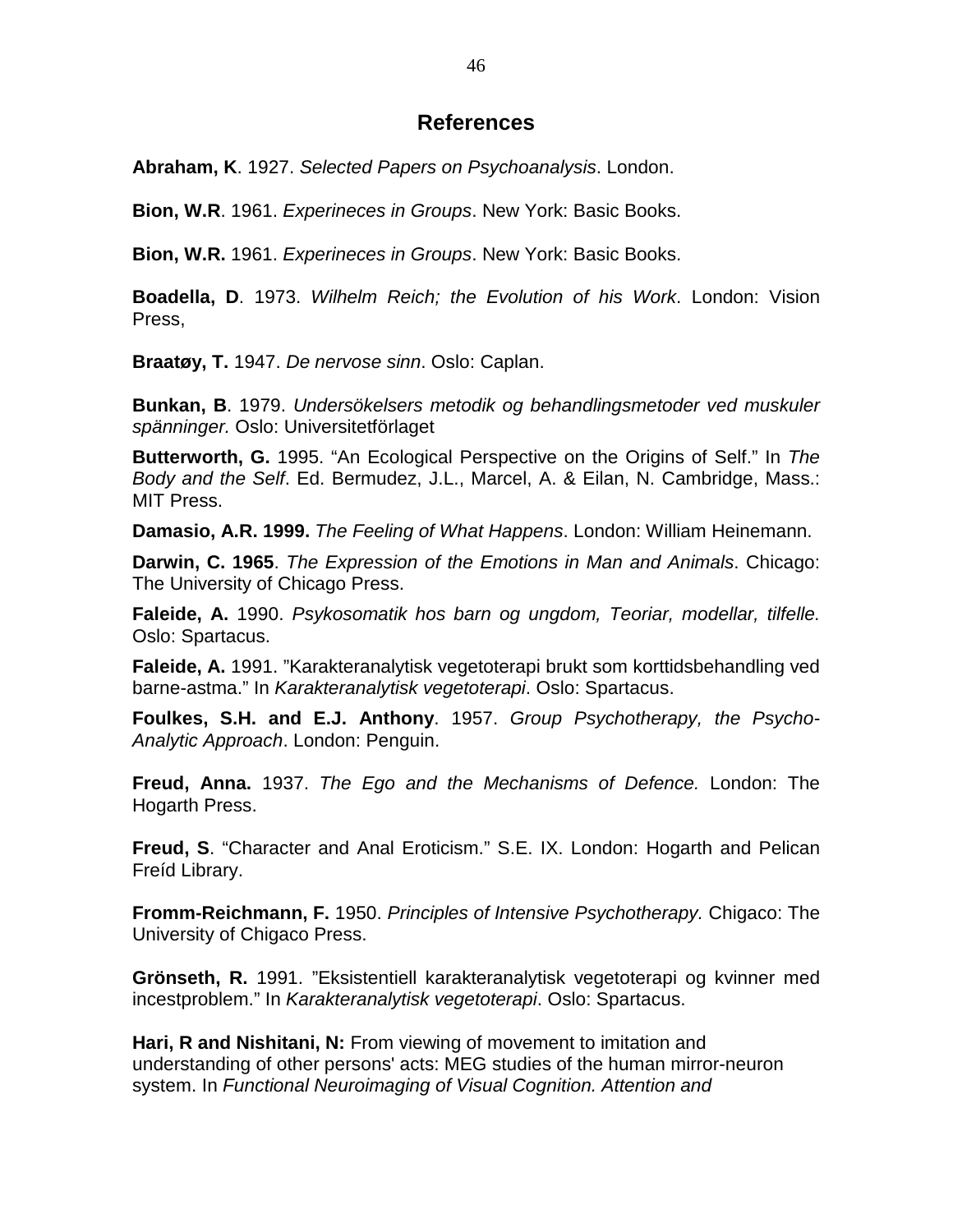Performance XX. Ed. N. Kanwisher and J Duncan.Oxford University Press, Oxford 2004.

**Hari, R**. 2002. "The social brain." Commentary. Project Syndicate, October2002. http://www.project-syndicate.org/commentary/hari1

**Hari, R**. 2003. "Sosiaalisen kognition hermostollinen perusta". Duodecim 119: 1465–1470.

**James, William. 1950**. The Principles of Psychology. Cambridge M.: Dover Publications.

**Järveläinen J, Schürmann M and Hari R.** 2004. "Activation of the human primary motor cortex during observation of tool use." Neuroimage 2004, 23: 187–192.

**Kohut, H.** 1977. The Restoration of the Self. New York: International Universities Press

**Kraus, Friedrich**. 1926. Allgemeine und Spezielle Pathologie der Person. Liebzig: Thieme.

**Le Doux, J. 1996**. The Emotional Brain. New York: Touchtone Books, Simon& Schuster.

**Levine, Peter**. "Memory, trauma and healing". In Energy and Character, vol.28/1997, p. 49-57.

**MARTY, P**. 1995. El orden psicosomático. Promolibro.

**Meltzoff, A.N. and Moore, M.K.** 1995. "Infants' Understanding of People and Things: From Body Imitation to Folk Psychology." In The Body and the Self. Ed. Bermudez, J.L., Marcel, A. & Eilan,N. Cambridge, Mass.: MIT Press.

**Mølstad, Havik, Barth**. 1995. "A sound soul in a sound body—changes in muscular/respiratory characteristics after short-term dynamic psychotherapy".

**Müller, L.R.** 1931. Die Lebensnerven. Berlin: Springer.

**Navarro, F.** 1989. La vegetoterapia caracteroanalítica, Revista Somathotherapies et Somatologie. Strasbourg.

**Nishitani N, Avikainen S and Hari R**. 2004. Abnormal imitation-related cortical activation sequences in Asperger's syndrome. Ann Neurol 2004/55: 558–562.

**Philpson, Tage**. 1952. Kärlighedslivet, Natur eller unatur. Köpenhavn: Lund og Andersens Förlag.